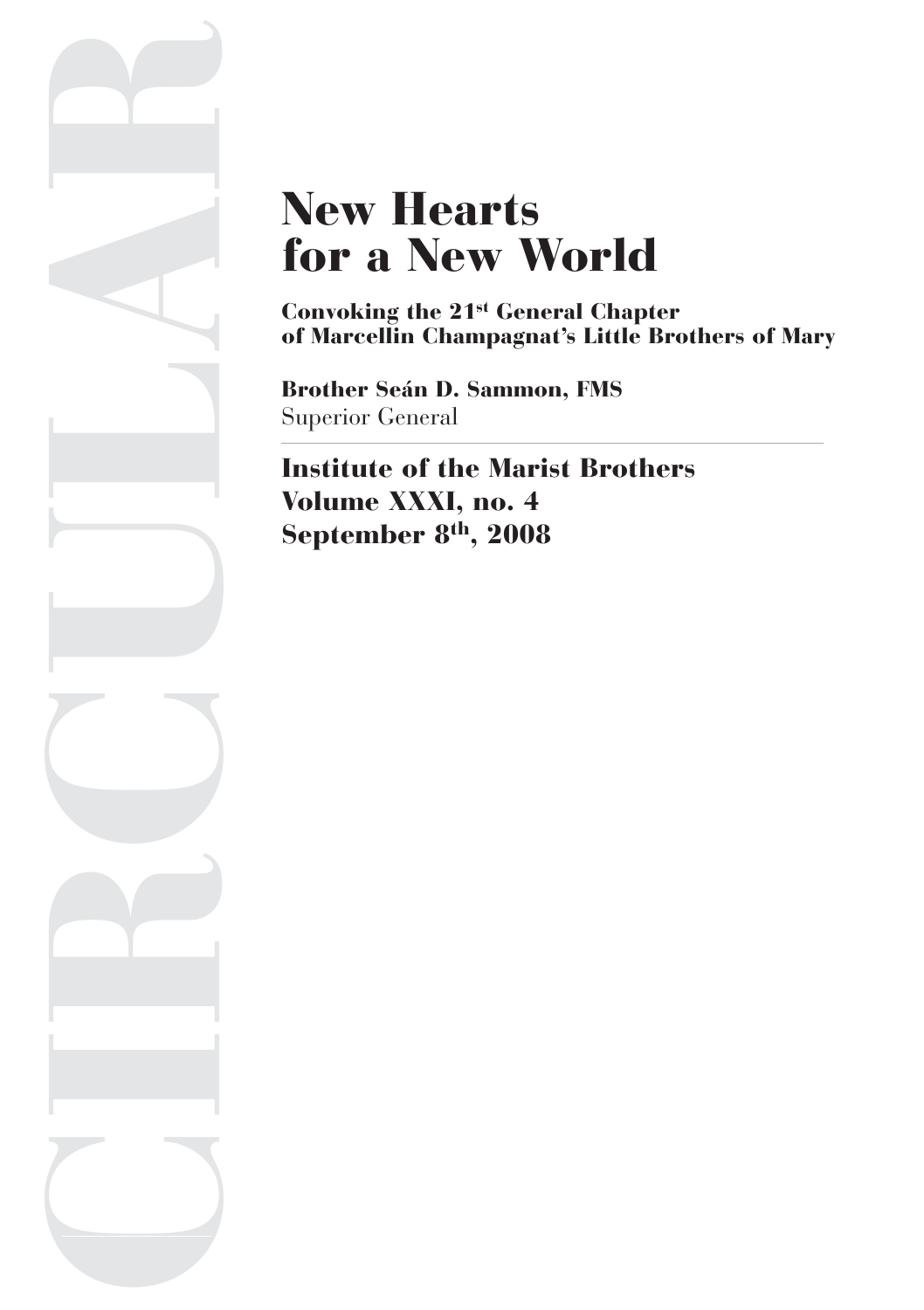Seán D. Sammon SG *New Hearts for a New World Convoking the 21st General Chapter of Marcellin Champagnat's Little Brothers of Mary* Circulars of the Superior General of the Marist Brothers Volume XXXI – no. 4 September 8<sup>th</sup>, 2008

#### **Publisher:**

Istituto dei Fratelli Maristi Casa Generalizia Roma – ITALIA

#### **Production and Administrative Center:**

Fratelli Maristi Piazzale Marcellino Champagnat, 2 00144 Roma ITALIA Tel. (39) 06 545171 Fax. (39) 06 54517217 publica@fms.it www.champagnat.org

#### **Formatting and Photolithography:**

TIPOCROM S.R.L. Via A. Meucci, 28 00012 Guidonia (Roma), ITALIA.

#### **Printing:**

C.S.C. GRAFICA, S.R.L. Via A. Meucci, 28 00012 Guidonia (Roma), ITALIA.

#### **Photography:**

Onorino Rota, fms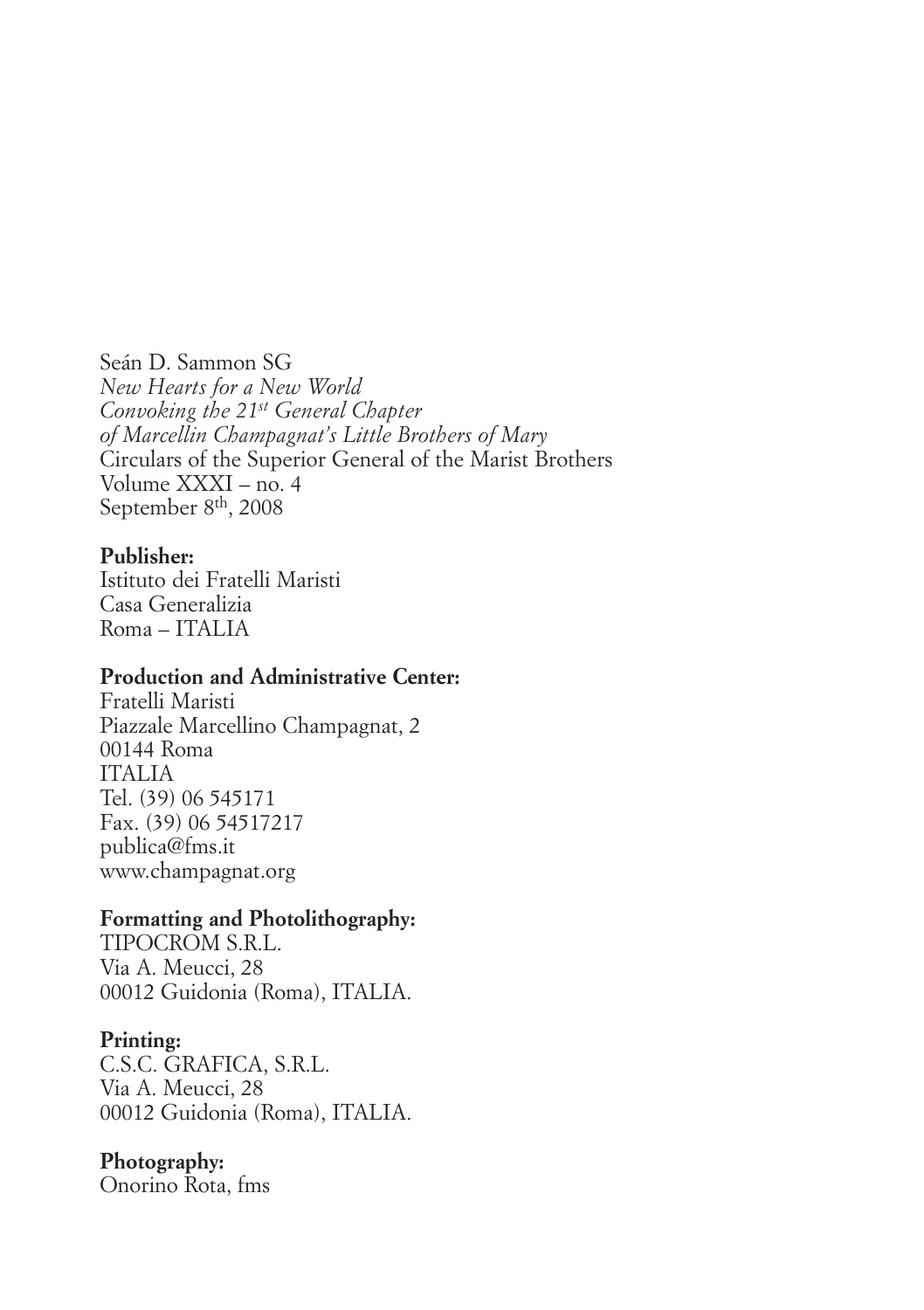# **TABLE OF CONTENTS**

| Part I<br>History and context |  |
|-------------------------------|--|
| Part II                       |  |
| Nature and                    |  |
|                               |  |
|                               |  |
|                               |  |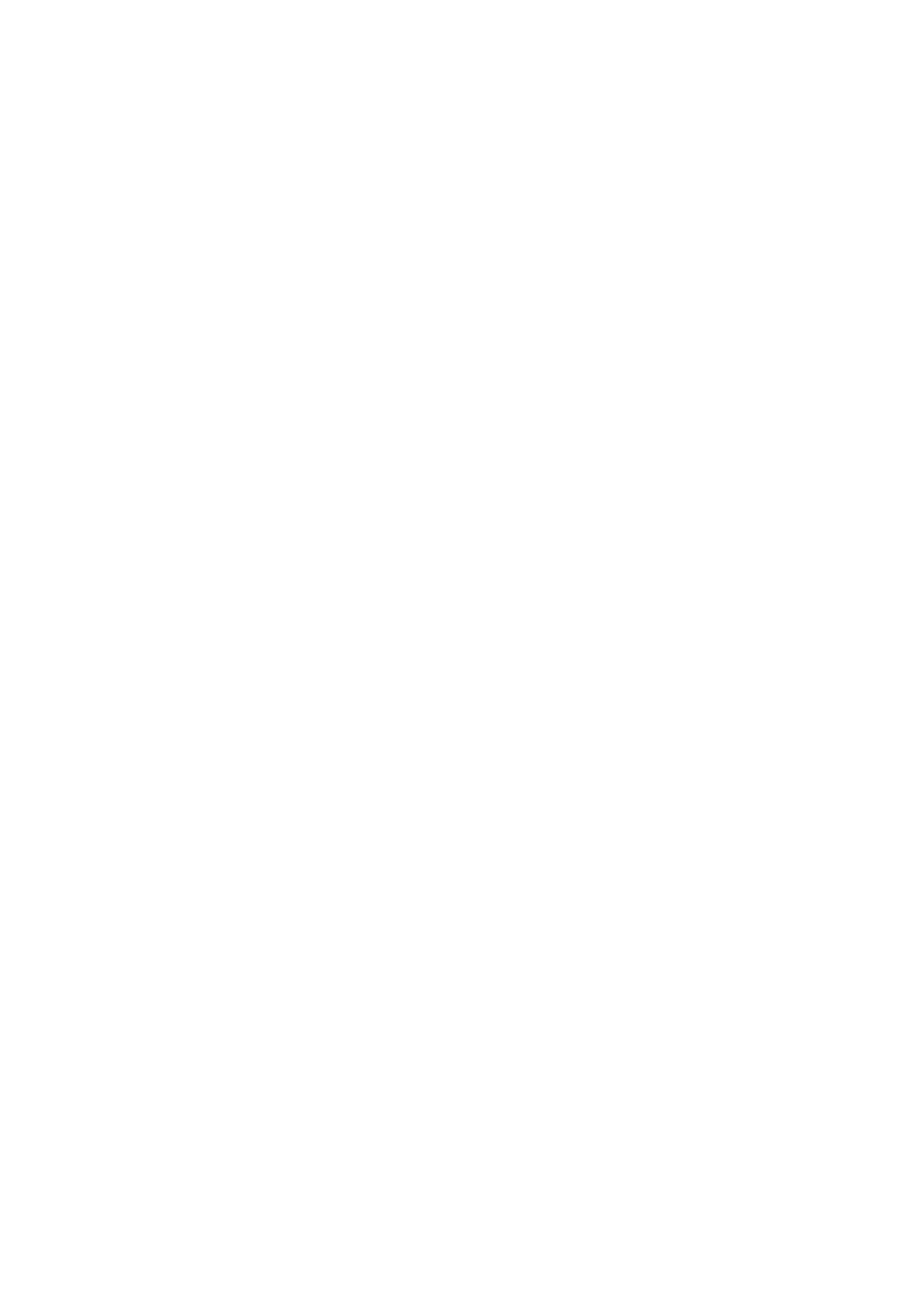I will give you a new heart and place within you a new spirit, I will take your hearts of stone and transform them into hearts of flesh.

*Ezekiel 36, 26*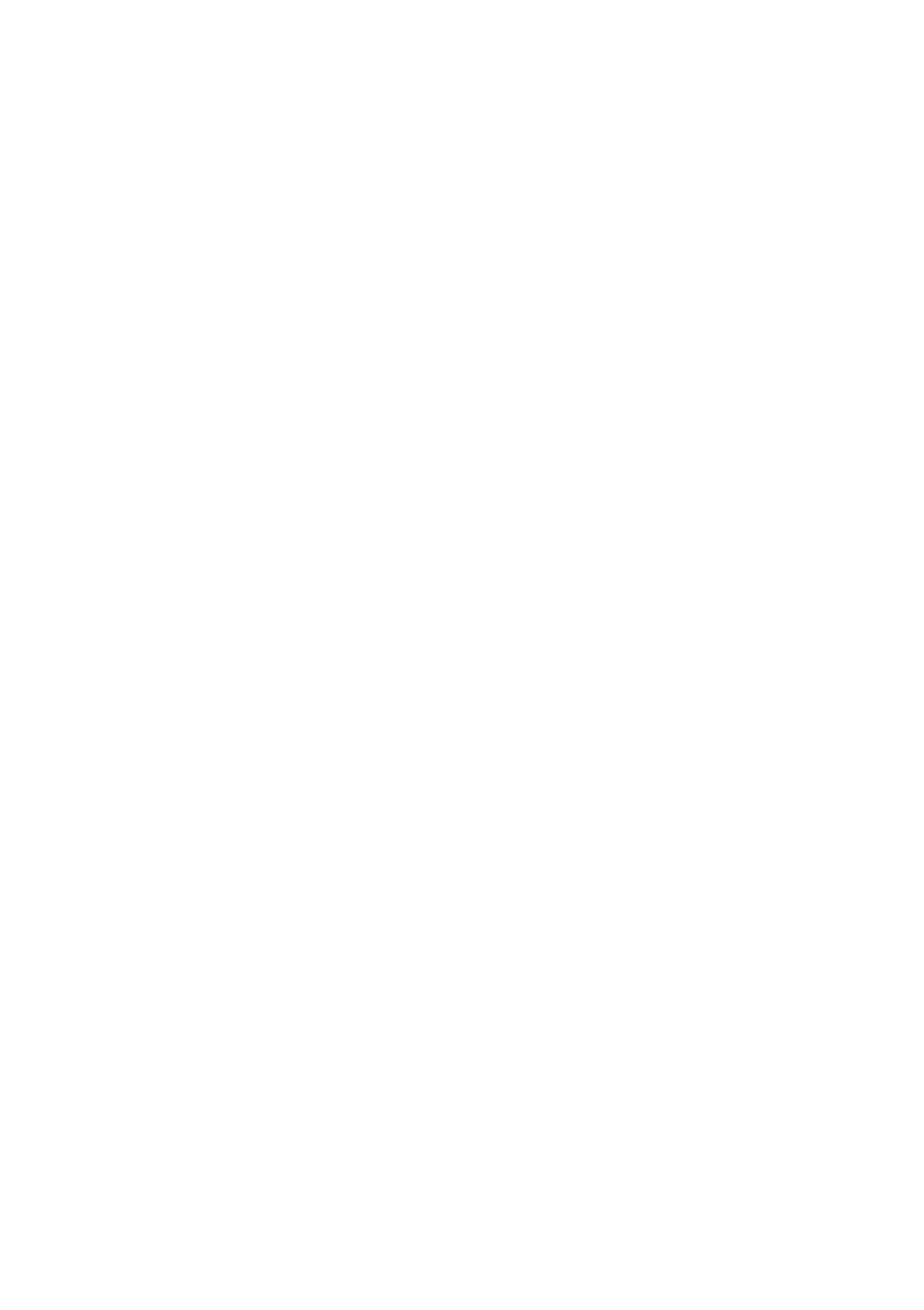# PART I

# History and context of the General Chapters

*September 8th, 2008 Feast of the birth of Mary*

Dear Brothers,

t 9:00 AM on Tuesday, September 8<sup>th</sup>, 2009, members of our 21<sup>st</sup> General Chapter will gather at the General House in Rome to begin their work. This starting date, the feast of the birth of Mary, and location were fixed by members of the present General Council; those brothers who make up the Chapter Preparatory Commission will suggest a tentative closing date once their own planning has moved ahead. The Chapter members themselves, of course, have the last word when it comes to determining when they will bring their work to completion.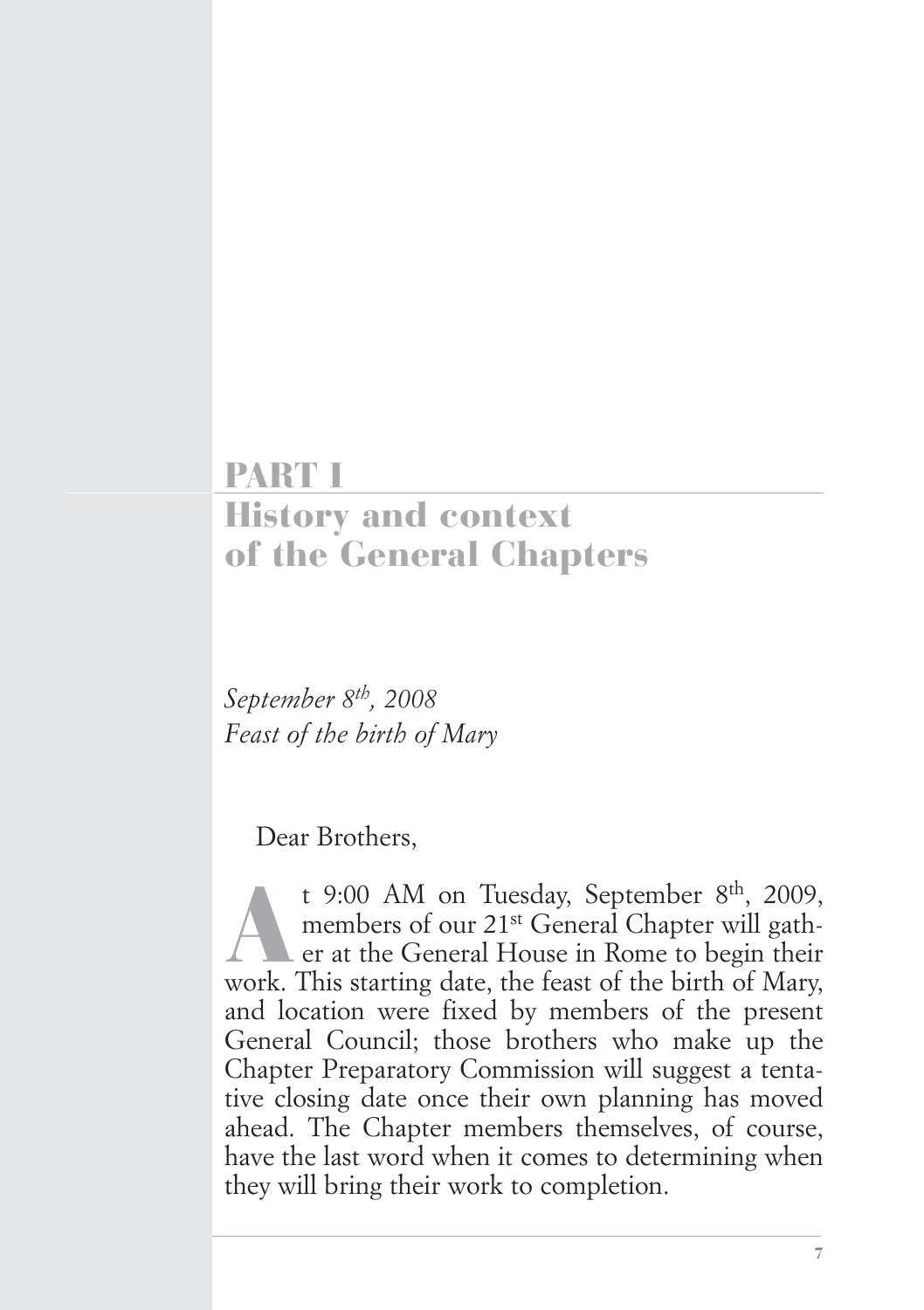St. Ignatius took a dim view of Chapters, seeing them as little more than a distraction that took many qualified Jesuits away from their apostolic work.<sup>1</sup> But even he admitted to their necessity for the election of a General Superior for the Society or when difficult matters touching its larger body had to be addressed.

In contrast, others consider a Chapter to be a precious gift in the life of any Institute. In the Benedictine tradition, for example, it is the preferred method of decision making, reminding all involved about the importance of community.

Our Marist tradition of Chapters goes back to the time of Marcellin himself. The first took place in 1839, a year prior to his death; its delegates elected Brother François as Director General. Thirteen years later, the 30 brothers who gathered for our second Chapter gave their assent to a rule of life and approved a form of government and method of teaching.

During subsequent years, General Chapters have continued to play a central role in the life of our Institute, especially since Vatican II when they became an important part of the process of renewal initiated by that historic gathering.

# THE STRUCTURE OF THIS CIRCULAR

This Circular is divided into three sections. The first includes a general introduction followed by a brief history of Marist Chapters and some General Conferences held during the years following Vatican II. A discussion about the social and religious context in which the work of these meetings took place is included as well as an analysis of the factors in both areas that may have a bearing on our upcoming Chapter.

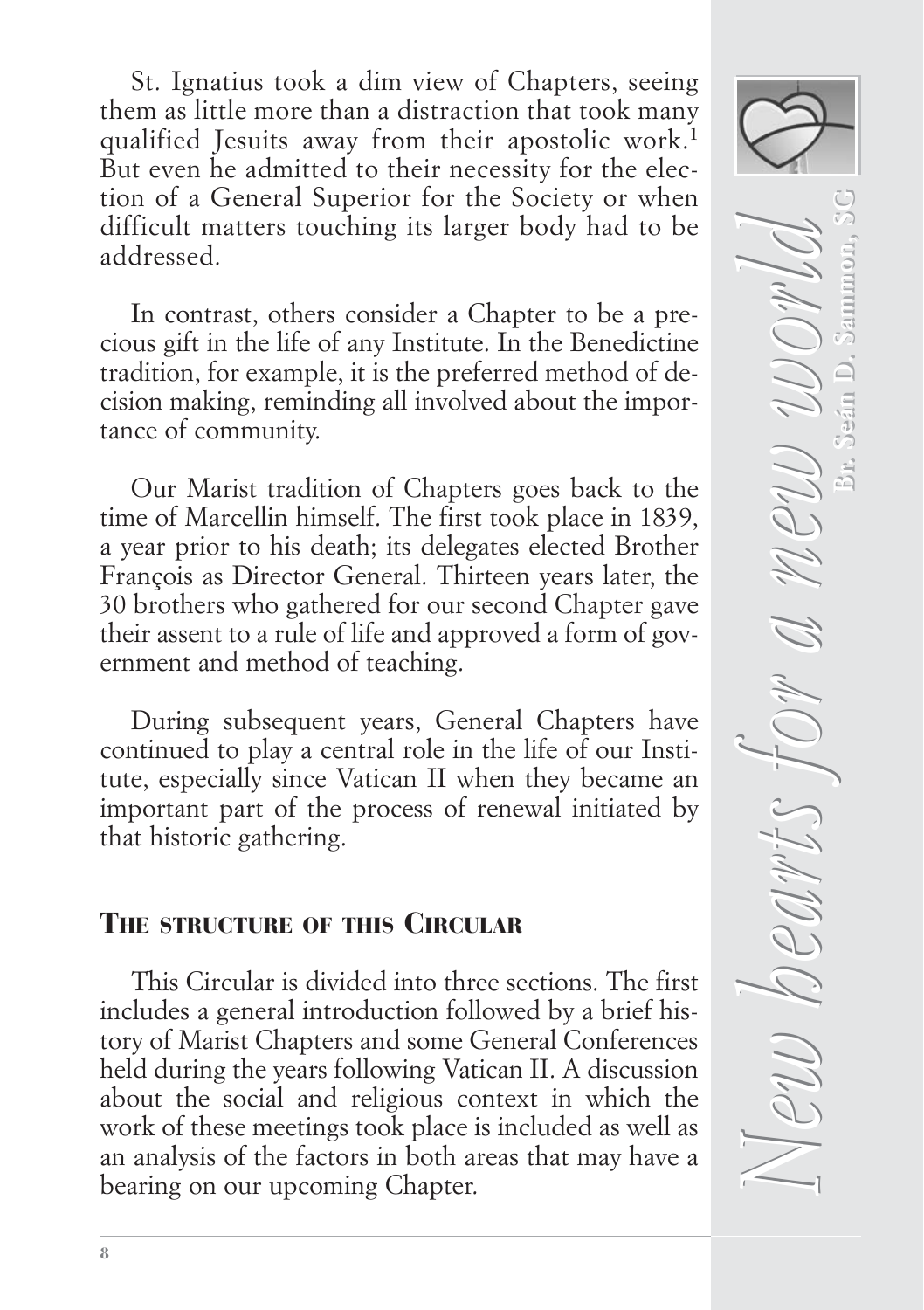Other topics found in this section include: a word about the renewal of Marist life and mission and the important place of discernment in that process, mention of several specific challenges that we face as an Institute today, a short description of the role and responsibilities of a Chapter capitulant, some thoughts about the involvement of Marist laymen and women in the preparation for the Chapter, a few reflections on the changing nature of Church life and the several "worlds" in which more than a few of today's young people find themselves living, and, finally, some practical suggestions to help you prepare personally for next year's gathering.

The second part of the text is more technical in nature and includes information about the structure and purpose of a General Chapter, the process to be used for the election of delegates and their substitutes, and those Chapter responsibilities that fall to provinces and districts. Some concluding remarks bring the circular to completion.

The third section of the Circular contains two memos. They will be of particular interest to Provincials in that they list important dates in the process of Chapter preparation and also summarize the steps to take when electing Chapter delegates and their substitutes.

### **OUR MARIST TRADITION OF CHAPTERS**

General Chapters do not take place within a vacuum. The events of history as well as developments in our Church and Institute can influence their organization as well as the matters taken up by their members. We should not be surprised to discover, therefore, that since the close of the Council an evolution has taken place in the organization of our General Chapters; their themes have also varied in keeping with the times. For example, delegates to our 16<sup>th</sup> General Chapter, held in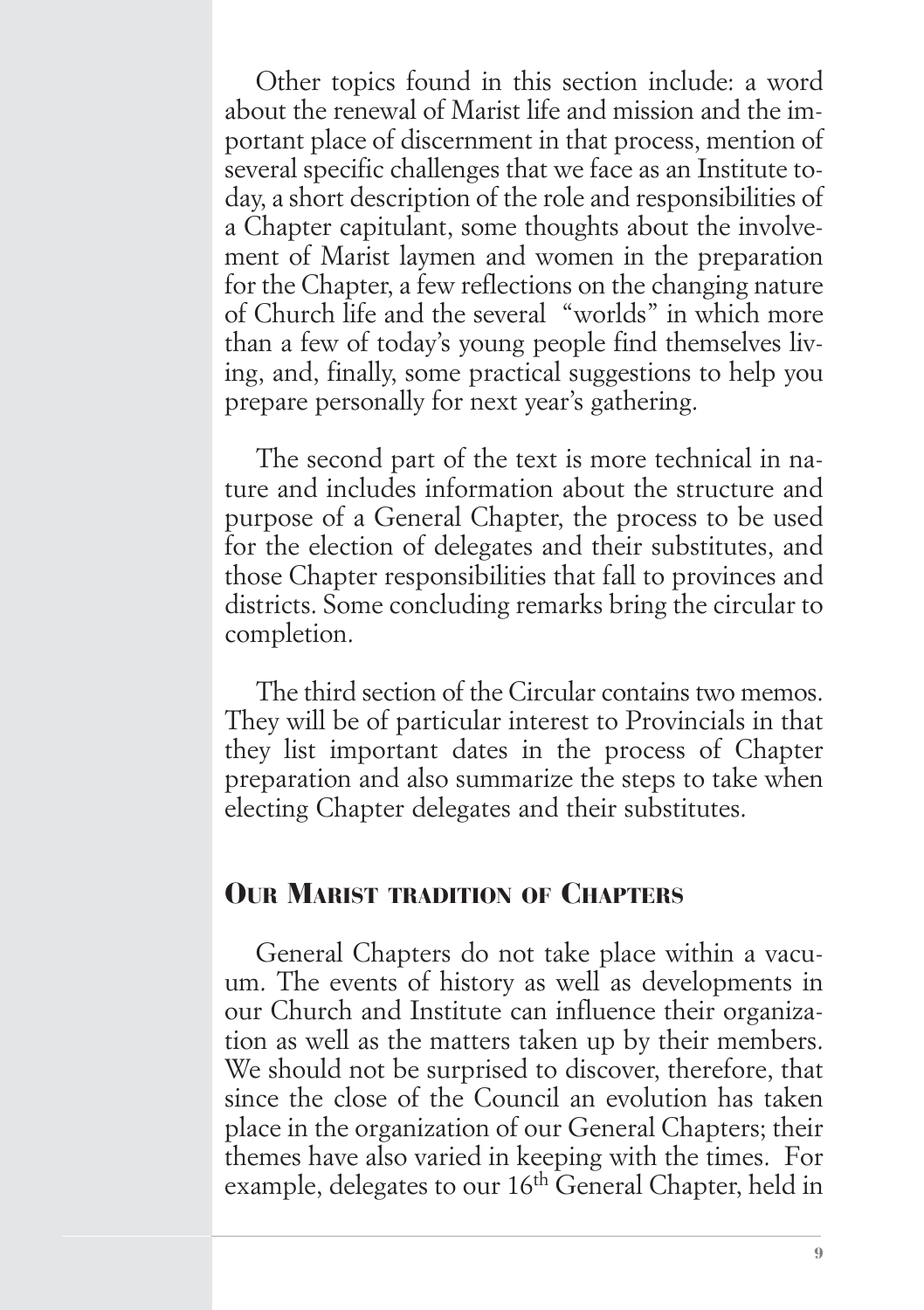two sessions (1967-68), were charged with the challenging task of re-imagining all aspects of our way of life in light of the grace of the Council.

Brother Basilio, newly elected as Superior General, lost little time in challenging his brothers to respond to the calls of the Church and world by moving closer to the poor and rekindling their missionary zeal. By the time the Chapter wrapped-up its work, delegates had produced a library of documents about our Marist life and tradition that remains contemporary to the present day.

Shortly thereafter, however, a series of troubling events began to unfold. To begin with, during the period from 1969 to 1971, 1401 brothers left the Institute. Discontent about community life also began to grow and the personal shortcomings of some brothers, hidden previously by the rigid structures in place prior to the Council, moved into the light of day. Nevertheless, the process of experimentation was embraced with energy and generosity by many who dedicated themselves to refashioning our Institute and its mission for a new age.

In 1971, provincials, along with the Superior General, Vicar General and the members of the General Council gathered for the Institute's first General Conference. Pointing out that the changes called for by the Chapter of 1967-68 were never meant to consist of a simple rejection of the past, Brother Basilio and others reminded all involved in the experimentation and change underway about their obligation to distinguish between what was of value and what was better cast aside. Religious life, they insisted, had to face up to the task of redefining itself in a world that was in the throes of social transformation.

Conference participants did not have to look very far to justify this last observation. Evidence of political and social upheaval was widespread. Newly elected Com-

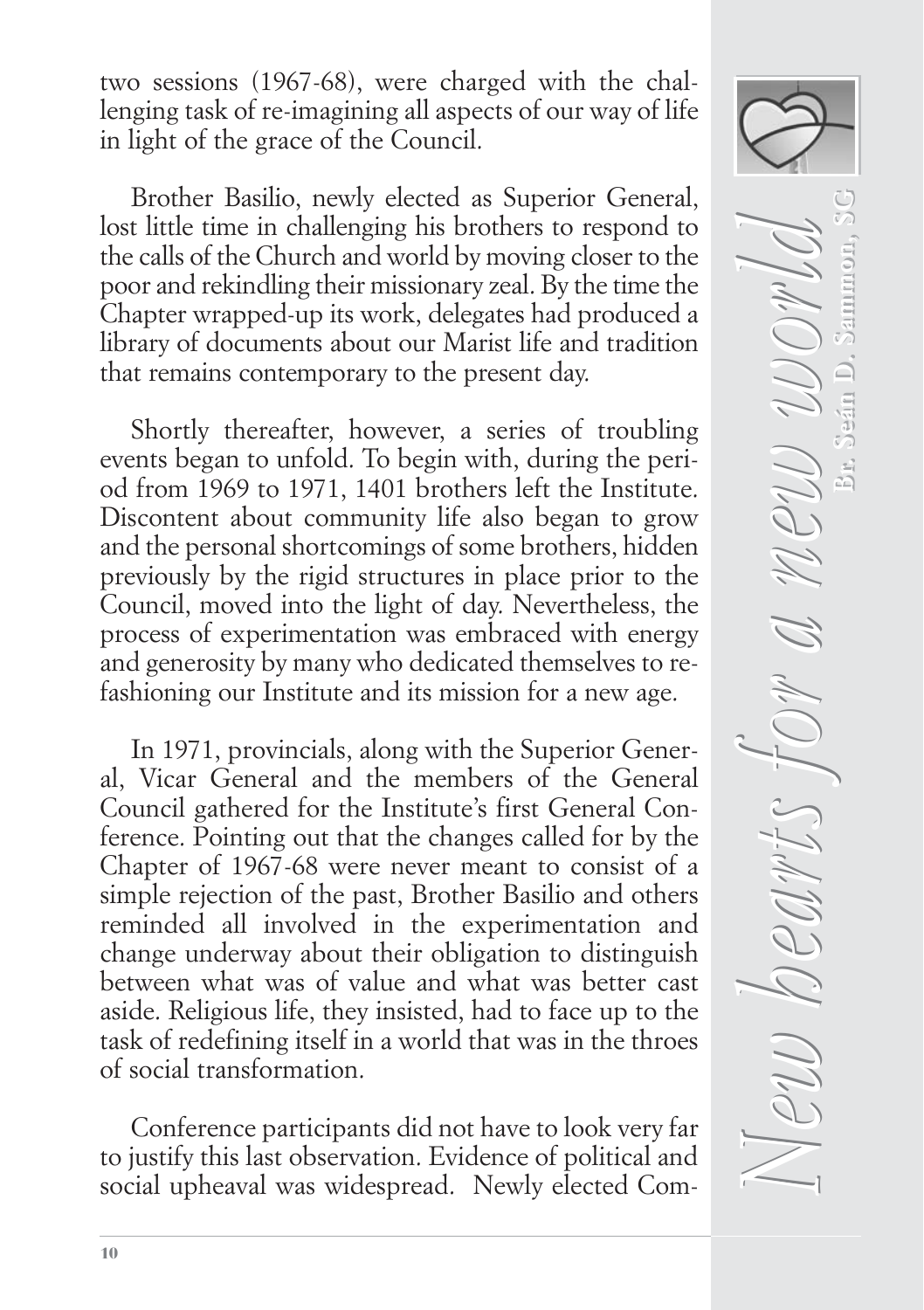munist Party Secretary Alexander Dubcek's reform of political and administrative structures in Czechoslovakia, for example, had raised hopes that a new springtime of freedom was getting underway in Eastern Europe. Instead, his efforts set the stage for a crushing Soviet invasion in late April 1968. The "Prague Spring" of that year was short lived indeed!

Student movements were also sweeping across the continents of Europe and North America. Marked by calls for greater personal freedom, a new sexual ethic, and greater gender equality, these initiatives offered a sharp challenge to conventional outlooks on morality and past understandings about the nature of authority.

Newly established nation states on the continents of Africa and Asia did not escape the turmoil that marked this period of world history. Recently independent after years of colonial rule, several became the site of political assassination and tribal strife.

In September 1976 another group of Chapter members assembled in Rome. Their charge? To evaluate the *ad experimentum* new *Constitutions* that had been in place since 1968. They made the decision to live with that document for at least another nine years. And, then, taking note of the rapid and profound social change underway at that time, they turned their attention to the topics of poverty and justice studying both through the prism of these foundational areas: prayer, apostolate, and community.

What was the result of their work? A document that was quite prophetic. For the first time in the history of our Institute a link was made between the issues of poverty and justice. Furthermore, Chapter delegates challenged all members of the Institute, as well as our works and communities to make this issue their own.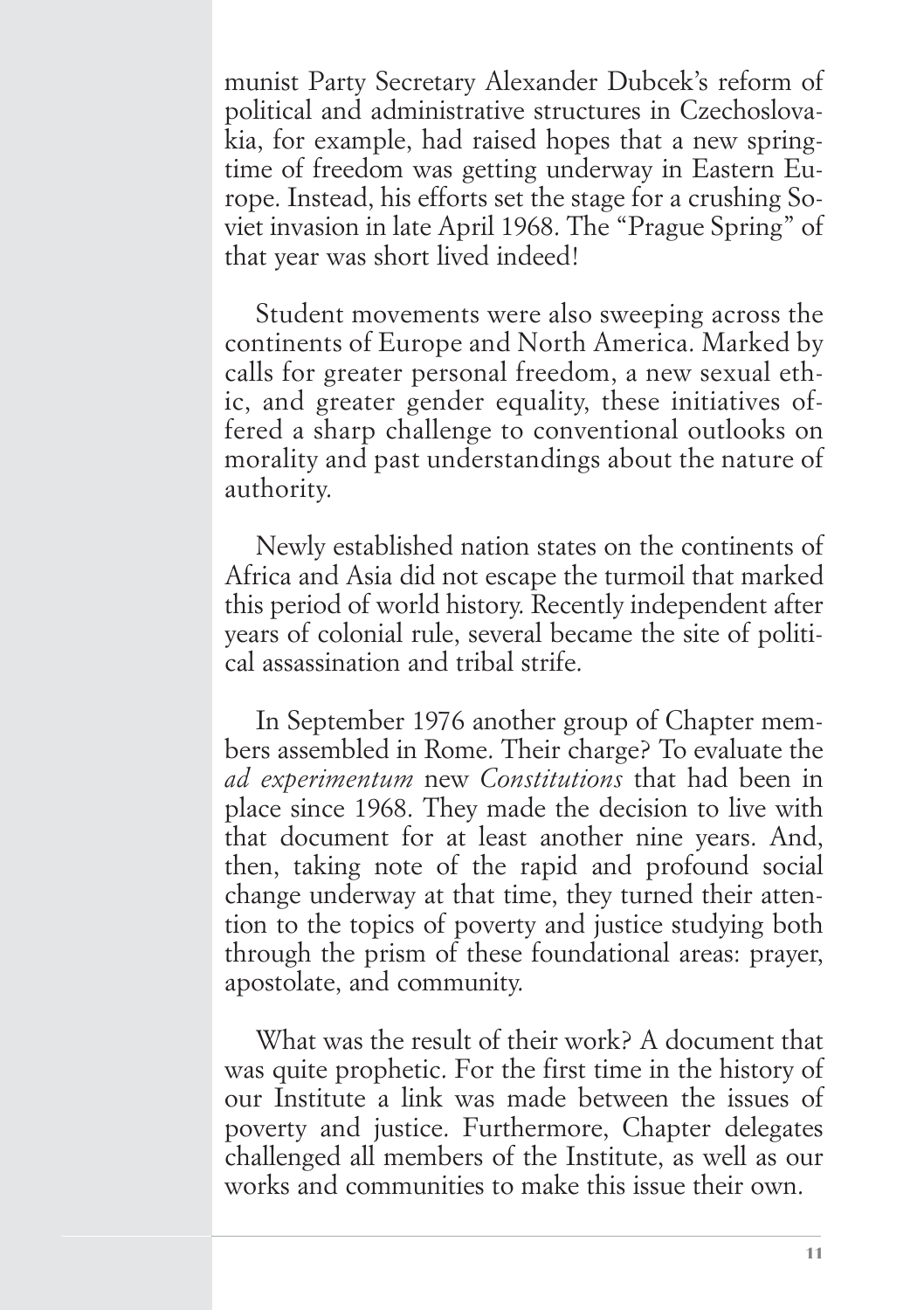Those participating in the Chapter were also moved to compose a letter to all members of the Institute, entitling it The Marist Brother Today. Written from the heart, it was meant to inspire and encourage all who read it while, at the same time, introduce them to some of the Chapter's fruits. The text might best be described as a much needed profession of faith in ourselves and our identity as well as an affirmation of those with whom we shared ministry and those whom we had been called to serve.

September of 1985 saw still another group of delegates making their way to Rome. As members of our 18th General Chapter they spent ten weeks hammering out the draft text of what became our revised Constitutions and Statutes. Having completed their work they entrusted the task of redaction to Brother Alain Delorme, of the then-Province of Notre Dame de l'Hermitage, who produced the fine document that we have today.

At the outset Brother Basilio, having completed 18 years as Superior General, spoke about his delight with the number of positive initiatives underway in so many areas. However, he also pointed to the gap that existed between what we said and wrote about ourselves and the reality of our lives and expressed concern about what he saw as a lack of integration in many brothers. He faulted, in part, our initial and ongoing programs of formation. Concern about the quality of community life continued unabated, he reported, and differences of opinion existed about the nature of justice education and what was entailed in service to the poor.

As they concluded their meeting, Chapter members drew up a list of priorities. Vocation promotion and restructuring of apostolic works in light of declining numbers and increasing age secured first and second place respectively. Other topics included strengthening our formation programs and the hope that we would even-

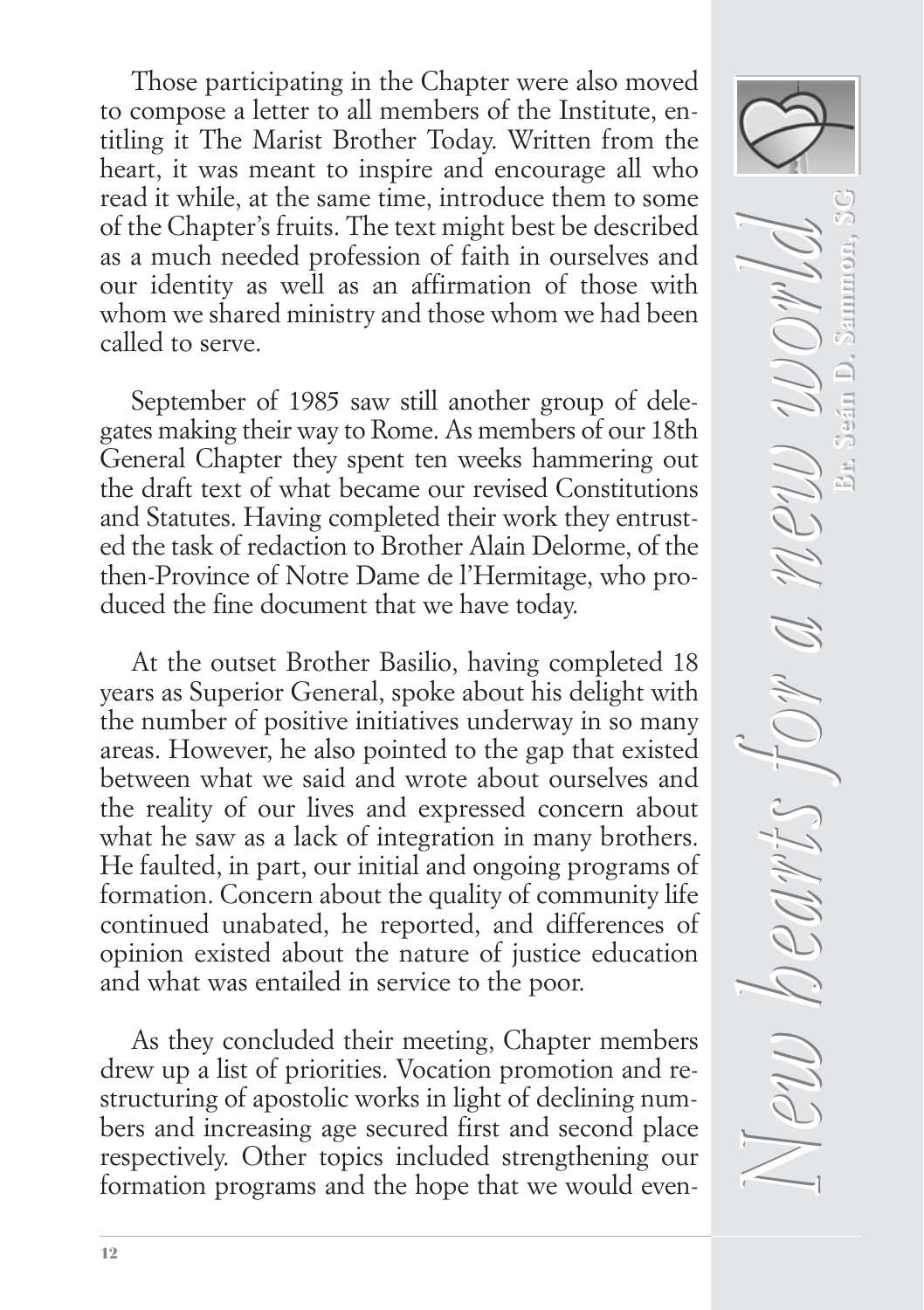**Those participating in the Chapter were also moved to compose a letter to all members of the Institute, entitling it The Marist Brother Today. Written from the heart, it was meant to inspire and encourage all who read it while, at the same time, introduce them to some of the Chapter's fruits.**

tually give approval to a Guide in that  $area<sup>2</sup>$ , developing our apostolic spirituality, promoting enculturation, revitalizing our identity as brothers and carrying back home the message of our new *Constitutions and Statutes*.

The General Conference of 1989 was the first in the history of our Institute that was held away from Rome. Those involved, along with a group of six young brothers invited by the then Superior General, Brother Charles Howard, gathered for three weeks in Veranopolis, Brazil. Their presence coincided with the 100th anniversary of our brothers' arrival in Latin America. Prior to the Conference itself, each participant had been invited to make a pilgrimage of solidarity in one of the then existing provinces or districts of Latin America.

Our 1993 Chapter took place in Rome. During the months leading up to that meeting, Brother Charles and his Council suggested that these three elements be evident in the work that would follow: greater appreciation of the need for personal and communal discernment, solidarity *ad intra* and *ad extra*, greater openness to our lay colleagues in mission. Delegates eventually focused their attention on four themes: Mission, Solidarity, Apostolic Spirituality, and Formation. Also discussed, however, were the areas of Marist partnership, discernment, and community life.

In spite of the many issues taken up by our 1993 Chapter, the topic of solidarity won the day. As a result of Chapter deliberations, an International Bureau of Solidarity was established; it continues until this day. So also, a Solidarity Fund was put into place and voluntary donations to it gratefully received.

The word refounding was also introduced at this General Chapter. Almost immediately it generated controversy with some embracing the concept as an adequate description of the extent of renewal needed and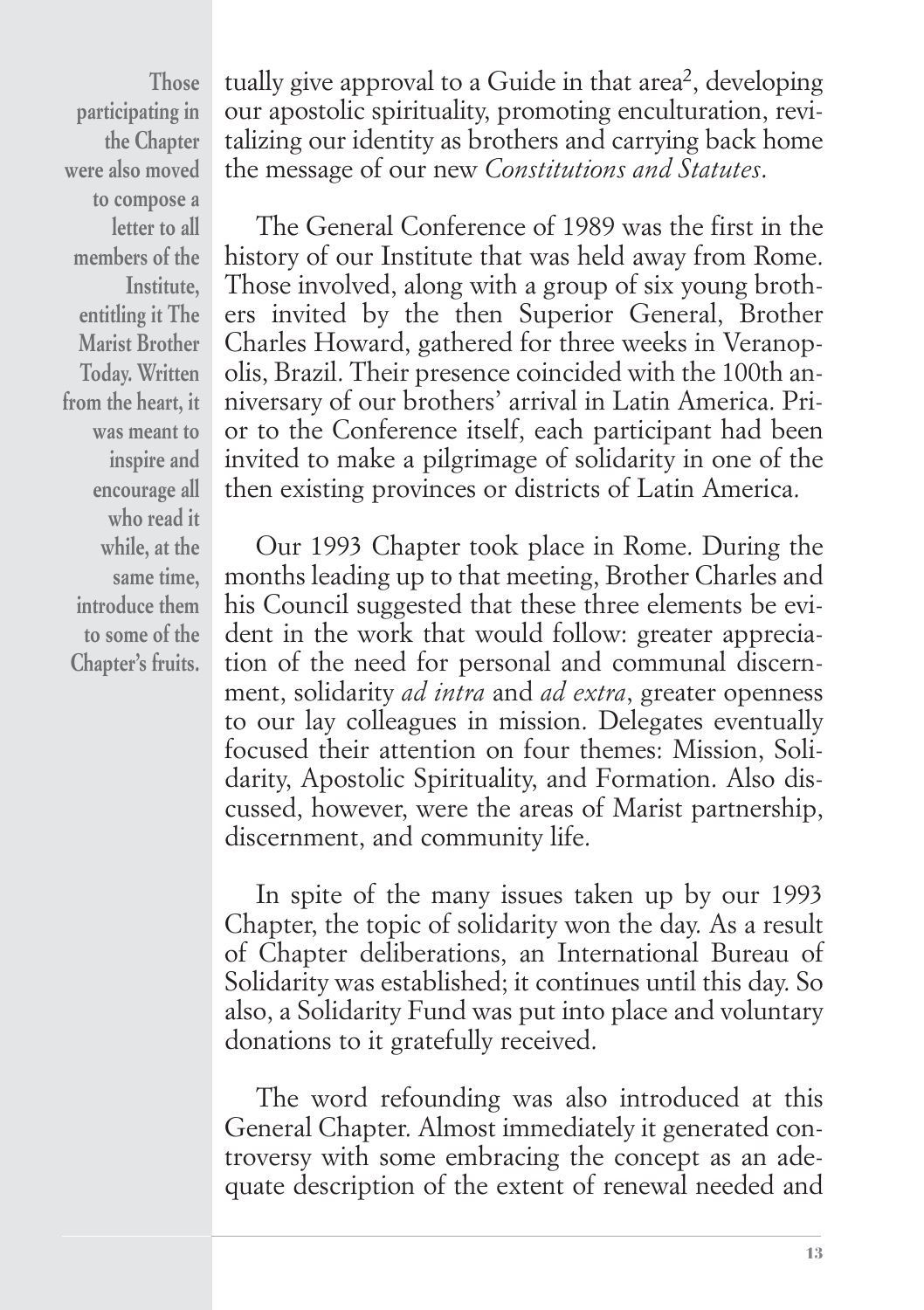others arguing that to refound actually implied the formation of a new Institute.

Likewise, the process of restructuring that has occupied us for the last decade and a half was an initiative of the 1993 Chapter. This bold decision introduced into the Institute a new sense of internationality; some brothers found themselves living in provinces made up of several different countries and using a number of different languages. Over time they began to acquire a better sense of the differences that exist among us as well as an appreciation of all that we share in common.

In reality, however, we are only in the first stages of the process of restructuring. It will take time for the fruits of this initiative to become apparent. Patience and hard work are necessary if we are to ever reach our goal of a restructured and renewed Institute worldwide.

Though lay consultants and observers had been part of previous Chapters, our 1993 gathering marked the first time that a significant group of them was invited for several days and asked near the end of their stay to issue a statement to the Chapter members and the Institute at large.

Finally, Chapter delegates asked that the new General Administration develop a document that captured the philosophy of Marcellin's approach to education and also spoke about its practical application in today's world. This request was eventually answered in the form of a publication entitled *In the Footsteps of Marcellin Champagnat: A vision for Marist education today*. <sup>3</sup>

The years that followed our 1993 Chapter were marked by continued strife in many parts of our world, strife that touched the life of our Institute: eleven brothers and some family members and others associat-

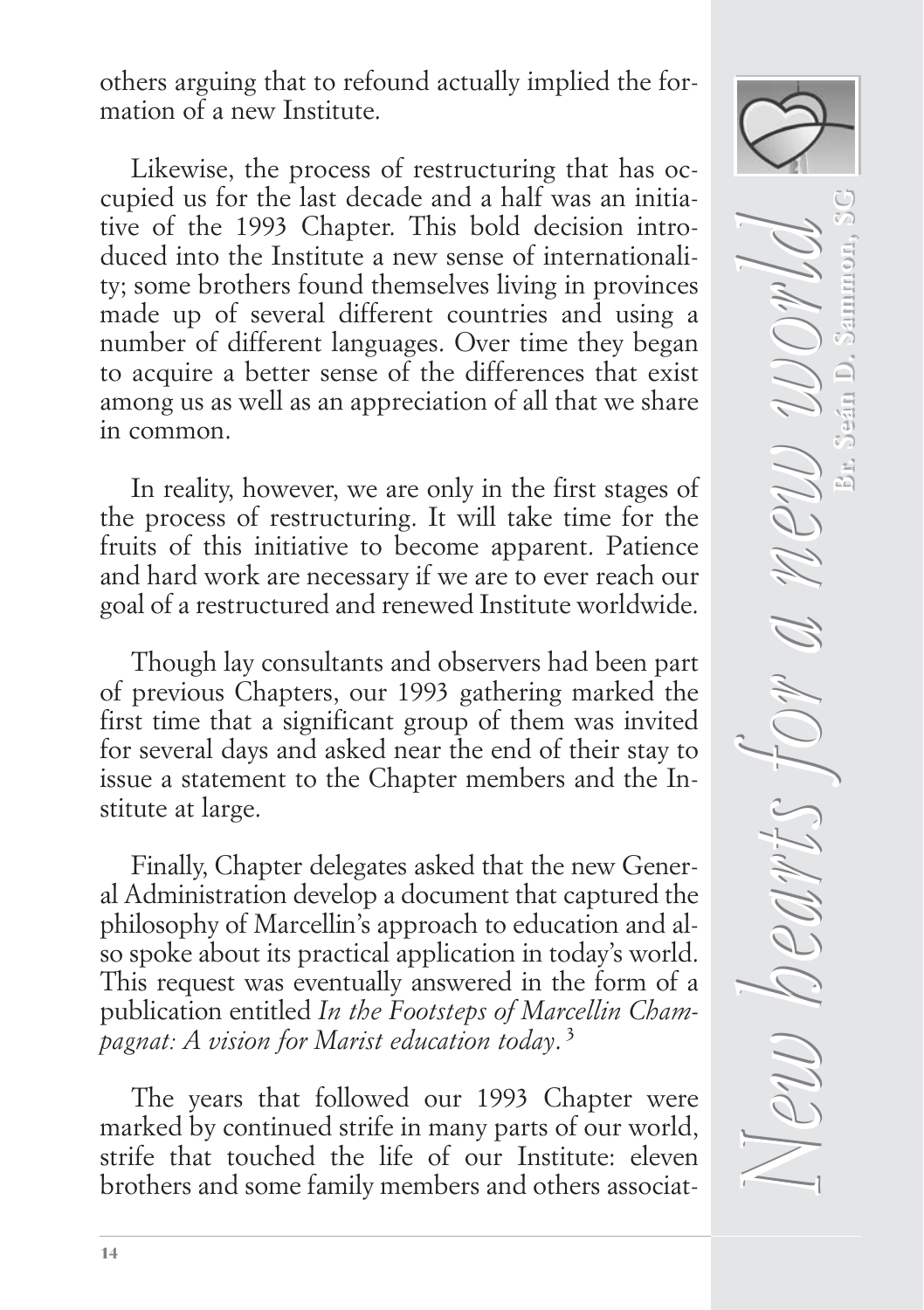ed with the Institute met their deaths due to ethnic violence, war, or at the hands of extremists.

There were bright moments also, with the canonization of our founder, Marcellin Champagnat, being among the most memorable. Provinces and districts also struggled with the process of restructuring, with some at first seeing little purpose to it. Over time, however, most regions of the Institute, accepting the fact that vitality and viability were the aim of the process, embraced this mandate of the Chapter and moved ahead.

A new millennium was just getting underway as delegates gathered for our 20th General Chapter. Working under the heading of *Choose Life*, they produced a brief but substantial document bearing the same title. The text detailed five calls and challenged members of the Institute and all associated with it to be bold and daring in responding to them.

These calls returned to several familiar themes of past Chapters—Jesus as the center and passion of our lives, community life, the lay Marist vocation, and issues of justice and the poorest of young people—and asked the new general government to create structures to address them effectively. Indeed, both general government and local governments were challenged to develop new approaches to animation and authority, approaches that would foster the vitality of our Institute.

At this Chapter the Institute Solidarity Fund was further refined with Provinces being asked to donate to it a certain percentage of their surplus funds at the end of each fiscal year. An overall goal was also set for the Fund.

Finally, delegates asked that a publication be organized, similar in style and format to the aforementioned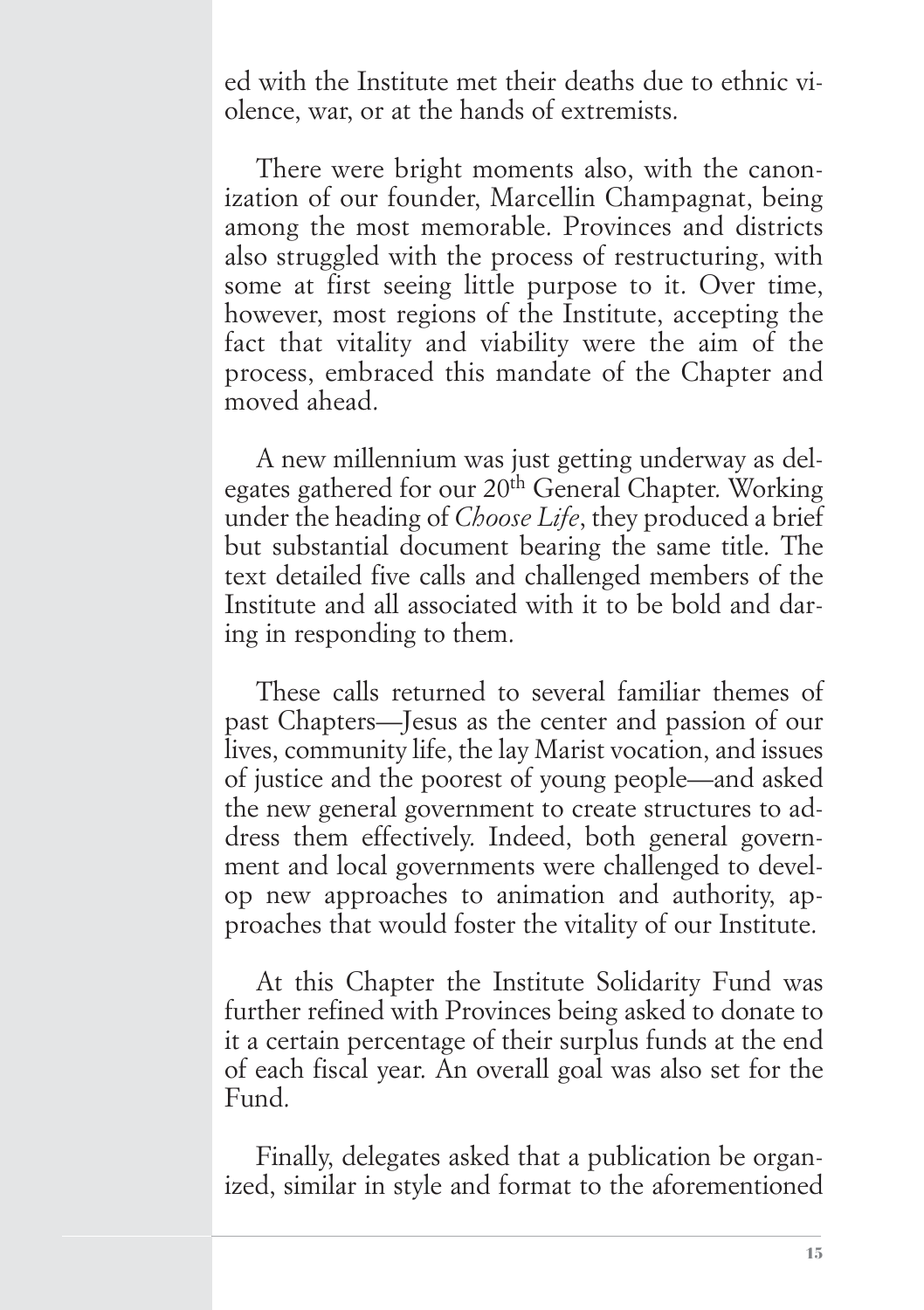education guide, that would help us all appreciate more fully the richness of Marist apostolic spirituality. *Water from the Rock: Marist Spirituality flowing in the tradition of Marcellin Champagnat* came to life in response.

In the years that followed three bureaus were established by the general administration to help implement a number of Chapter directives. In addition to the already existing Bureau of Solidarity, these new ones focused on Marist laity, vocation promotion, and the evangelical use of goods and worked to develop these important areas of Institute life. A document exploring the identity of Marist laity was planned and a number of circulars and letters were sent out, with some having as their audience the entire Marist family while others were directed solely to brothers, to a particular age group or those working in a specific ministry.

The year 2006 saw the first of 150 brothers begin their orientation in a new mission ad gentes initiative aimed at Asia and developed in response to a call on the part of Pope John Paul II to religious congregations throughout the world.

In September 2007, an Assembly held in Mendes, Brazil brought together for the first time in our history as an Institute brothers and laymen and women involved in Marist works throughout the world. A month later, 47 of our brothers who lost their lives around and during the time of the Spanish Civil War were beatified as a part of a much larger group of 498 martyrs. Renovations at the Hermitage in France got underway a few months later. Aimed at preparing this Marist treasure for service in a new century, plans called for a complete refitting of the historical building as well as the construction of a new one aimed at better equipping the center to meet today's needs.

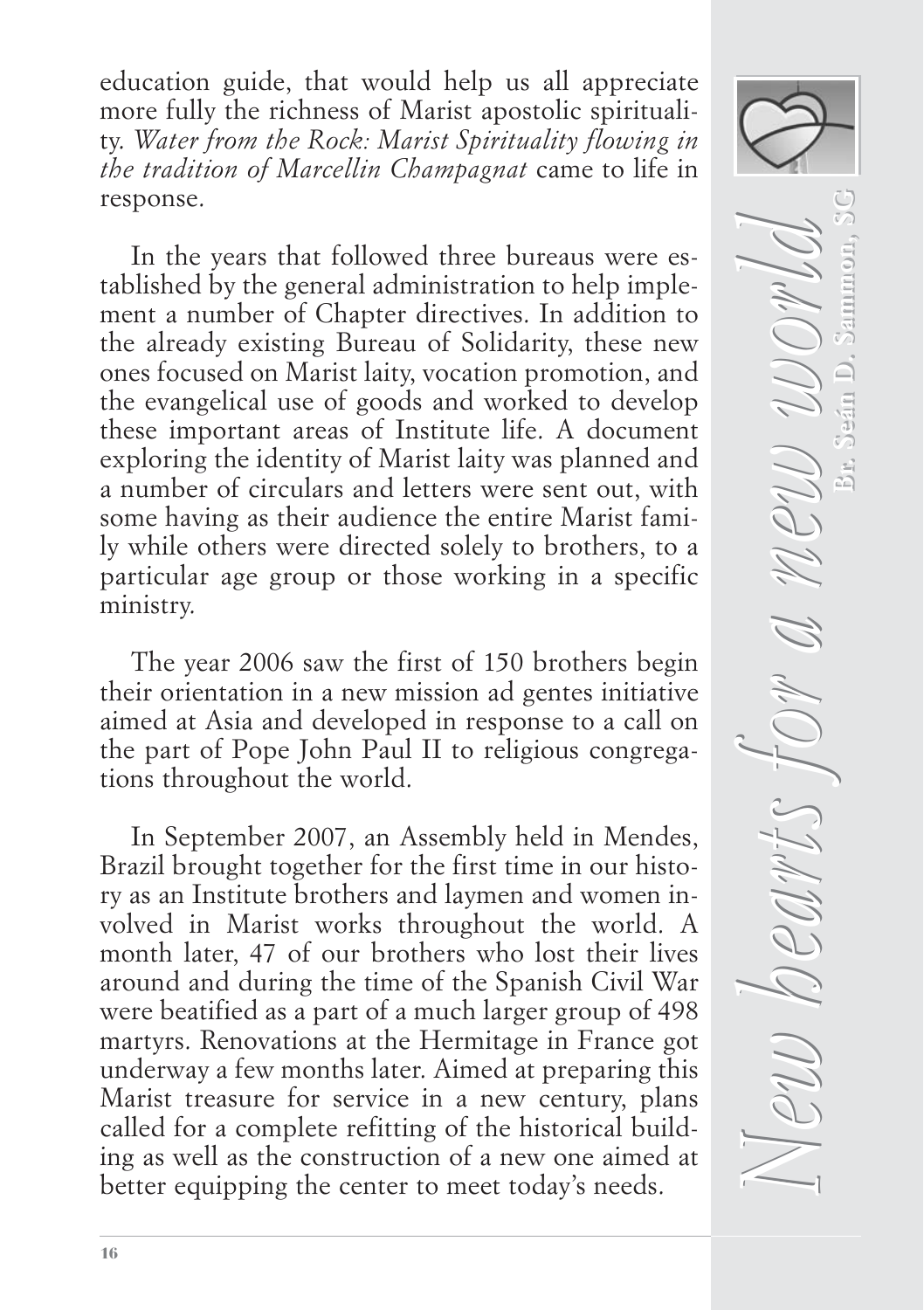**Even a quick study of the fruit of past Chapters and the events surrounding them provides us with a roadmap through Marist history.**

Even a quick study of the fruit of past Chapters and the events surrounding them provides us with a roadmap through Marist history. At each point along the way, we get a glimpse of the major concerns of the day, events working together to shape one epoch or other, and the good will of all involved.

Responding as an Institute to events in history and the dramatic change in attitude taking place in many parts of our world during the years following Vatican II, we may not have noticed fully some other powerful but less obvious forces at work shaping our understandings about the age in which we are living. It is to some of these developments that we now turn attention.

## THE CHALLENGE OF SECULARITY: MODERNITY AND POST-MODERNITY<sup>4</sup>

As just mentioned, while the history of the last 50 years was unfolding and having its impact on the structure and content of Marist General Chapters, changes of a more profound nature were also underway. Their influence would become evident only with the passage of time.

Modernity, for example, slowly gave way to postmodern thinking and secularity came to be understood as a mixed blessings. On the one hand, the latter promoted values such as personal freedom, equality, human dignity, and rationality, helping us to move beyond superstition, fear, and religious intolerance.

On the other, secularity also often resulted in more darkness than light. Those holding this second point of view associate secularity with the loss of faith, the decline of Church authority, the weakening of family life, sexual irresponsibility, excessive individualism, and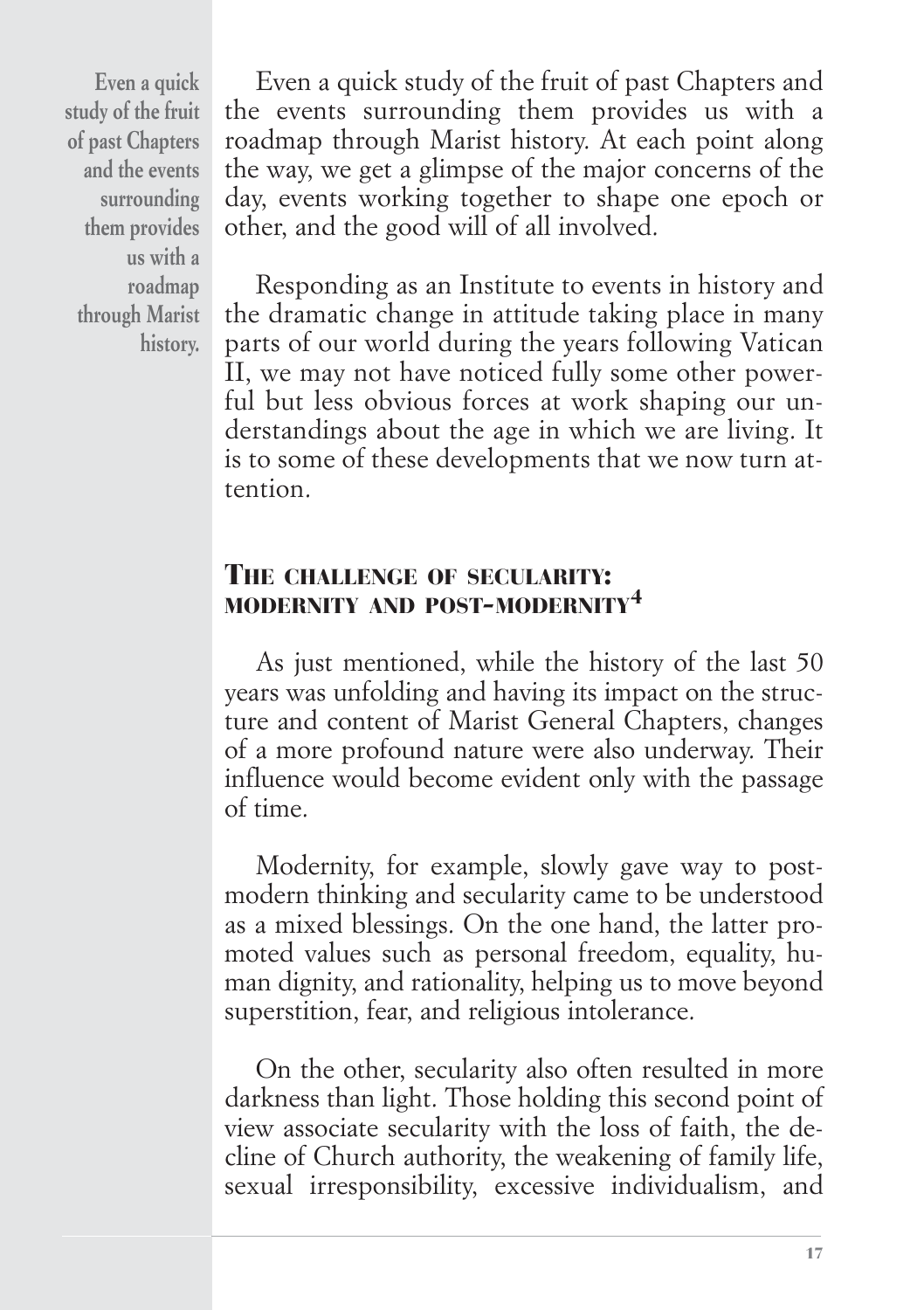what Pope Benedicts XVI has described as the dictatorship of relativism.

The terms modernity and post-modernity capture two different outlooks on life and help us to appreciate more fully the changes that have occurred in our world and way of living during the last half century. For example, the term modernity was coined to describe a way of understanding that began with the Enlightenment, led on through the Industrial Revolution and Victorian period up until the present. This era was marked by rapid scientific advancement and the growing belief that human reason and human reason alone was capable of not only explaining the nature of our world but of improving it as well. What features characterize this period? Individualism, a confidence in scientific reason, a belief in unlimited material progress.

Since modernity is dependent to a large extent upon economic development, its onset in one country or another has been staggered. Be that as it may, this worldview's emphasis on scientific advancement and material progress has also tended to relegate religion to the sphere of the private thus leading to greater secularization within society.

At first, the Church reacted to these developments with fear and quickly created a self-contained world that managed to survive to a large extent intact until the early 1960s. Vatican II, of course, changed all that: the Council's *Pastoral Constitution on the Church in the Modern World* was a clear sign that the Church was at last embracing modernity.

A certain irony is to be found in this development, for by the time the Church decided to make modernity its own, the principles upon which this worldview had been built were being questioned by post-modern thinking.

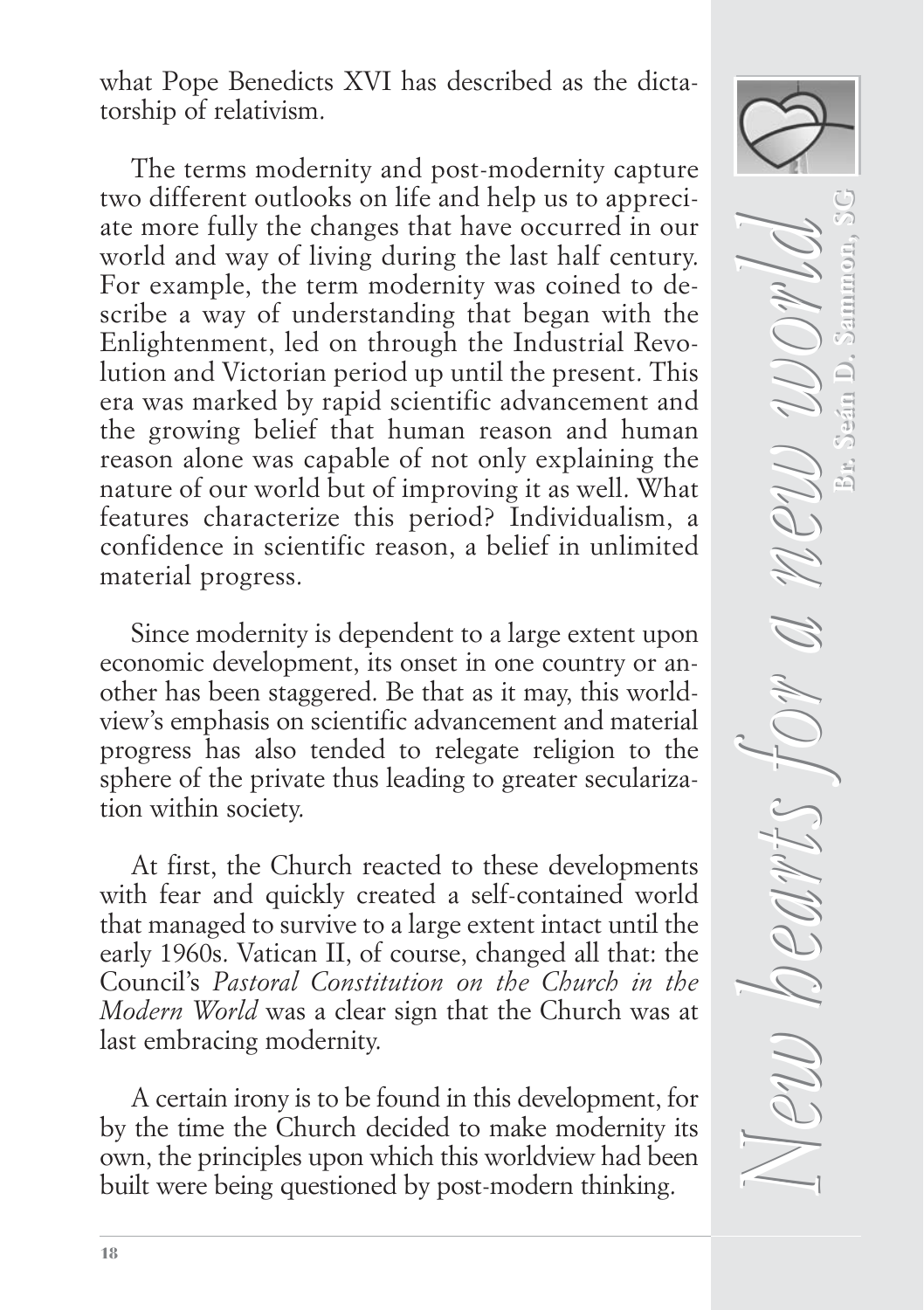On what grounds? Many of the catastrophic events of the 20th century cast doubt on the notion that reason could solve life's great issues. While this critique of modernity was taking root, however, many Catholic seminaries and houses of formation in the West were moving in the opposite direction. Explanation was the order of the day; symbolism and mystery had become unwelcome guests.

Retrospectively, this situation can be seen as a mixed-blessing. Candidates to religious life as well as its professed members were challenged to take more personal responsibility; at the same time, however, in embracing the secular world as it did religious life lost much of its previous identity.

Today as an Institute we live with the consequences of this approach to renewal. Many aspects of our way of life have been updated largely along rationalist lines. For a while we appeared to hold the belief that the next consultant, or process for pastoral planning, or packaged program for renewal would do the trick, transforming overnight our way of life and its members. In recent years, however, there has been a renewed longing for the transcendent, particularly among the young.

So marked has been this trend that theologian Harvey Cox, a champion of the notion of Church in a secular world, was moved to make this observation, "Nearly three decades ago I wrote a book, *The Secular City*, in which I tried to work out a theology for the 'post-religious age" that many sociologists had confidently assured us was coming. Since then, however, religion—or at least some religions—seem to have gained a new lease on life. Today it is secularity not spirituality that may be headed for extinction."<sup>5</sup> And where has the Church and religious life been while these developments have been unfolding? Parts of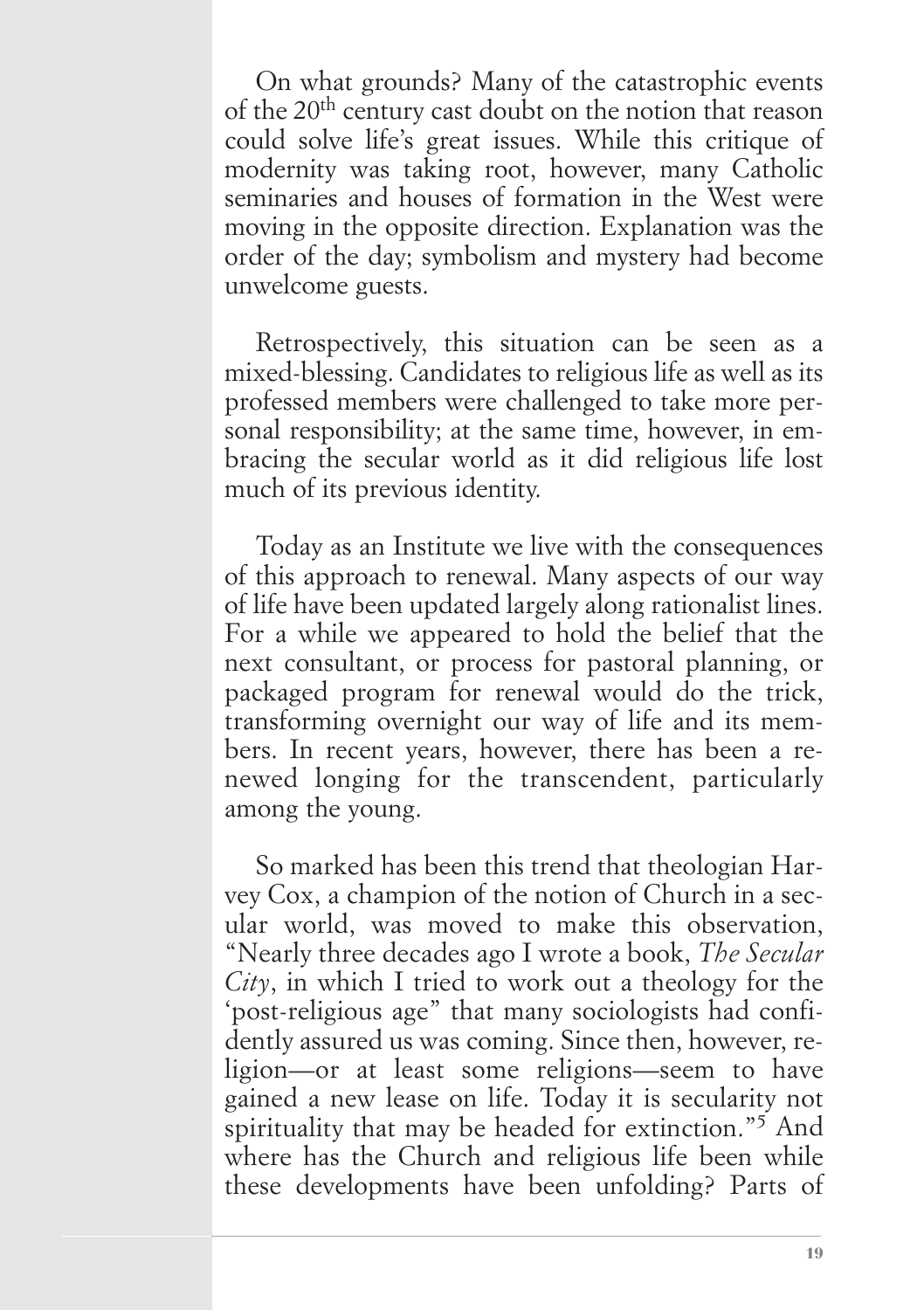both, including our own Marist way of life, have been caught in a worldview more appropriate for the past than the present.

And what about post-modernity? While difficult to define precisely, this worldview acclaims no absolutes, values feelings over reason, promotes tolerance, welcomes diversity and plurality, and is marked by a return to religion and spirituality. This shift is less evident in the numbers of people joining mainstream Churches than in the number who are once again asking religious questions. But of this much we can be sure: the purely rational and secular no longer satisfy us.

Post-modernity, though, has its problems. It has introduced, for example, a time of moral relativism and social and individual fragmentation. So too it demonstrates impatience with far-reaching explanations of reality and has little regard for commitments. At the same time, post modern thinking has its virtues and we avoid considering them at our peril.

Modernity and post-modernity are complicated concepts and I do not mean to oversimplify either of them. Some religious Institutes in parts of the developed world, however, appear stuck in a post-Vatican II modern phase. They embraced this way of thinking and never looked back, or, for that matter, bothered to look forward.

Once again, that is not to say that the solution to their dilemma lies in a return to the past or a mindless embrace of post-modern thinking. It does suggest, however, that as an Institute we must be aware of the movements taking place in our time and age and, more importantly, must examine the values contained in each. A failure to do so might condemn us to hold on to the past at the very moment a new beginning is getting underway.

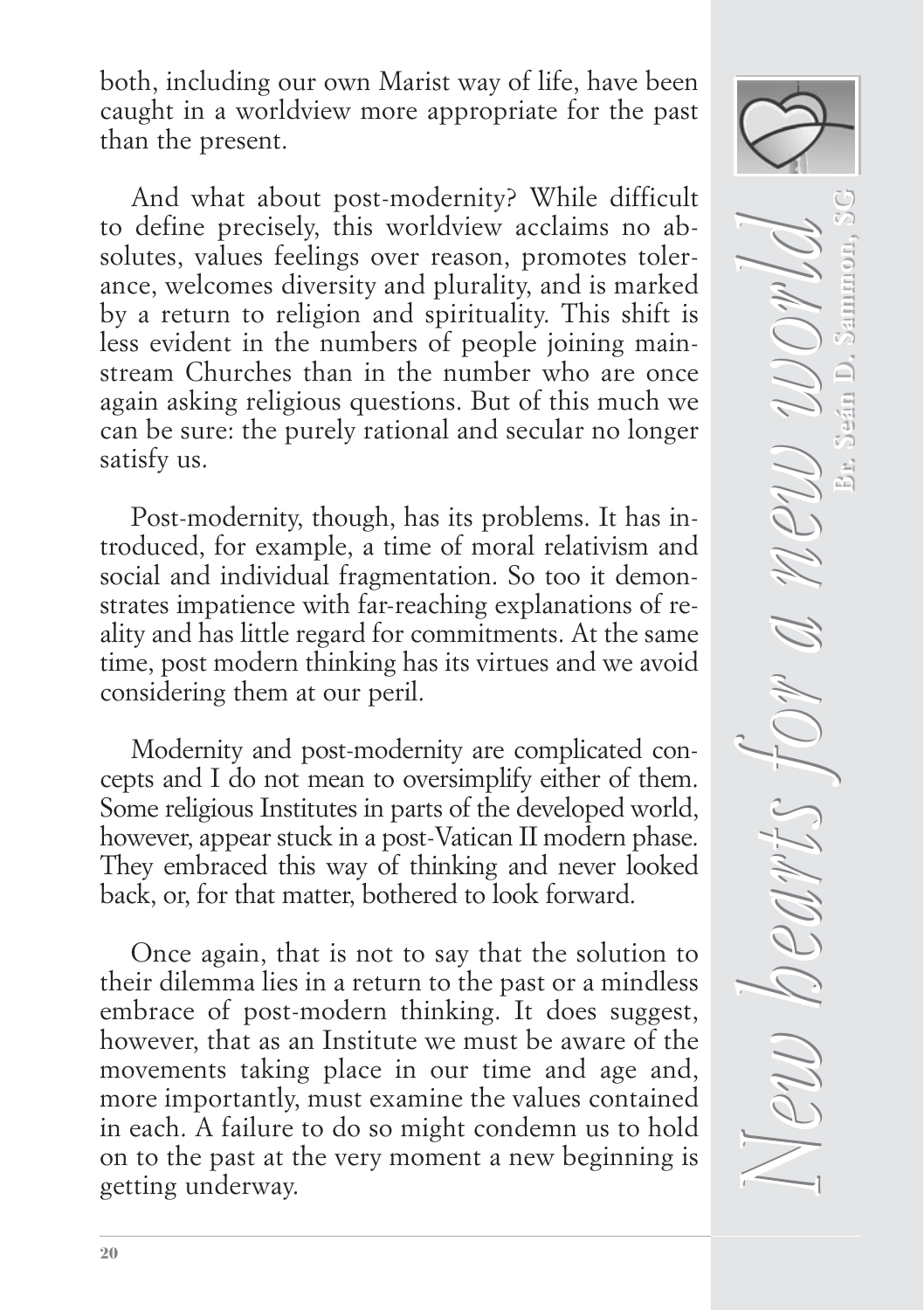The late Jesuit theologian Karl Rahner reminded us more than once that everyone alive at the same time is not necessarily part of the same generation. Though accurate, Rahner's observation failed to go far enough. Today we realize that different generations also exist within the same generation.

Surely this situation is evident among religious congregations whose membership is concentrated in the West and in countries commonly considered secular. In preparing for our 21st General Chapter we can only benefit by taking steps to understand more fully the generational differences that exist among us and learn to appreciate the richness found within those differences.

The year-long pilgrimage of preparation that we set out upon this September 8<sup>th</sup> provides us with a unique opportunity to prepare not only for the work of our 21st General Chapter but also to look ahead to 2017, the date of our 22nd General Chapter and the 200th anniversary of the founding of our Institute.

How fitting it would be to celebrate that event in the fully restored Hermitage that Marcellin built. Even more fitting: to do so with hearts renewed. Then, and only then, will the true identity of our way of life be evident to all.

#### SPECIFIC CHALLENGES

The members who make up any General Chapter begin their work with the hope that their efforts will make a difference in the life and mission of their Institute. And, indeed, each Chapter in its own way does just that. Today, however, we must take steps to ensure that our 21st General Chapter makes more than its normally expected contribution, but rather is seen in retrospect as being a turning point in the history of Marist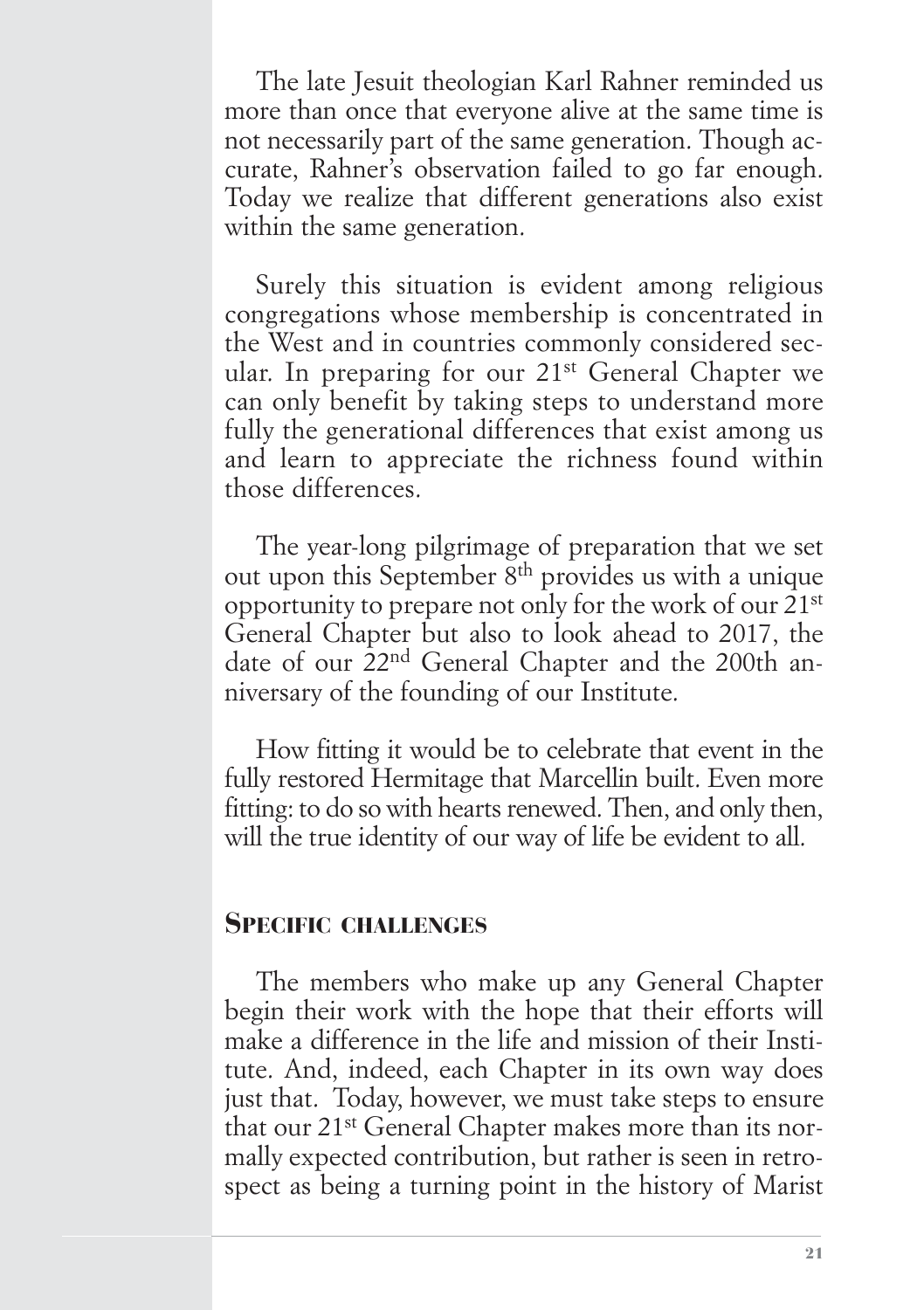life and mission. A failure to do so could result in a missed opportunity that we will be hard-pressed to reclaim. Permit me to be quite specific.

Contemporary religious life has not yet been fully renewed nor has our Marist way of living it. And that outcome is due neither to ill-will nor to a lack of trying. But genuine renewal is not a state of being but rather a particular way of living out the gospel of Jesus Christ. How then will we know when renewal is ours? When we can once again dream dreams as Marcellin did and not let the voice of caution get in the way of doing what must be done.

The frank manner in which Benedict XVI addressed the issue of child sexual abuse during his visit to the United States is a good example of what I mean here. Attorneys for some dioceses and archdioceses advised the Pope not to meet with victims for fear that his contact with them might eventually result in greater financial liability for the Church. While grateful for their advice, Benedict made a decision to meet privately with a group of victims. In so doing, he acted like a priest and not an attorney.

We will know also that renewal is ours when the experience of God's unconditional love moves us to courageous action, gives us the strength to take risks in old age and helps us to say "yes" without hesitation, calculation, or excessive worry about our personal needs. We will know ultimately that renewal is ours when we catch fire, live with passion, and know full well that we are men in love with God.

Today we so resemble the rich young man of the gospel story and nod knowingly with him when told by the Lord that keeping the commandments will merit us eternal salvation. The next part of the story, however, is what gives us some trouble, the piece about selling all we have and coming to follow him, without reserve,

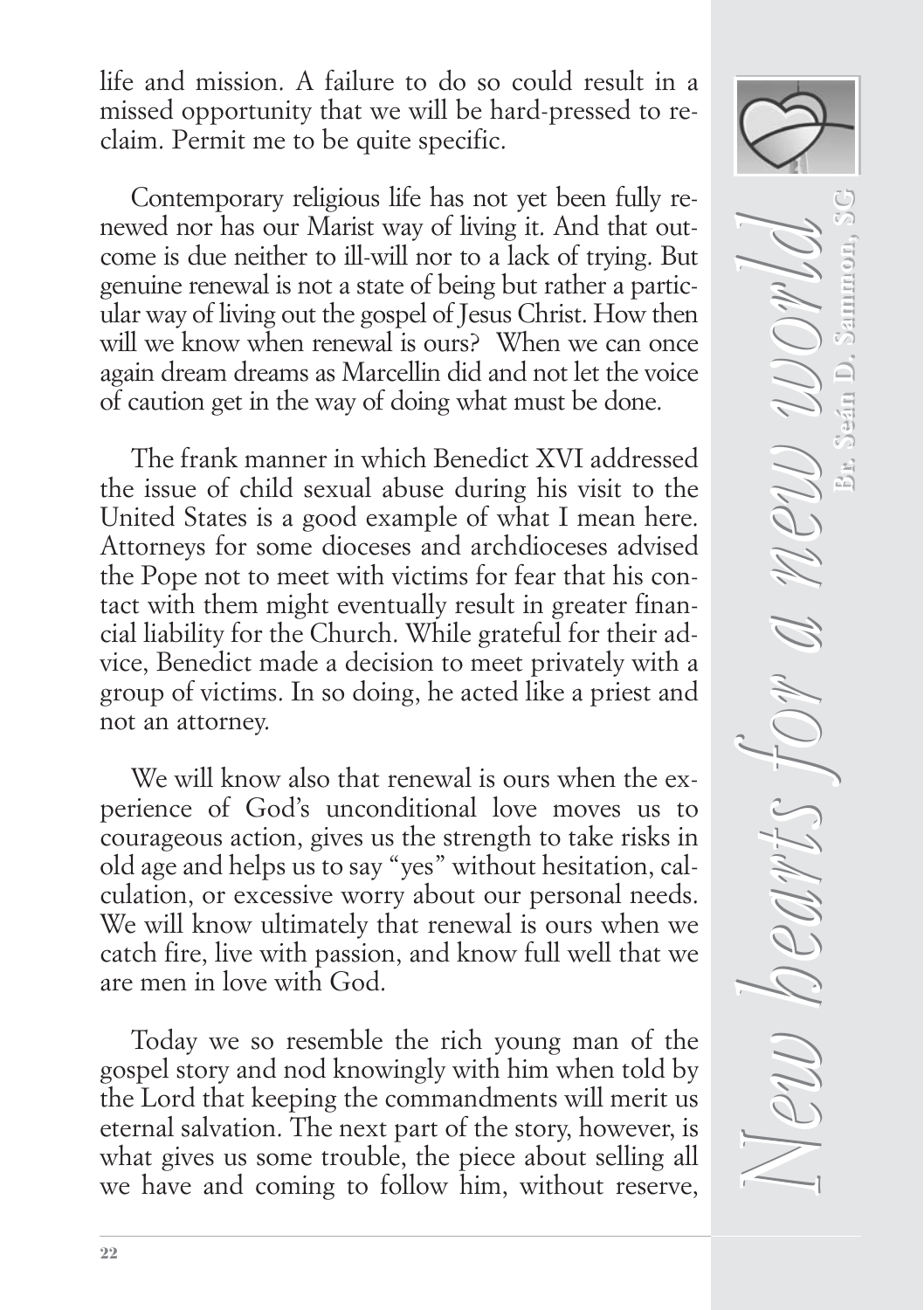without second thoughts, but rather freely, generously, and with joy and enthusiasm as did François, Laurent, Jean Baptiste, Sylvestre, and so many others before us.

Our upcoming General Chapter's first priority should not be the creation of new documents. Can it instead help all of us find better ways to live the ones we have written already? As a body our 21st General Chapter needs to put aside "business as usual," shed past ways of doing things, and set our Institute in a direction that would allow Marcellin to recognize it should he happen to stop by.

This end can only be achieved through a process of discernment. That word features frequently in discussions about General Chapters. Unfortunately, there appears to be almost as many definitions of the term as there are delegates to the meeting. Regardless of the meaning you and I attach to the word, of this much we can be certain: if a regular rhythm of prayer is absent from your life or mine; evidence of ascetical practices hard to find, and an unbiased and frank exchange on the part of all involved not the medium of communication, a spirit of discernment might be an aspiration but it surely is not a reality.

True discernment disciplines us, allowing us eventually to see the world through God's eyes, to listen to its calls through God's ears, and to make our decisions with God's heart. However, to come to see, hear, and decide as God might requires prayer and fasting and a process of purification that few of us are lining up to embrace.

We must overcome our reluctance if we want this Chapter to both startle and inspire us with its decision, surprise and stir us with the risks it challenges us to take, call us to be our own best selves. Any process of discernment exacts a price but leads us ultimately to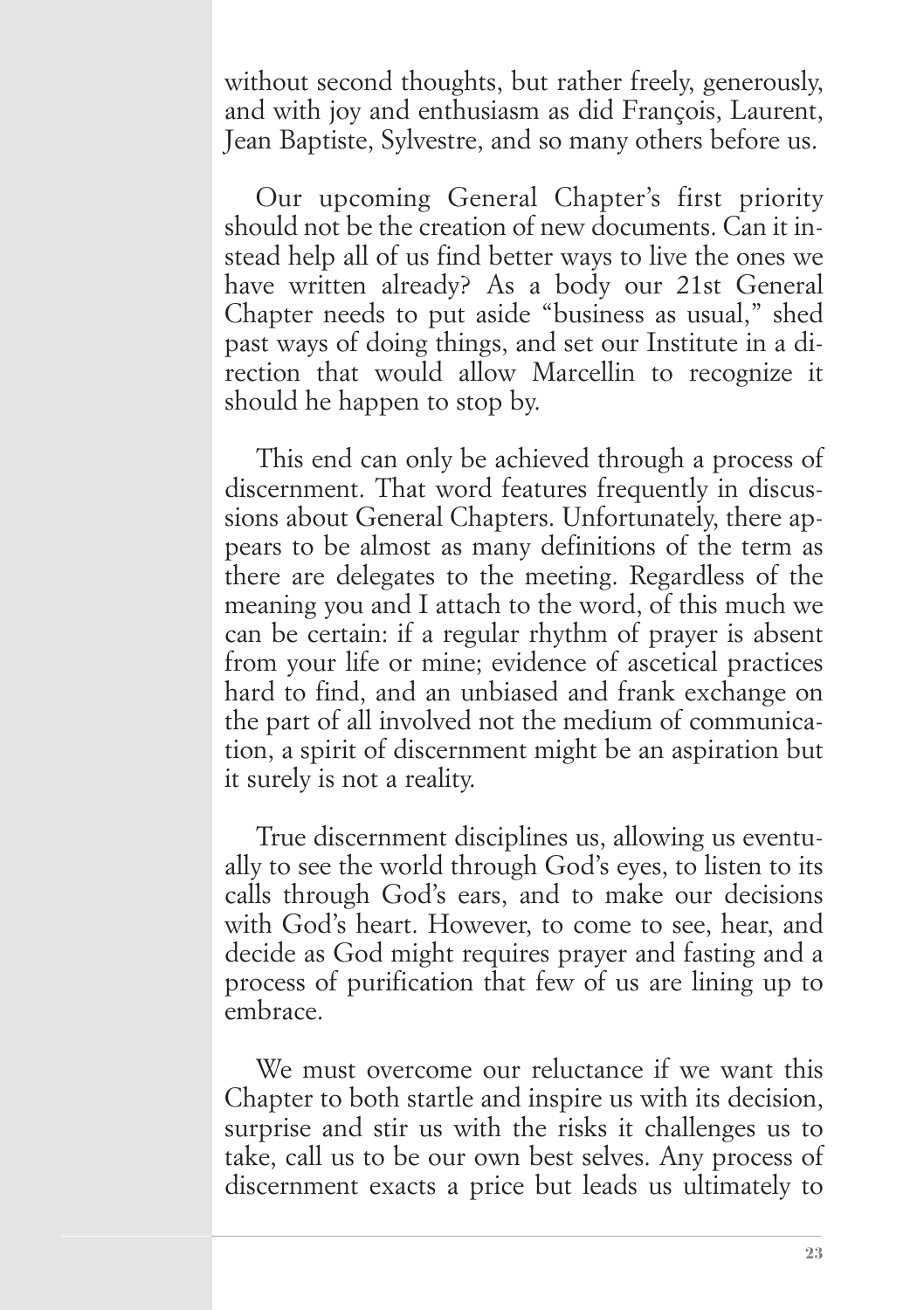spiritual indifference. Eventually I come to accept the will of God in a spirit of love and surrender because my prejudices, blind spots, and willfulness have been tamed for a while.

Fifty years from now most of us who make up the body of this 21st General Chapter will no longer be alive. Looking back a half-century hence what is it that we might do and decide that would make us proud? What is it that we can do and decide that would give the Institute and its mission a helping hand into the future? The time has long past when we can wait until everyone is on board. We must have the courage instead to set out with some sense of urgency and move toward the future with those willing to make the journey.

# RESPONSIBILITIES OF A CHAPTER MEMBER

Being elected a member of the Chapter is an honor, but should never be considered a privilege. Those who have had an opportunity to participate in past Chapters realized quickly that their role as a capitulant was a service to the Institute as well as to their brothers and all others involved in Marist life and mission. Take note of the fact that our *Statutes and Rules* governing General Chapters state, "a brother elected as a delegate is to consider his duty as a capitulant as a more important obligation than any other."6

Obviously, then, Chapter delegates need to arrive in Rome well-equipped for the task that lies ahead of them. That includes having prepared oneself interiorly through use of the Marist *Pilgrim's Guide* and collaborating with others to achieve the aims spelled out in the publication *On the Road to the XXI General Chapter* and other documents distributed by the Chapter Preparatory Commission. All of these materials should be read and studied

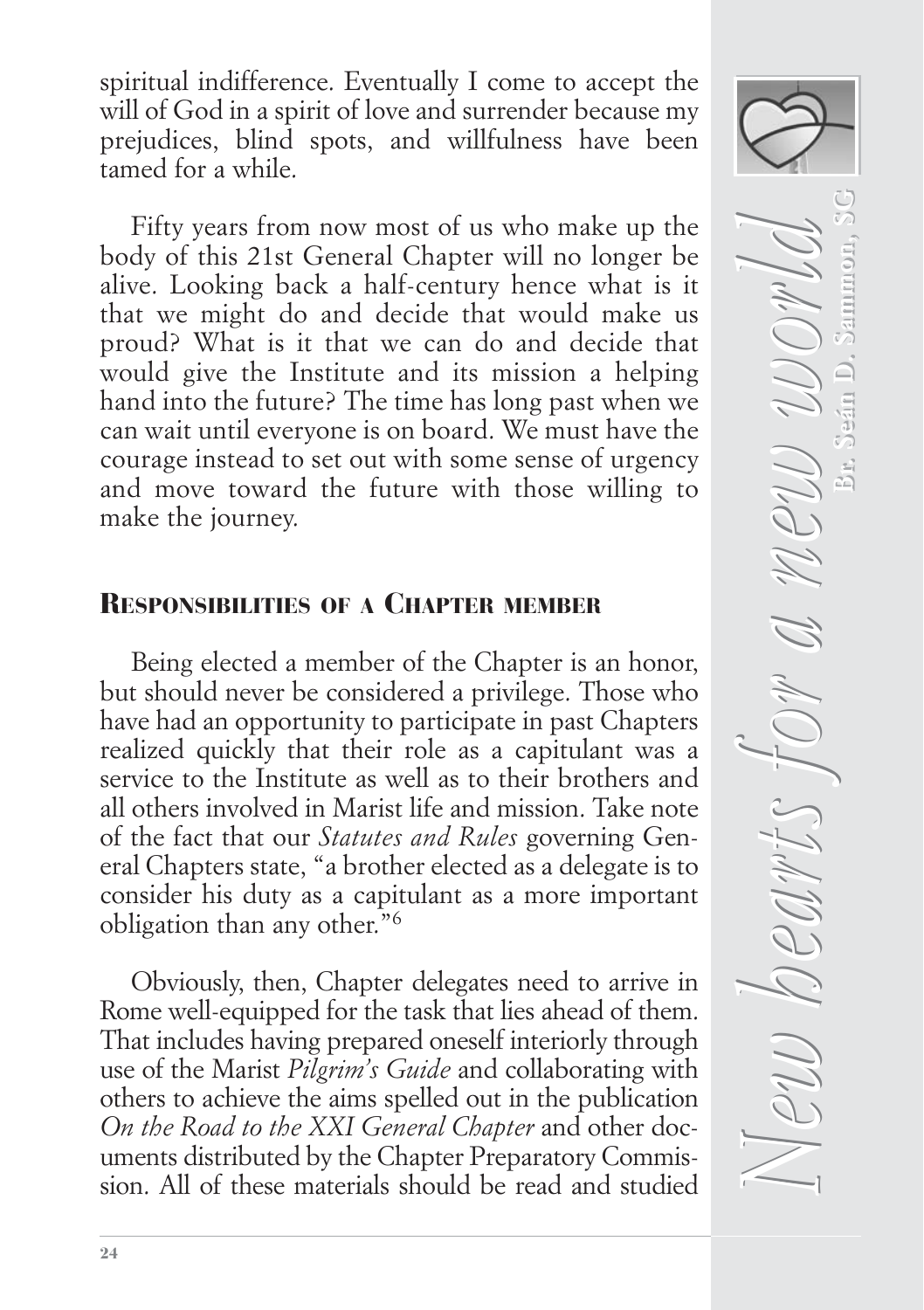**Fifty years from now most of us who make up the body of this 21st General Chapter will no longer be alive. Looking back a half-century hence what is it that we might do and decide that would make us proud?**

well beforehand. Should a delegate misplace any document, a request to the Chapter Preparatory Commission Secretary (teogda@hotmail.com) will secure a replacement copy.

Those elected to the Chapter should also put aside the time necessary so that they can participate in the meeting fully and for as long as the work might require. No one is eager to stay at a Chapter longer than necessary. However, to insist that the meeting must end by a particular self-imposed date places an undue burden on everyone else and undermines any process of discernment that might have been put into place.

Chapter delegates must remain until their work comes to a close. No one should absent himself definitively, except for grave reasons, and then only after receiving a positive response from the Central Commission to a written request to be away from the meeting for a set period of time.7

As mentioned earlier, each brother eligible is free to elect delegates to the Chapter according to the rules prescribed in the publication *Acts of the XXth General Chapter* and explained in Part II of this circular. Due note should be taken about the election of substitutes as well as the process for doing so.

# SMALL CHANGES IN PRACTICE, SIGNIFICANT SHIFTS IN ATTITUDE

In recent years modifications in the manner of conducting Chapter meetings and in details such as the layout of the hall itself have led to a change in attitudes and outlook. Prior to the Chapter of 1993, for example, the process for gathering information about potential candidates for the office of Superior or Vicar General was haphazard at best.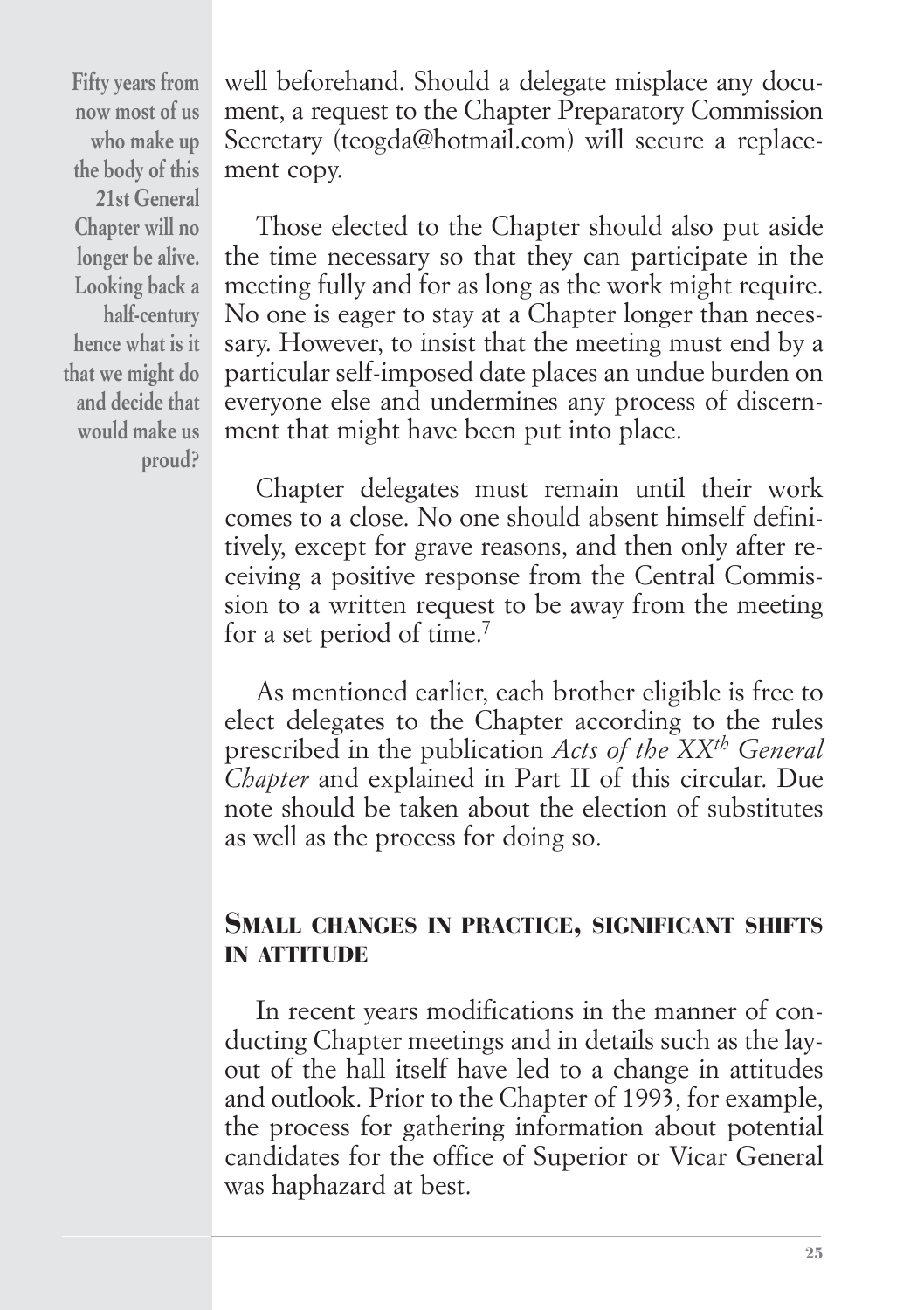Those who made up the membership of our 19th General Chapter took steps to remedy that situation. They conducted a sondage among delegates just prior to the election and circulated among those present and eligible to vote a list with the names of the top five candidates. Time was also provided so that inquiries could be made about those whose names appeared on the list. Chapter member were told, however, that they were free to vote for whomever they judged God was calling to these offices within the Institute.

The introduction of a new seating arrangement during our 20th General Chapter also altered dynamics in the meeting hall. Prior to that time the room was organized in the style of a theater with chairs and tables set up in ever ascending rows, and a head table placed on a raised platform in the front of the room. While the location of the latter provided all in the room with an unobstructed view of the moderator of each session, those in the back of the hall also found themselves facing a sea made up of the backs of the heads of their fellow delegates!

The members of the 2001 Chapter Preparatory Commission decided to arrange the Chapter room in the shape of an oval. In this way those participating in the meeting were able to sit facing one another. With what result? An exchange among delegates that was more conversational and fraternal in tone and spontaneous in style.

## MORE EFFECTIVE PREPARATION FOR THE CHAPTER AMONG MARIST LAITY AND OTHERS WHO ARE PART OF OUR LIFE AND MISSION

During the last two General Chapters a small group of Marist laymen and women spent several days at the Chapter serving as consultants and observers. On both

 $N$ eu hearts for a new world *New hearts for a new world* **Br. Seán D. Sammon, SG**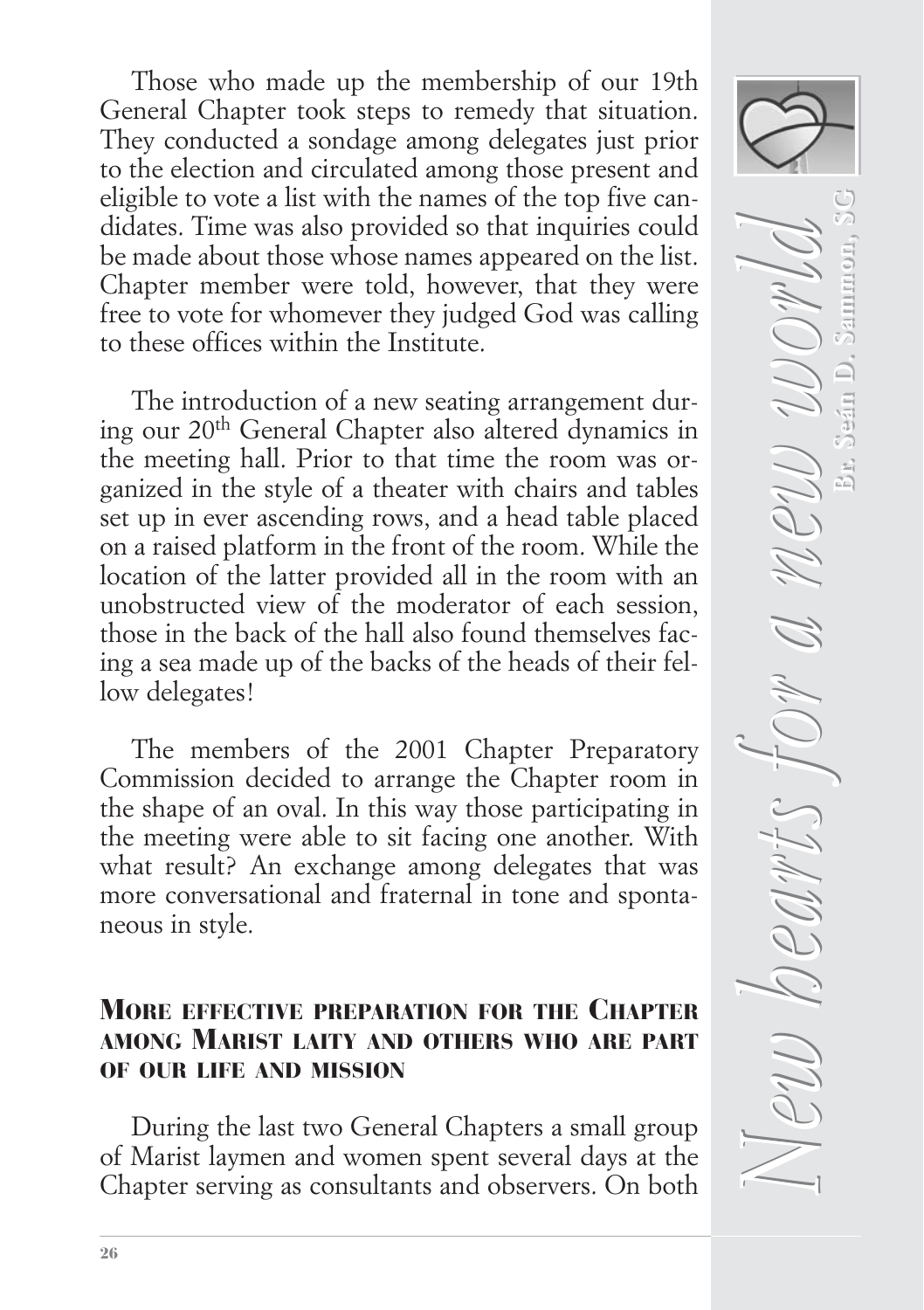occasions the group addressed the Chapter body prior to departing.

The members of both groups were selected generally by the Provincials and Councils in one or other regions of the Institute. The purpose of their presence at the Chapter was twofold: one, to allow for the voice of lay Marists to be heard at those moments when discussion and debate would be enriched by their input; two, to allow them to observe the workings of the Chapter, its concerns, and role within the life of the Institute.

In recent years, other congregations who have extended invitations as an observer at their General Chapter to their lay colleagues and partners in mission have sought more effective means of bringing their voice to the Chapter. For example, within the last two years at least one group held an international assembly just prior to the Chapter and invited a representative group of brothers and laymen and women to participate.

This group studied several issues related to their common mission and developed propositions for the Chapter's consideration. During the course of the Chapter itself, a representative panel from the group presented these concerns but was not involved in the meeting beyond that. Instead at the Chapter's close a number returned for a debriefing and to plan on how best to implement Chapter decisions. Other congregations have held Provincial or regional assemblies involving vowed members and laity in preparation for their own Chapters.

Our Mission Assembly in Mendes is another good example of a new effort to include the input of a significant number of laymen and women as well as brothers in the preparatory stage of the Chapter. Those partici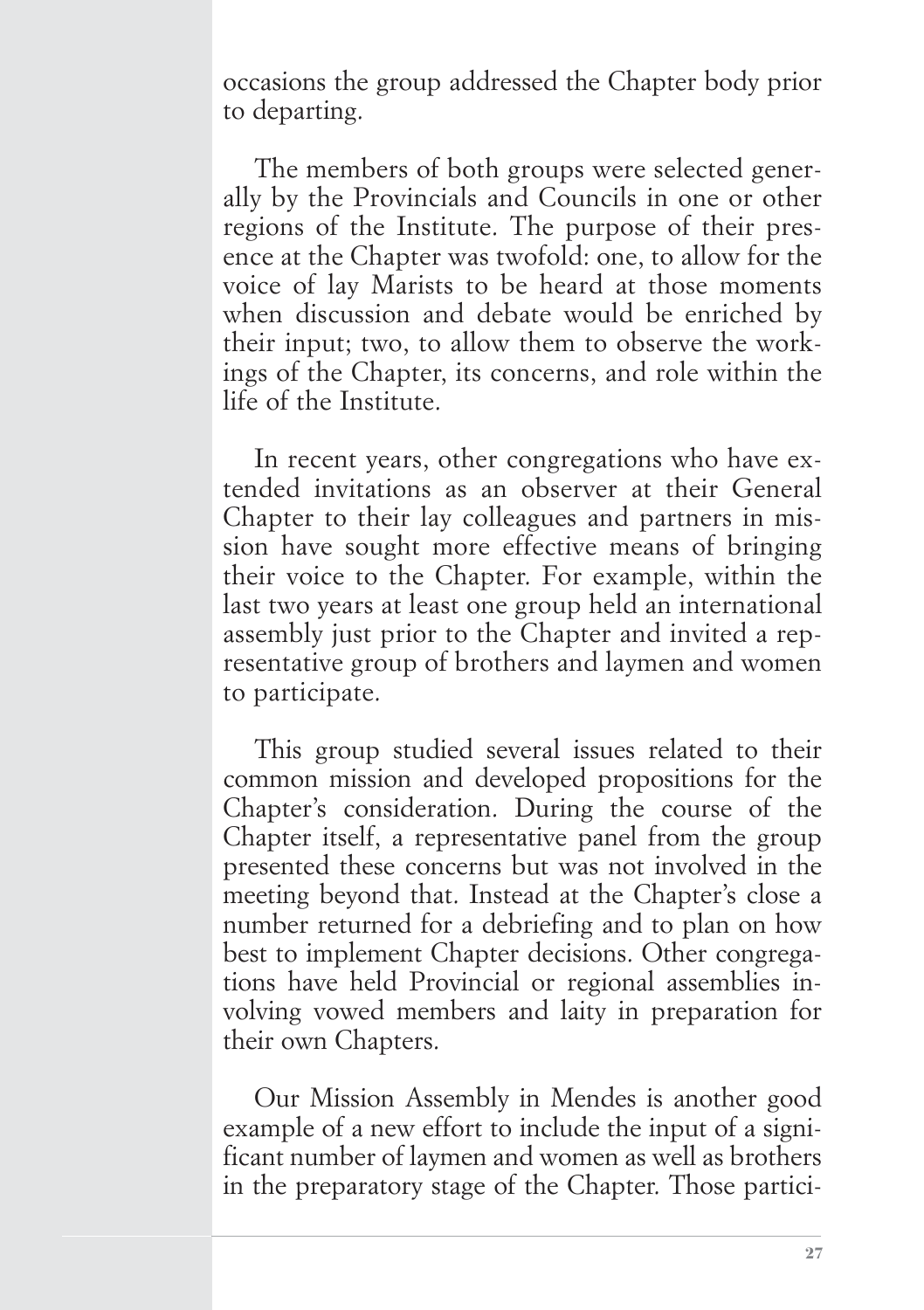pating in the Mendes gathering recommended that the results of their work be sent to the Chapter Steering Committee once that group was formed.

While the last General Chapter gave to the present General Council permission to invite observers to our upcoming Chapter, there is no reason that laymen and women could not be invited to Provincial or regional assemblies, especially when the topic of the General Chapter might be on the agenda.

The Chapter Preparatory Commission has also included Marist laymen and women from the first stage of preparation for that meeting. The initial consultation booklet entitled *On the Road to the XXI General Chapter* includes sections that allow for the participation of Marist laity, as well as children and young people. In this way a wide cross section of opinion would be represented, greatly enriching the work of the Chapter delegates.

# NEW HEARTS FOR A NEW WORLD

Putting words in God's mouth, the prophet Ezekiel wrote, "I will give you a new heart and place within you a new spirit, I will take your hearts of stone and transform them into hearts of flesh." Faced with the unavoidable routine of daily living, who among us does not long for a fresh start, a second chance, a new heart?

Achieving this end fully, however, eludes so many of us. For some fear appears to be the culprit: fear of change, fear of the unknown, fear of anything different from that which is familiar. Others among us will tell you that they simply lack the will necessary to muster the energy to begin anew.

Our 21st General Chapter has as its theme, *New hearts for a new world*. In choosing it, members of the

 $N$ eu hearts for a new world *New hearts for a new world* **Br. Seán D. Sammon, SG** $\frac{1}{2}$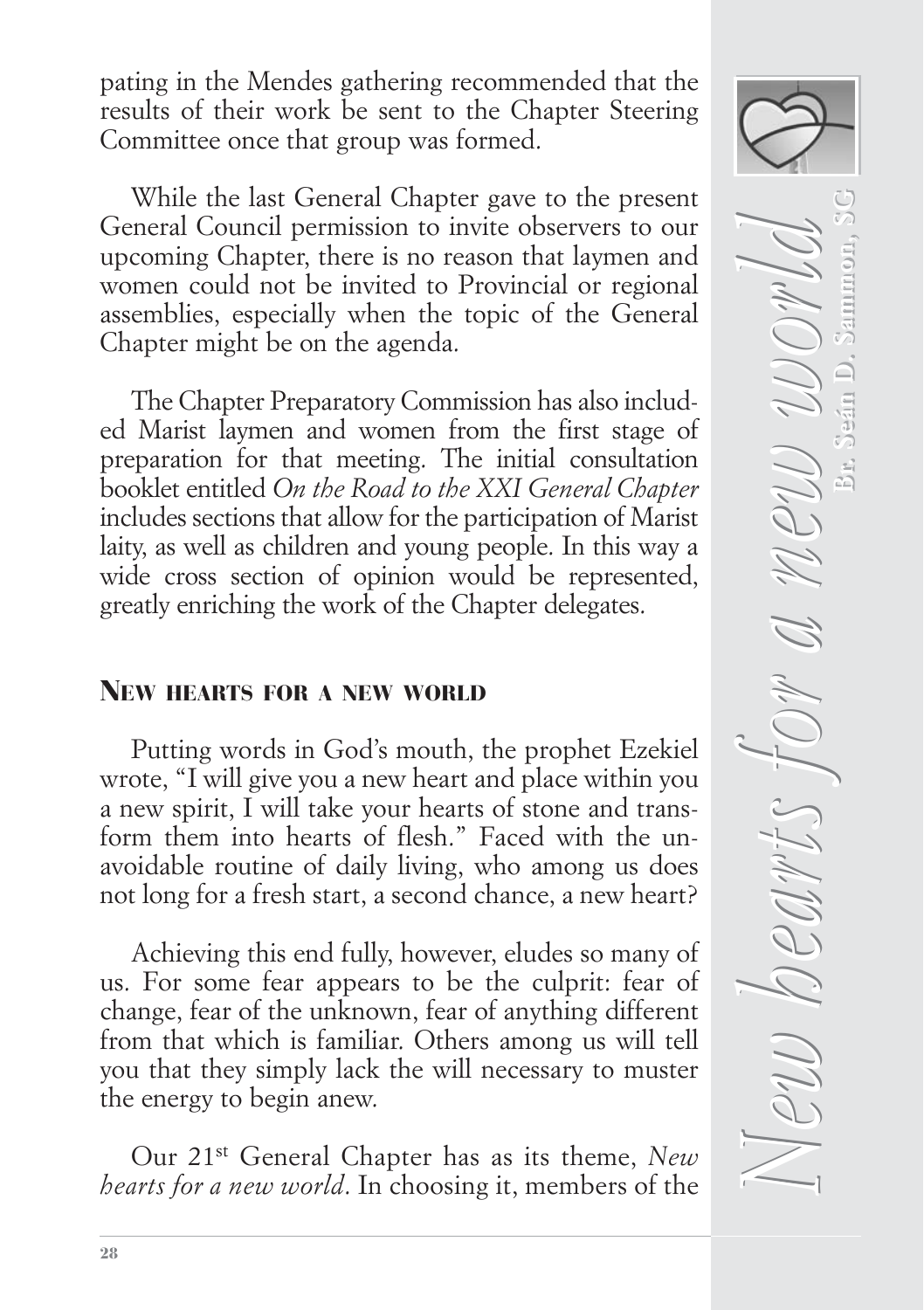**By the year 2000, Catholics worldwide numbered 1.1 billion. But only 380 million of them were living in Europe and North America, fewer than a century before. The remaining 800 million were to be found in the southern hemisphere, with roughly half of that number living in the countries of Latin America.**

Preparatory Commission hoped at the very least to make Ezekiel's message their own: a change of heart on the part of each and all of us is essential if we are ever to achieve the new beginning for which we so long. At the same time, we are aware of the fact that change does not take place within a vacuum. And our willingness to undertake this process can be thwarted by our biases, as well as the customs, events taking place, and cultures of the worlds in which we find ourselves.

Dramatic advances in information technology over the last half century, for example, have given most of us easy access to information about all sorts of topics. So too, progress in other areas of life has also had an impact, often changing the way in which we live and interact with one another and the world at large. The telephone allows you and me to maintain relationships over long distances, sometimes at the expense of those with whom we live and work.

So also, we have only to study the pattern of growth in Catholicism over the last century to get a sense of the dramatic shifts taking place within our Church.8 In 1900, for example, at the dawn of the 20th century, there were some 459 million Catholics in the world; 392 million of them were to be found in Europe and North America. The remaining 67 million were scattered across the rest of the world, principally in Latin America.

How times have changed! By the year 2000, Catholics worldwide numbered 1.1 billion. But only 380 million of them were living in Europe and North America, fewer than a century before. The remaining 800 million were to be found in the southern hemisphere, with roughly half of that number living in the countries of Latin America. Given demographic and religious trends, this population realignment in global Catholicism will continue.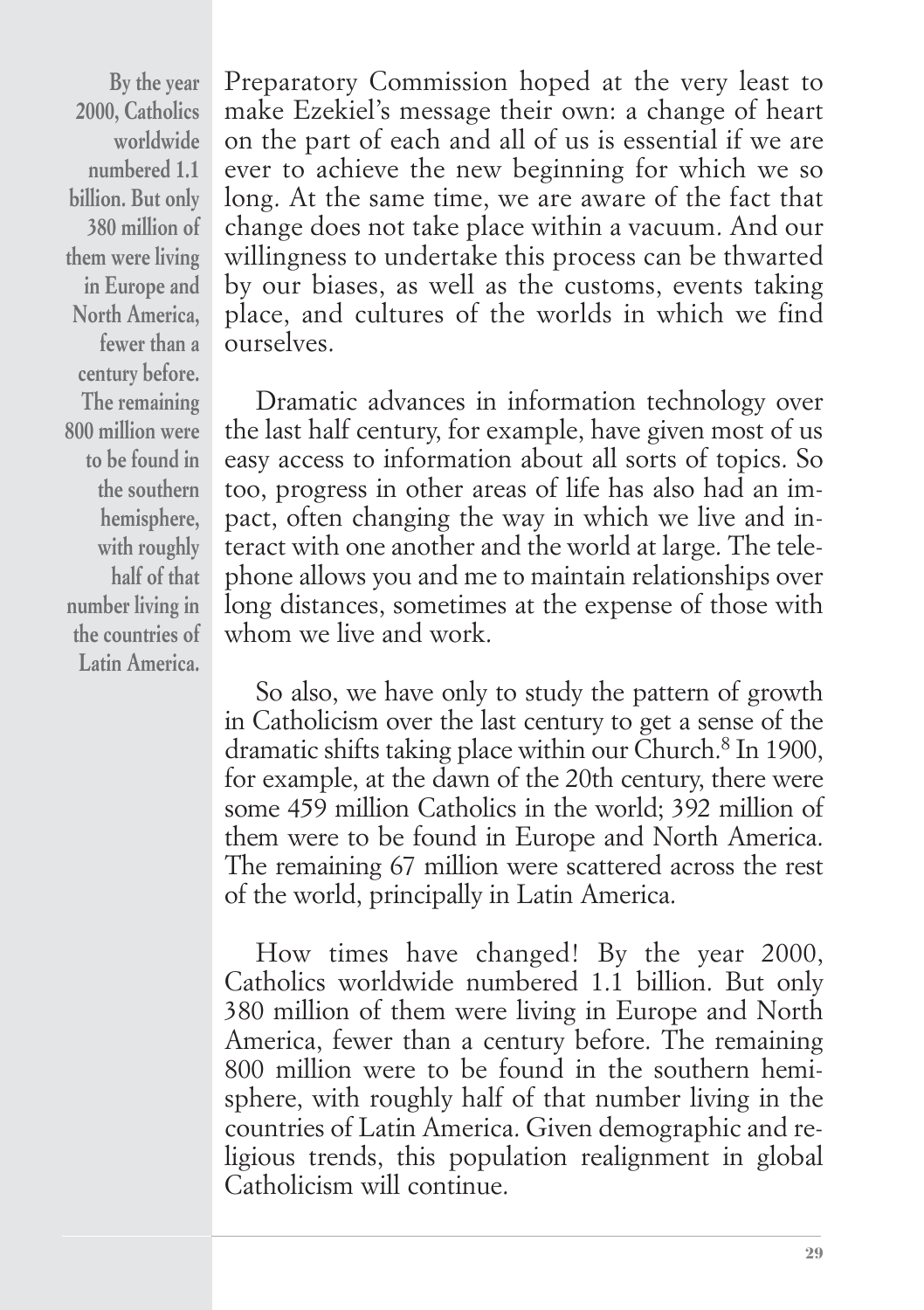How can we explain this expansion? Population growth accounts for some, but not all, of it. The last half-century has witnessed a striking wave of adult conversions to Christianity, especially on the African continent. For example, between 1970 and 1985, 4,300 people a day were leaving Christian churches in Europe and North America. During the same period, there were 16,500 conversions to Christianity a day in Africa, yielding an annual growth of some 6 million new African Christians. Today among Catholics, more than half of all adult baptisms in the world are found among countries on the African continent.

Note well, though, that the growth in Catholicism occurring on the African continent, in parts of Asia, and to some extent in Latin America is not following pre-existing European patterns of faith and practice. Rather a myriad of new forms of Christianity are being created as the faith mingles with indigenous customs and understandings. Scholars suggest that this development is the most important cultural transformation in Christianity since the period of Hellenization launched by St. Paul.<sup>9</sup>

Our Institute, then, does not exist in a single world rather it is present in many. That fact should come as no surprise. After all, we come from 78 different nations, live with a range of political systems and structures of government, and are involved in a variety of works aimed at evangelizing the young. Poverty and wealth, rural and urban, north and south, east and west—all characterize aspects of our Marist way of life and mission.

Many competing agendas from each of these worlds can clamor for the attention of General Chapter members. We must decide together, however, what is suitable for a meeting held at that level of the Institute.

 $N$ eu hearts for a new world *New hearts for a new world* **Br. Seán D. Sammon, SG**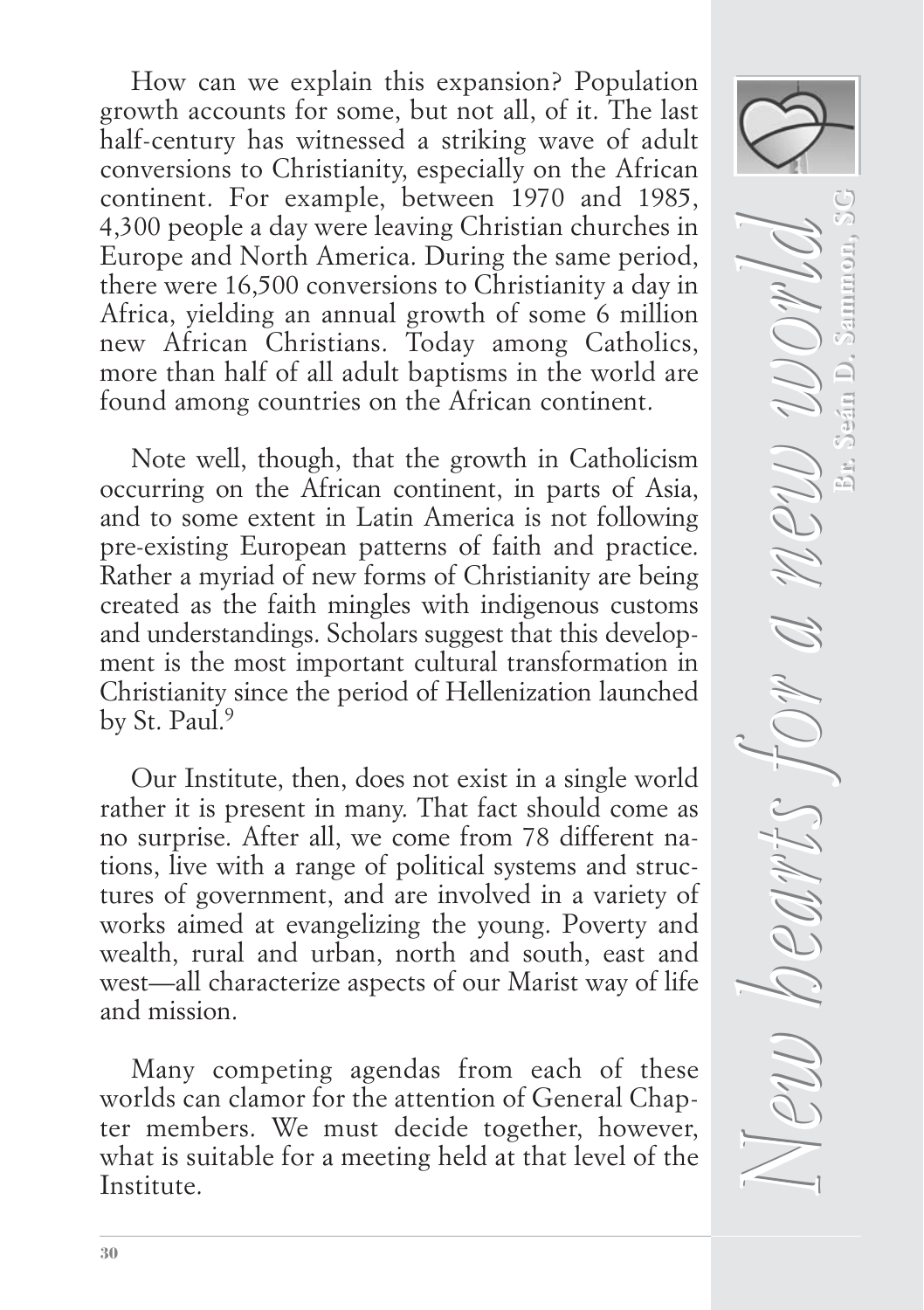Finally, in choosing *New Hearts for a new world* as the theme for our 21st General Chapter, the members of the Chapter Preparatory Commission also sought to put responsibility where it belonged. You or I cannot help change the hearts of others if we have not first transformed our own. Also, for a group to transform itself, change must eventually move beyond the individual. But unless it starts with you and me, change has little chance of actually getting underway.

# A CHANGING CHURCH

Like our world, the Church today finds itself caught in the midst of a transformation unlike any that has gone before, with the possible exception of the early Christian community's decision to admit Gentiles without prior conversion to Judaism. Consider for a moment the impact of this decision on the devout Jews of that day. Those Pharisees, for example, who had embraced the message of that itinerant teacher named Jesus and accepted him as the long awaited Messiah were told that many of the prayers and customs developed over centuries were to be put aside. We can only imagine how wrenching these changes were for those involved.

The cardinals, archbishops, and bishops who came together for Vatican II took a similar bold step: they moved the Church beyond western Christianity and challenged it to become what it was always meant to be, a world Church. While the full implications of their decisions remain unclear, of this much we can be certain: the directions set by those who made up the Council body have had a tremendous impact on religious life and its identity. In but one example, prior to the Council religious life occupied a secure place in the overall hierarchical structure of the Church. By the time the dust settled on Vatican II, however, we were already showing signs of having lost our way.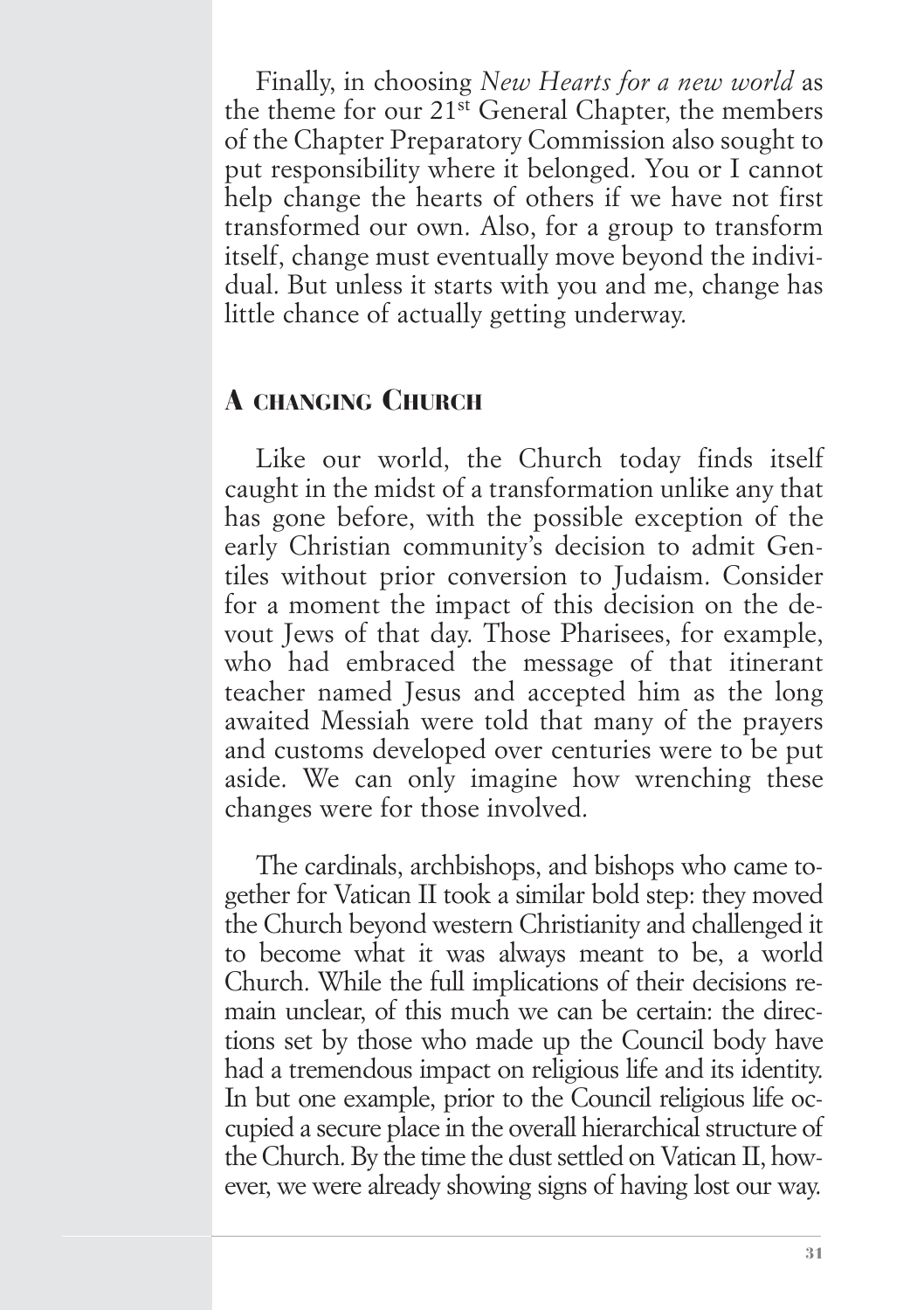What a blessing the confusion and turmoil of the last 45 years has been! It has reminded those of us who have chosen consecrated life for our own that our place is found more appropriately as a part of the charismatic structure of our Church. False respect is the true enemy of consecrated life: we were always meant to be a bit untamed, wild and surely not domesticated.

Our way of life was also never meant to be an ecclesiastical work force. Whenever a layman or woman asks you or me what it is that we can do that they cannot, the appropriate answers is: there is nothing that we can do that they cannot do. But our identity as brothers was never meant to be wrapped up solely in what we could or could not do. Rather, religious life, at its best, is meant to be the Church's living memory of what it can be, what it longs to be, what it must be.

### THE WORLD OF THE YOUNG

There has never been such a thing as the "world of the young." Rather, children and young people live in a number of very distinct worlds. We need to develop once again the heart of a missionary if we wish to enter any of them. This fact is all the more true in the developed world today, for we appear to know more about evangelizing in the developing world than in those countries widely classified as secular.

Brothers, it would do no harm to look on this General Chapter as our brothers looked on our 16th coming as it did just after the close of the Council. That meeting reshaped Marist life and mission as we knew it and set in motion a process of change and renewal that continues to run its course even today. Has the time now come to take stock, to discern what is of the Spirit and what is not, and to make those bold moves

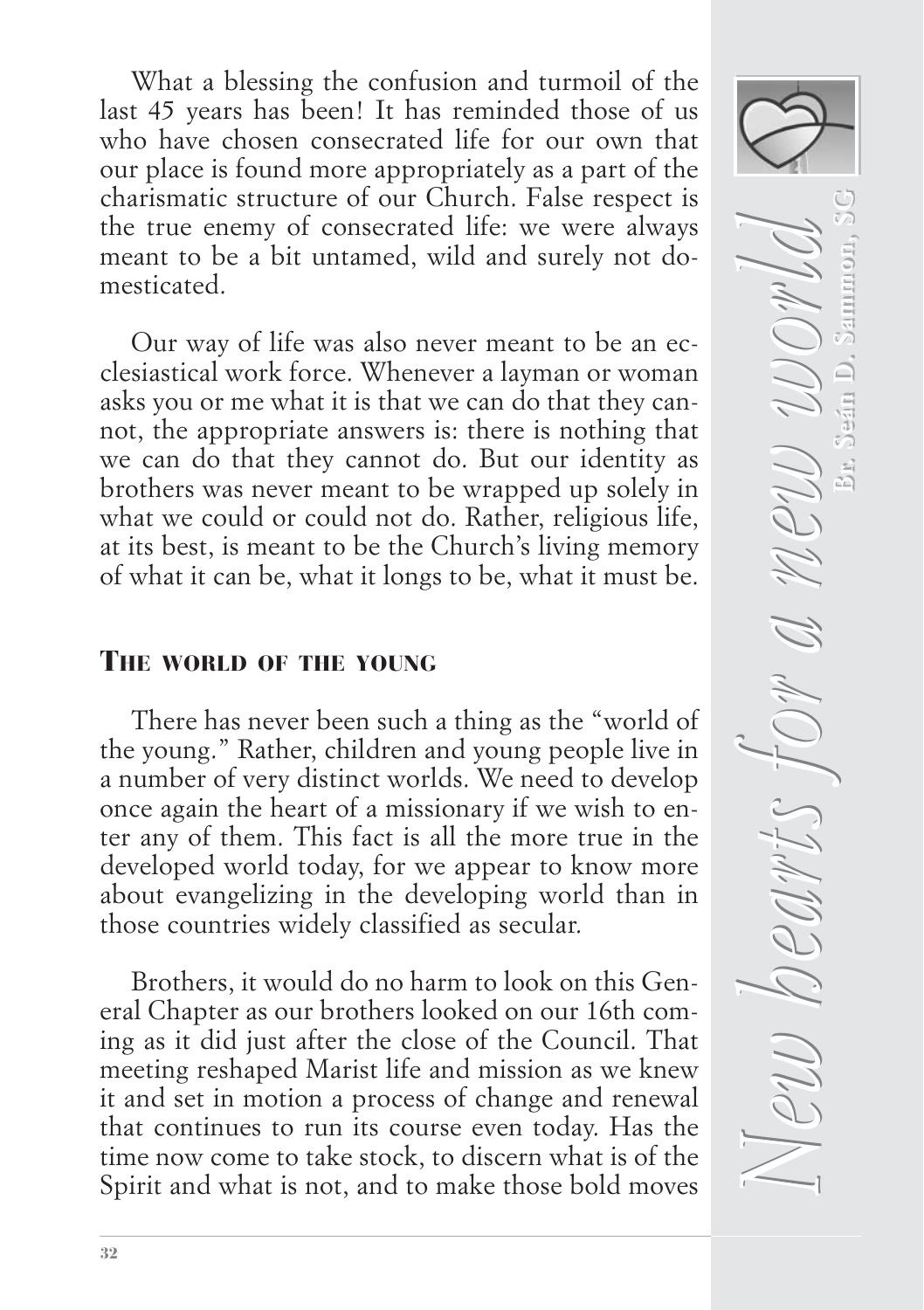necessary to keep Marist life and mission vital well into this century?

A General Chapter comes but every eight years and it is up to us to make the best of it. We can be sure that God's grace is there for us; our response is what is always in question. Are we willing to be daring, to make difficult, even unexpected, decisions, and to pay the price to make them a reality? If so, a look at some of the following challenges will be necessary:

One, rather than turning away our attention from the generation to whom Marcellin gave his heart, we must reverse this trend present in parts of our Institute and become instead the Church's experts on the evangelization of poor children and young people, wherever they might be found.

Some among us report sadly that they no longer understand the world of the young, nor do they have the skills necessary to engage them. I have no doubt others once said much the same when speaking about many of us during a younger time in our lives. However, the members of the emerging generation need adults in their lives who will listen to and understand them, love and care for them, give them the gift of hope—all the while telling them just how much Jesus Christ loves them. As an Institute for whom today's poor young people are the focus, we will need to find more effective ways of connecting the gospel to the street and to develop a vocabulary about faith that speaks to the hearts and minds of their generation.

Two, like Marcellin we must be, first and foremost, men of God. That fact should be evident in all that we do and say. No longer can we tolerate in ourselves or in one another a situation wherein we appear to be effective workers for the Kingdom but at the same time fall short when it comes to our own life of prayer and spir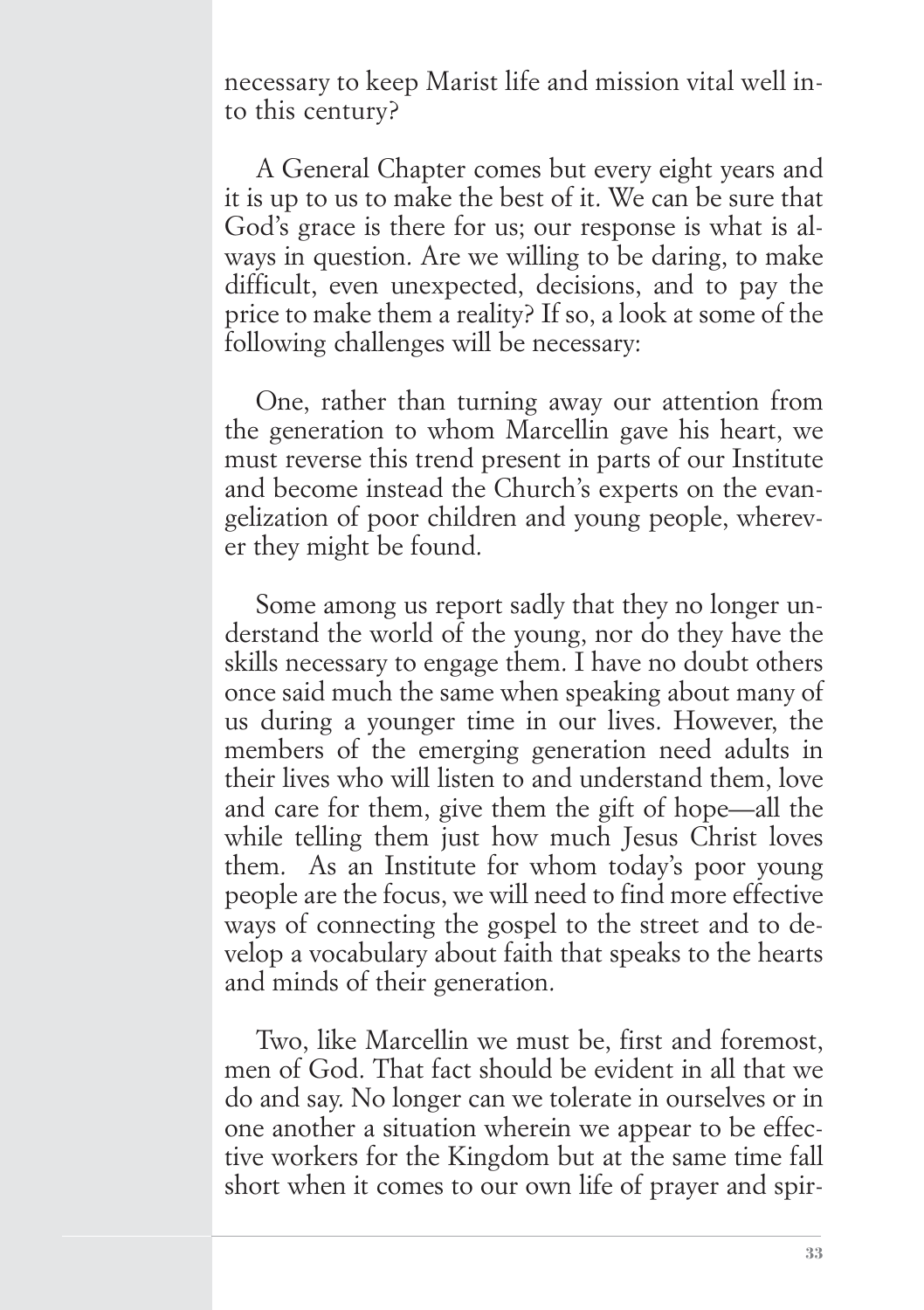ituality. The words *Jesus is the center and passion of my life* need to be much more than a far off ideal or inspiring thought, they must to be a living reality in the life of each of us.

Three, aspects of our programs of initial and ongoing formation need study and change. Some in the first category appear to be emphasizing professional training more than religious formation. Adequate education for the work we are asked to do is imperative. However, we must also raise this question: are the young men emerging from our novitiates in love with Jesus Christ, and living portraits of Marcellin Champagnat? Scholasticates have all but disappeared in some parts of our Marist world.

Formation is aimed at the heart and spirit; to be effective, time and well-prepared formators are essential. Some of our programs of ongoing formation run the risk of becoming speaker's bureaus where brothers are exposed to a series of lecturers presenting updated information in a variety of disciplines. Is this what is needed in the lives of brothers in midlife and the third age?

Four, community is at the heart of our life as brothers. Increasingly the lack of it is also being cited by brothers as among their reasons for seeking dispensation from vows. We must learn the skills necessary to live together in community and to do so in a way that is life-giving, simple and supportive, and open to those with whom we share mission and those whom we are called to serve. Our communities should be places where young people feel welcome, accepted, at home.

A genuine Marist community should be memorable by the fact that any visitor leaves with the sense that he or she has been among people who pray, are in touch with life, have hearts on fire for evangelizing poor chil-

 $N$ eu hearts for a new world *New hearts for a new world* **Br. Seán D. Sammon, SG**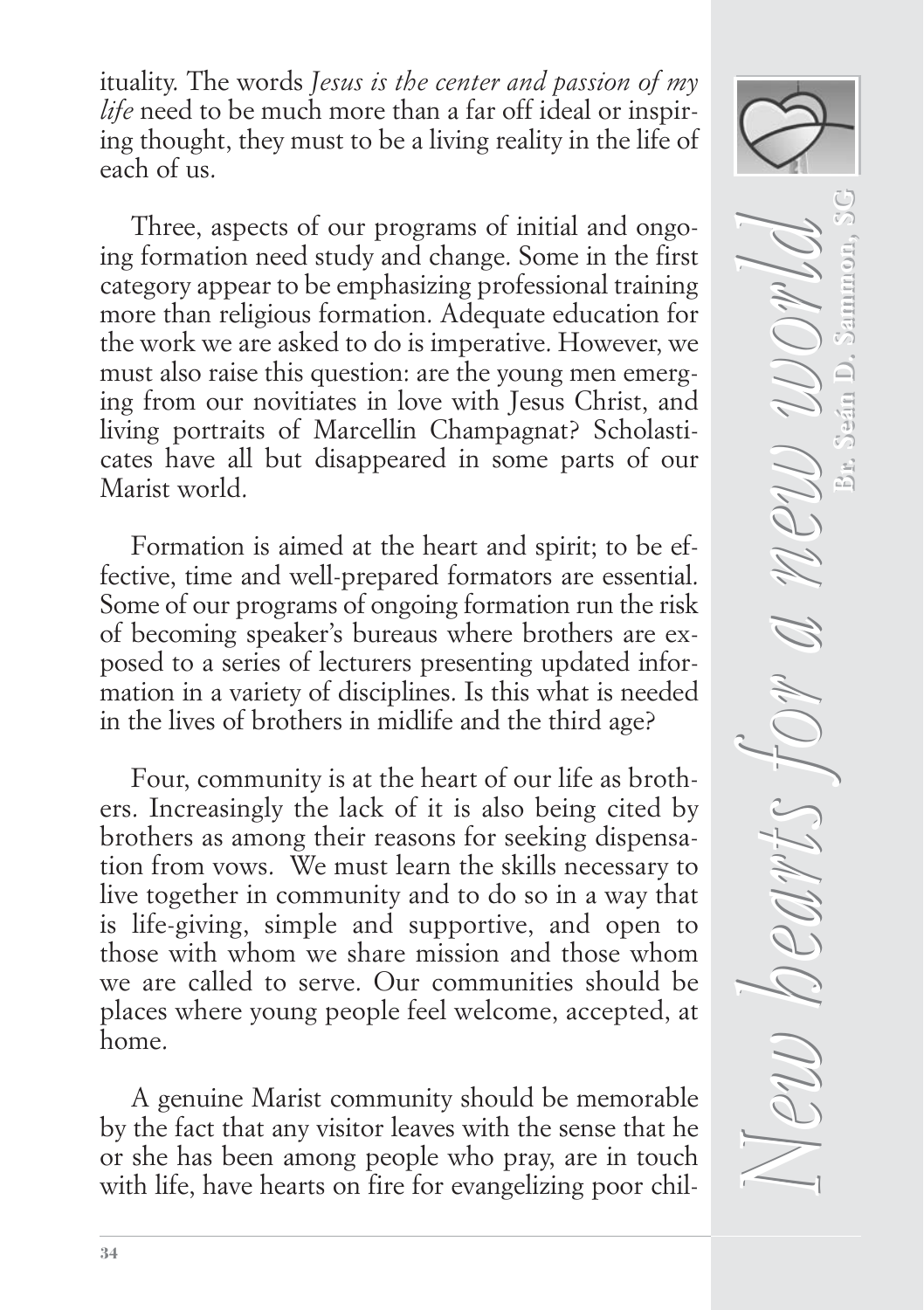**Formation is aimed at the heart and spirit; to be effective, time and well-prepared formators are essential.**  dren and young people. At the same time, we need to admit that there are among us some who claim to have been scarred by community but whose expectations are so high that can never be met or who are themselves difficult people with whom to live.

Five, the vocation of a Marist brother and a Marist layman or woman are two different callings and both are necessary for the full life of the Church. We must clarify some current confusion about the identity of each by describing those elements held in common by Marist brothers and Marist laymen and women as well as those characteristics that make each of these respective vocations unique. More importantly we must come to understand the important but different role of each state of life in the life of the Church.

Our call to holiness and to mission has a common origin: baptism. Unfortunately from that point on many people, including some men and women religious, come to value sisters, priests, and brothers more for what they do than for who they are. Rigid adherence to such a point of view distorts any understanding about the true place and purpose of religious in the Church. For by their public profession to live radically the gospel plan as the reason and purpose of their lives they take on the task of being that institution's conscience, continually calling it to be its own best self. If consecrated life fails in this task, it suffers and so does the Church.

Six, the promotion of vocations must be a priority for all of us. Prayers for vocations are a given; there is also a great deal of other work that remains to be done. In that efforts, we need to enlist the aid of our Marist lay partners in the effort, find new and creative ways or recycle the best of the old ways of attracting vocations, and free up the necessary personnel to do the job if we expect to make any headway here.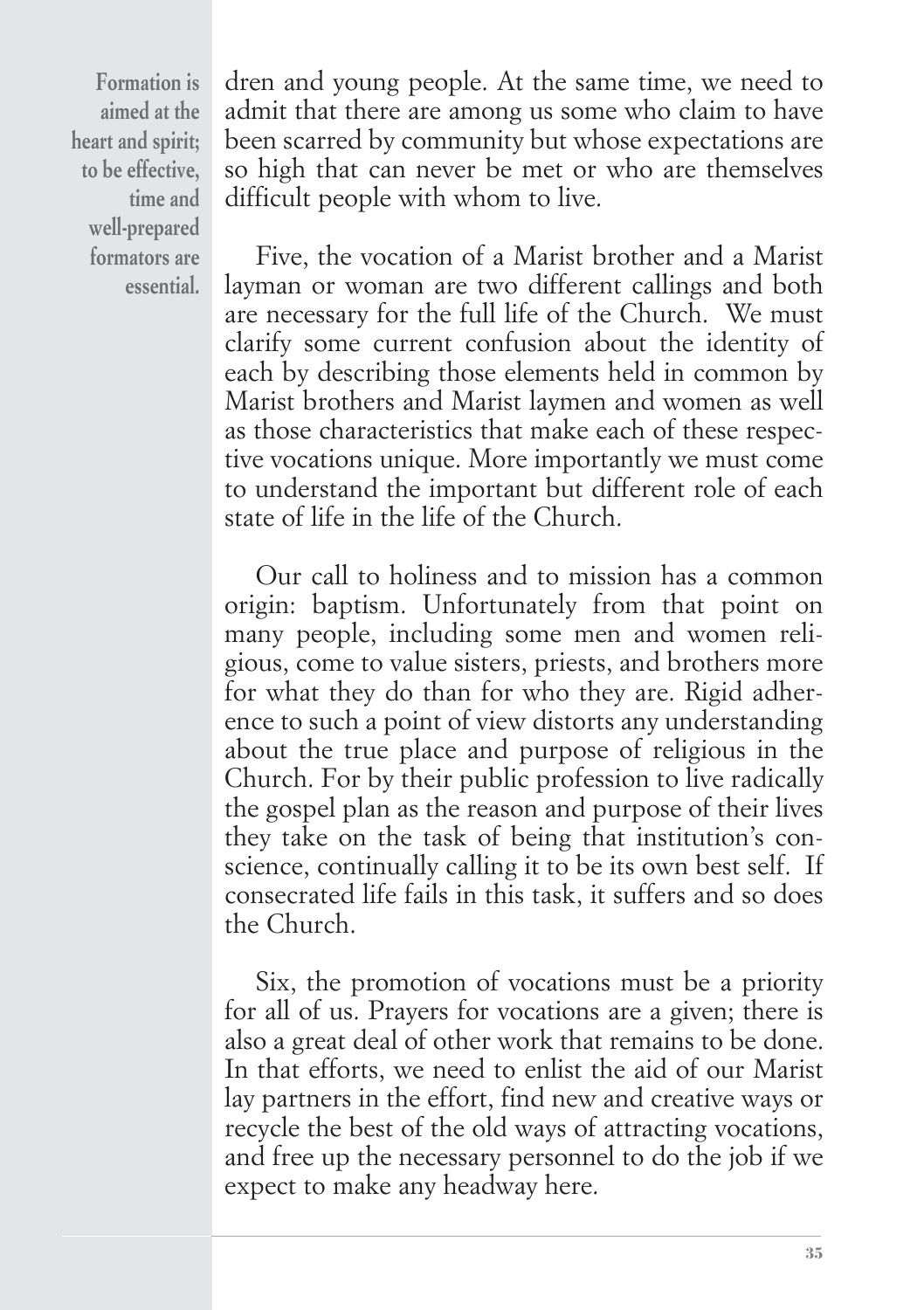Obviously, the quality of our religious life as brothers is the most effective tool in attracting new membership. A sensitivity to phenomena such as globalization and internationality is equally important. In more than a few parts of our world, we need to be stretching ourselves sufficiently so as to welcome candidates from the new immigrant groups that have come to our countries in recent years.

Seven, this Chapter would be another good place to show our respect for diverse cultures that exist among us and our many different ways of doing things. The organization of past Chapters, as well as the process used to conduct those meeting, have had their origin almost exclusively in the West. Not a problem, but representing only a portion of the membership of our Institute.

Rather than proceed with traditional rules of order, could we not spend some time either before or at the outset of the Chapter itself talking about how best to conduct the meeting so that everyone feels at home with the process? Whatever we arrive at might take some getting used to, however, if it ensures increased participation on the part of all, we can rest assured that the voice of a greater portion of the Institute is being heard by all involved.

#### SOME SUGGESTED ACTIVITIES

"I am but a small chapel, no great cathedral." The Founder would have appreciated and taken to heart the words of this one line poem. Marcellin realizing that he did not have the precise constellation of gifts necessary to guide the Institute that he had set in motion, turned to Mary and gave his project to her. I wonder, therefore, if today Marcellin might counsel us to first accept any limitations that we will bring to the work if we want our 21st General Chapter to achieve its potential.

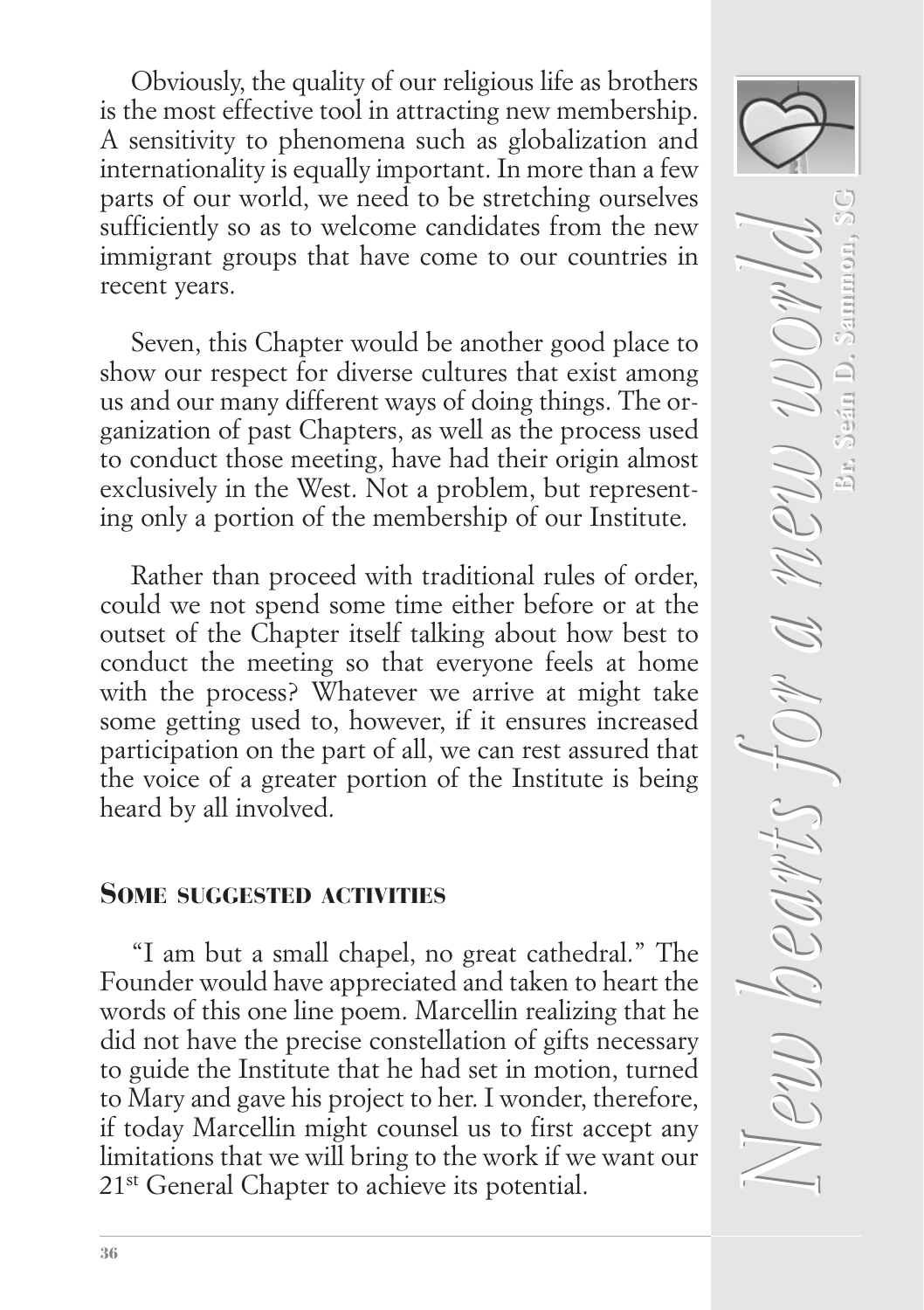As mentioned earlier, preparation for our 21<sup>st</sup> General Chapter must include a process of discernment that leads to spiritual indifference. Without one, we run the risk of squandering on useless distractions and petty disagreements the grace offered through this important event in the history of our Institute.

So, to prepare for our upcoming General Chapter I extend this invitation: beginning the week of September 8th 2008 and continuing until the opening day of the Chapter join me in putting aide one day each week to fast and pray, or to take some positive action on behalf of justice among children and young people. The day of the week that you choose is not important; what will bind us together in solidarity is our willingness to embrace these practices together.

Next, where the practice has fallen off, I ask communities to restore the celebration of Eucharist to their day-to-day life. A simple Communion Service two to three times each week would be a vast improvement in those situations where the ancient custom of sharing God's Word as well as his body and blood is nowhere to be found.

If there is a chapel in the school where you and your community serve, consider celebrating your Communion Services there and opening your doors to Marist laity, students, and anyone else who might wish to join us in preparation for next year's General Chapter. And, with sensitivity to culture, keep it simple: a service of twenty minutes duration in the morning or prior to lunch or at day's end will attract more people than one that demands more time of them.

Finally, prepare yourself for the Chapter by making use of these two documents: one, a Chapter *Pilgrim's Guide* and, two, a workbook entitled *On the Road to our XXI General Chapter* and made up of several medi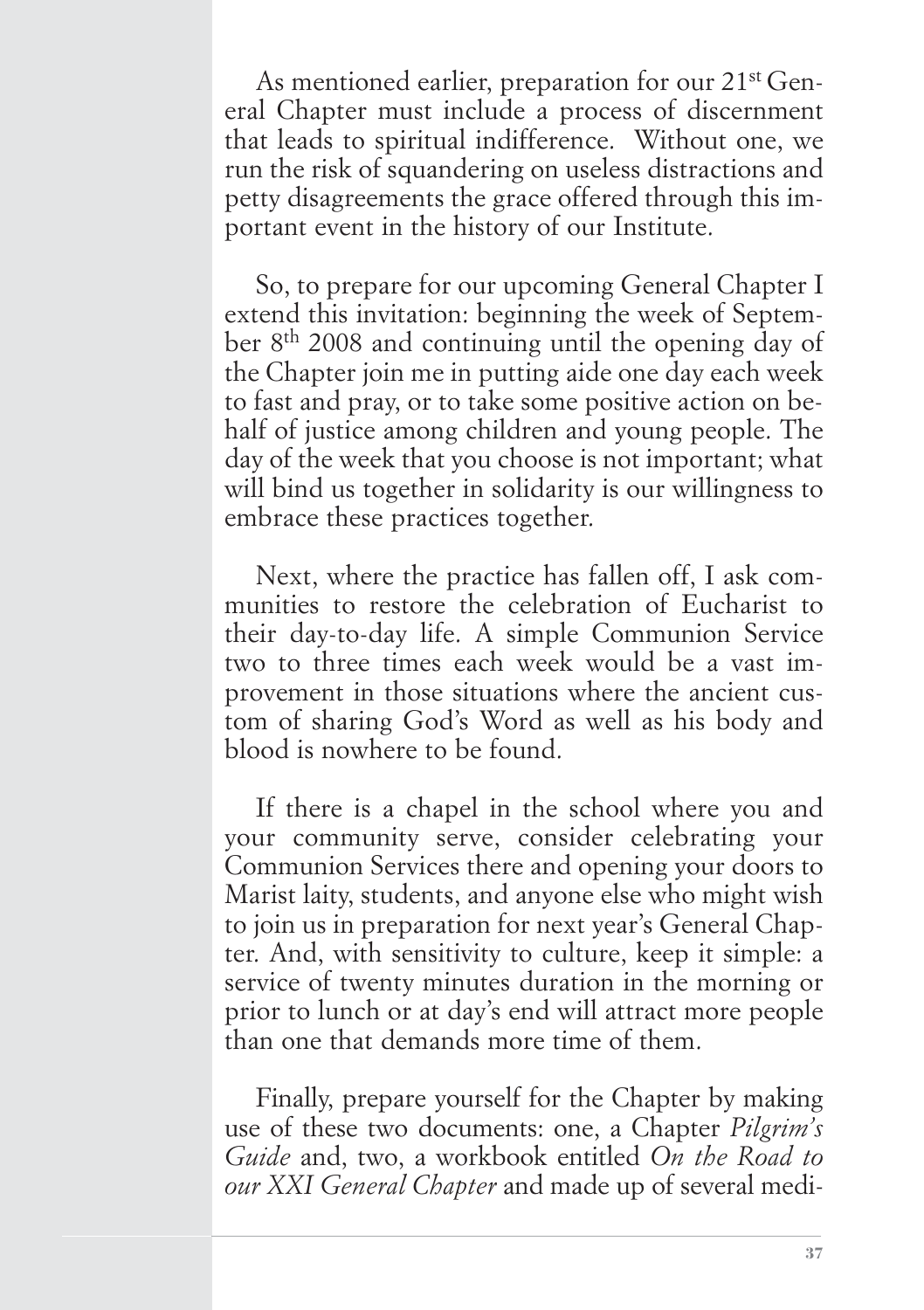tations meant to be shared in community and with various other groups depending upon the Province in question. The texts in this second publication will help all involved to reflect on our upcoming Chapter and to identify those issues which its members should address. In all probability, you will have already received this second booklet and may have met with your community to complete its tasks. If not, please make sure that you do so prior to the deadline for submitting feedback to the Chapter Preparatory Commission. Your input about the Chapter is necessary and important.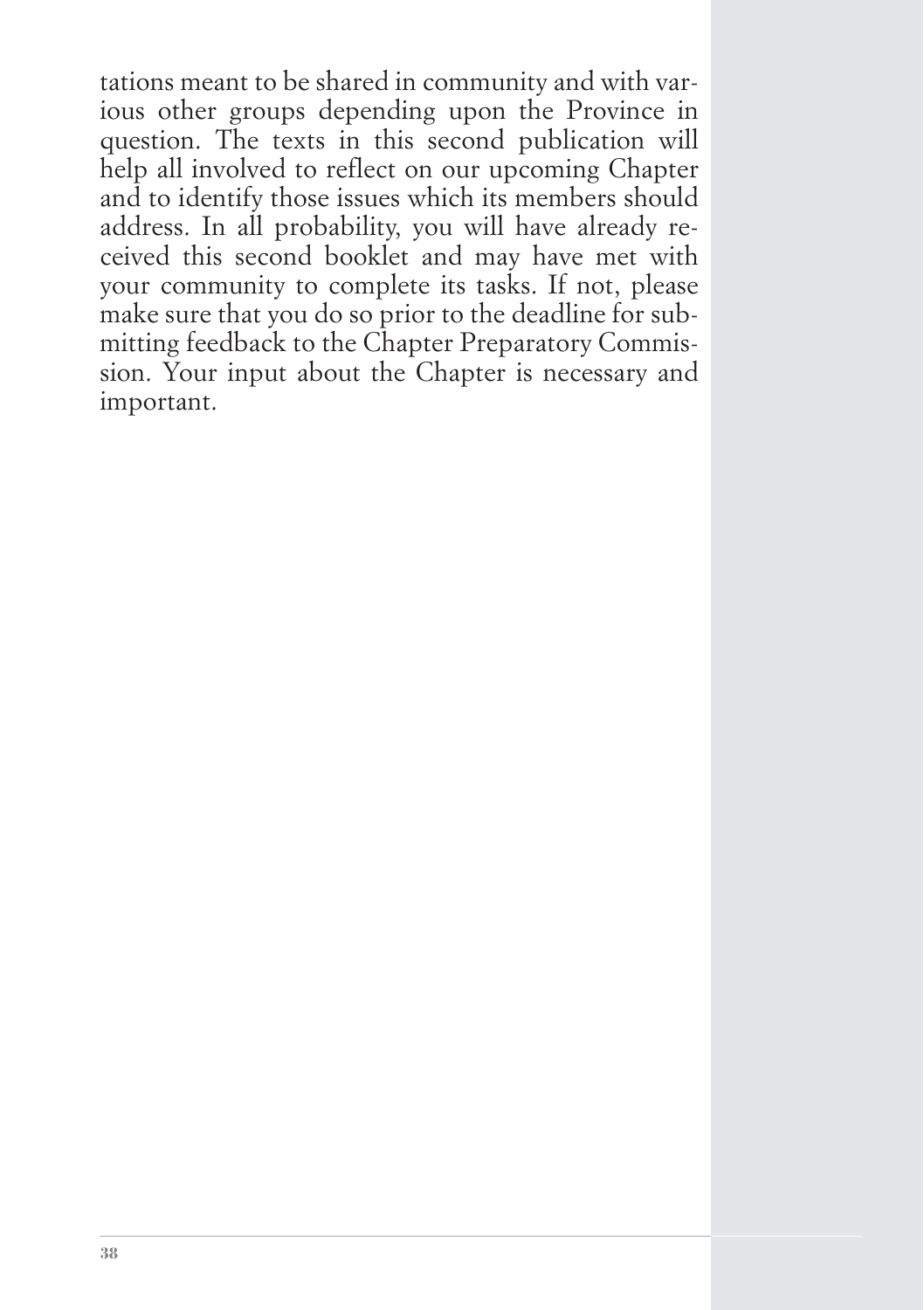# PART II Nature and purpose of a Chapter

When it comes to providing information<br>
about General Chapters, our Marist Consti-<br>
tutions and Statues<sup>10</sup> are brief and to the<br>
point, offering but five articles and four statutes on about General Chapters, our Marist *Constitutions and Statues*<sup>10</sup> are brief and to the the topic. The text defines the nature and purpose of a Chapter, describes its four specific functions, and outlines the procedure to be used for electing its members.

A few points to keep in mind. First of all, a Chapter is a meeting set up to represent all the brothers of the Institute and not just those who are its leaders or superiors. To ensure that this principle is respected, the number of at-large delegates must exceed by 15 the number participating by right of office. The latter group includes the Superior General and his immediate predecessor, the Vicar General and members of the General Council in office at the time the Chapter opens, and the Provincials.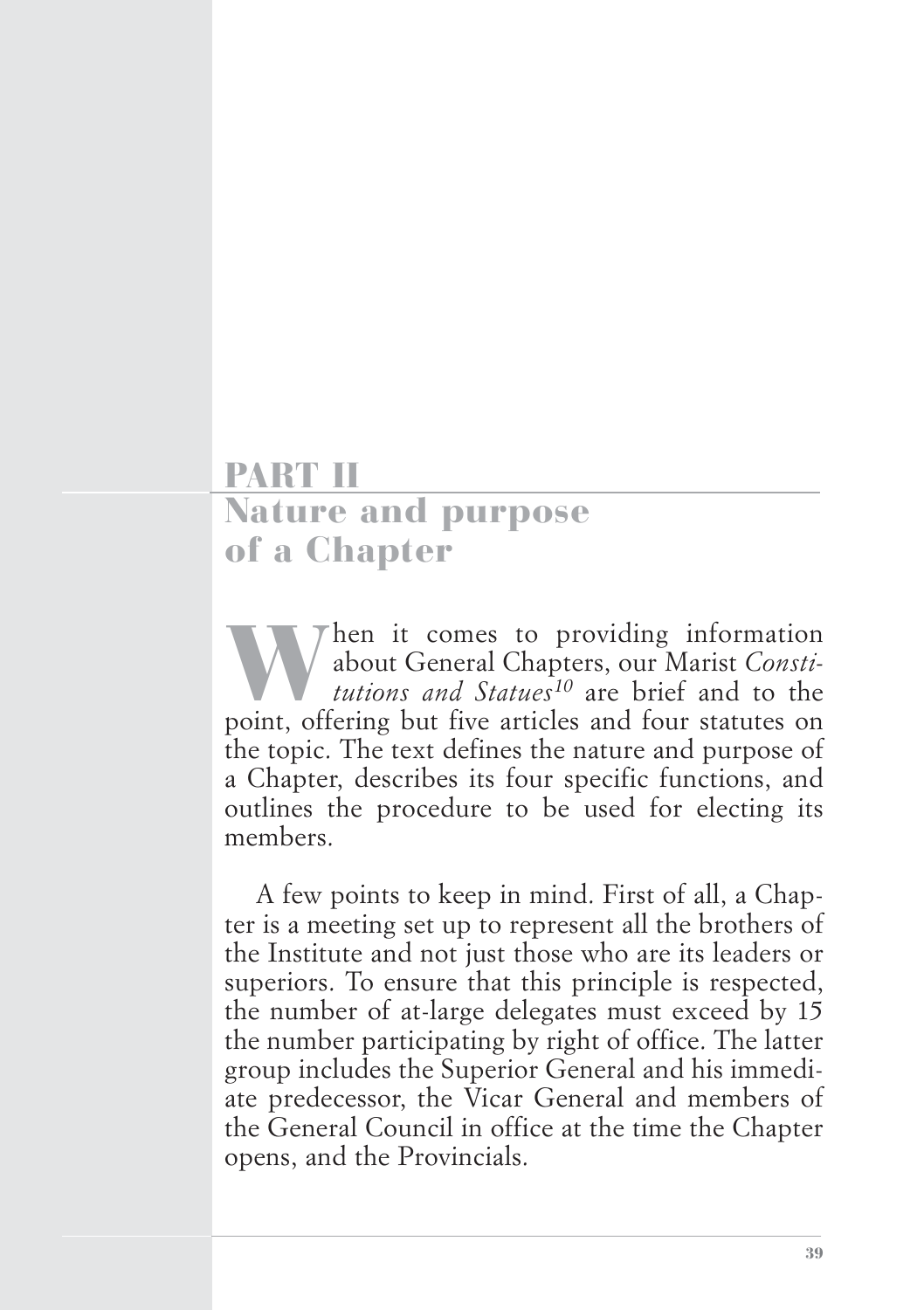Perpetually professed brothers, with the exception of those on exclaustration or in the process of transferring to another Institute, may serve as Chapter members; those in temporary and perpetual profession, except those exclaustrated or transferring, may elect delegates.

Chapter members are free, of course, to invite whomever they wish to a Chapter as observers and consultants. The members of our 20th General Chapter also gave the Superior General and his Council authority to invite various people to the Chapter for a fixed period of time so long as their total number does not exceed 15% of the total number of delegates<sup>11</sup>. The right to vote in Chapter decisions, however, is reserved to Chapter members. Prior to finalizing these invitations, the Superior General and his Council must be in conversation with those who make up the Chapter Preparatory Commission.

Next, while in session, a Chapter exercises the highest extraordinary authority. In keeping with principles of collegiality and subsidiarity, its members also concern themselves with issues that are within their competency. For example, a brother may write to the Chapter Preparatory Commission and demand that his community superior be changed. Important as this request might seem be to the brother and superior involved, it is not a matter for the agenda of a General Chapter.

Finally, delegates are charged with four responsibilities:

- 1. to elect the Superior General, Vicar General, and members of the General Council;
- 2. to deal with major issues concerning the nature, aim, and spirit of the Institute and fur-

 $N$ eu hearts for a new world *New hearts for a new world* **Br. Seán D. Sammon, SG**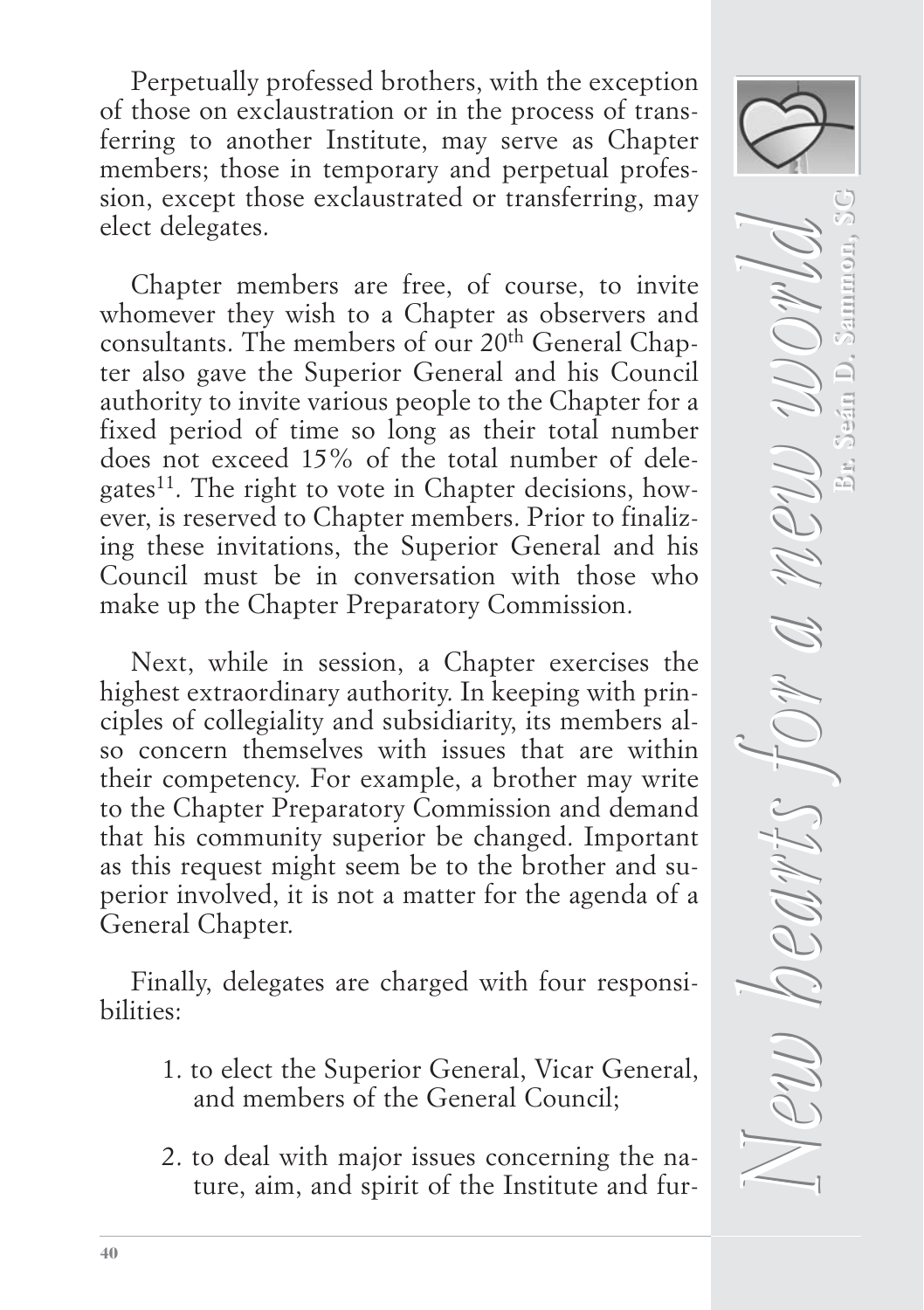ther their renewal and adaptation within the context of our spiritual heritage,

3. to draw up Statutes for the whole Institute;

and

4. to put before the Holy See the modifications that may be needed on some points of the Constitutions.

These four tasks make up a delegate's "job description." While clear in their objectives, they limit neither the creativity nor imagination of those who make up the Chapter body. Past gatherings have addressed these responsibilities in a timely fashion while also studying a theme they judged to be of urgent importance.

# POINTS TO KEEP IN MIND WHEN VOTING FOR CHAPTER DELEGATES

As mentioned earlier, serving as a Chapter delegate is an honor and not a privilege, even if in years past some brothers were elected to the Chapter as a way of showing appreciation for a job well done. You are free, of course, to elect whomever you believe will best serve as a Chapter delegate. Outlined below are a few points that might prove helpful as you come to a decision about the person or persons for whom you will vote.

The process of choosing Chapter delegates best takes place within an atmosphere of reflection, discussion, and prayer. Take advantage, for example, of the time between the issuance of this circular and the vote for delegates to share with others your thoughts as to who might best serve in this capacity.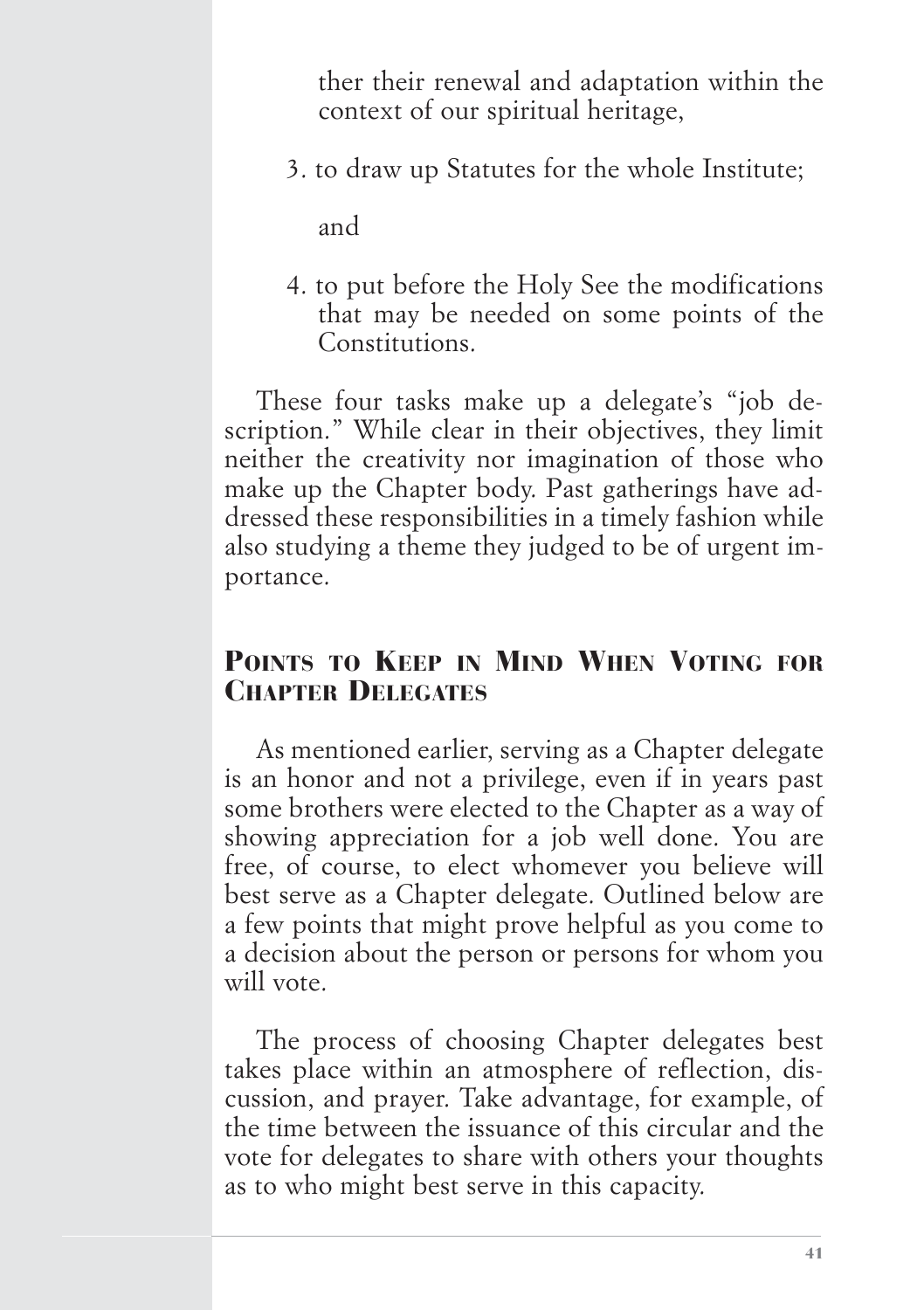Take time also to pray about your choices, to free yourself of prejudice or what might be called the selfinterest of a Province or area of the Institute. A Chapter is a time for thinking beyond the confines of your administrative unit or region and making decisions that are in the best interests of the whole body.

When you are ready to vote, organize a simple prayer service for the community and incorporate the process of voting into that service. If circumstances allow, invite a neighboring community to join you. If you do so, be sure to include sufficient time in the schedule to provide those involved with an opportunity to discuss with others the names of the brothers for whom they plan to vote. In this way, they can share some of the reasons for their choices and listen also to others who may think differently.

Bring the same serious attitude to this vote as you would to a sondage or vote for Provincial. Those participating in the Chapter will set a direction for the Institute for the next several years. Make sure you elect men who are best equipped to carry out that task. Remember also that a Chapter is a pilgrimage, not a business meeting. It requires prayer and patience, knowledge of our history and spirituality, and an ability to understand that each culture has its own way of doing things and that those differences constitute one of the treasures of our Institute.

Choose also persons who can dream, whose creativity is evident. A Chapter calls on all involved to stretch their imagination, to find solutions that often have not been thought about as yet. So choose brothers who can listen well, are thoughtful, flexible and able to change their mind when necessary.

Look for men who can communicate, and do so not only for the sake of the Chapter. Those who serve as del-

 $N$ eu hearts for a new world *New hearts for a new world* **Br. Seán D. Sammon, SG**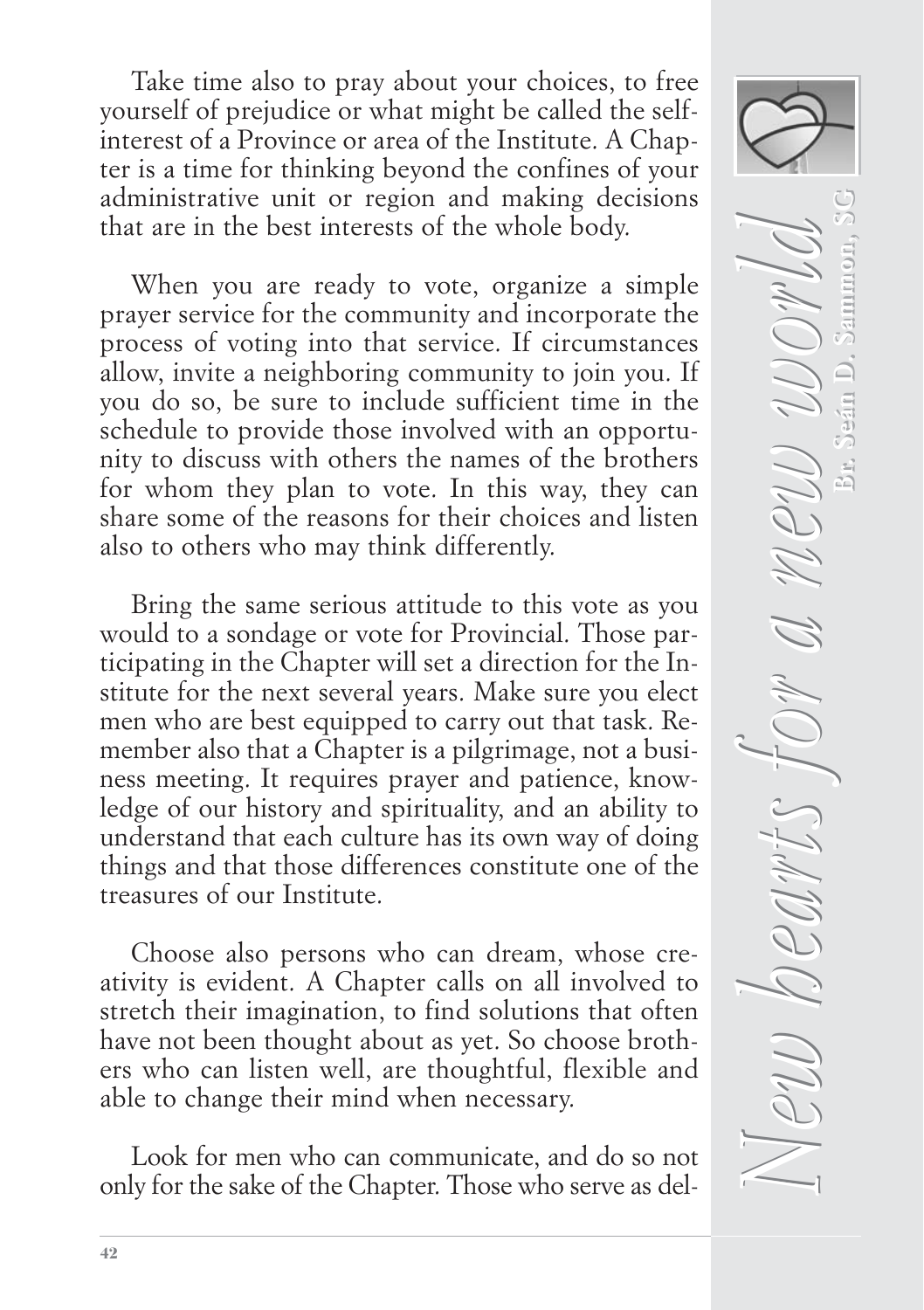egates are the very ones who will bring home the Chapter's message. Choose men who are up to that task.

Elect brothers who remind you of Marcellin. Men open to the Spirit of God, filled with enthusiasm for our mission, able to face difficult problems without being discouraged, men who know that the answers to the questions we face as an Institute are to be found by looking to the future, not to the past.

Finally, look to the future yourself. In choosing brothers for the Chapter you will want to think about men who have the potential to serve as leaders in the future, men with the capacity to both make and implement decisions.

#### PRACTICAL GUIDELINES

Members of our 19<sup>th</sup> General Chapter (1993) approved a new method for electing Chapter delegates that corrects, as much as possible, for certain inequalities that existed in the past<sup>12</sup>. Prior to their decision the formula in place resulted, at times, in a Province made up of 151 brothers having the same number of Chapter delegates as a Province of 299. So also, a Province with 24 brothers might very well have the same number of delegates as another with 149.

The Chapter itself is made up of some members who attend by right of office and others elected by the Provinces and Districts<sup>13</sup>. Thirty four serve by right and include the Superior General, his immediate predecessor, the Vicar General and the Councilors General who are in office at the time the Chapter opens, and the Provincials.

The elected Chapter members will be 4914 and, as mentioned earlier, this group includes 15 more than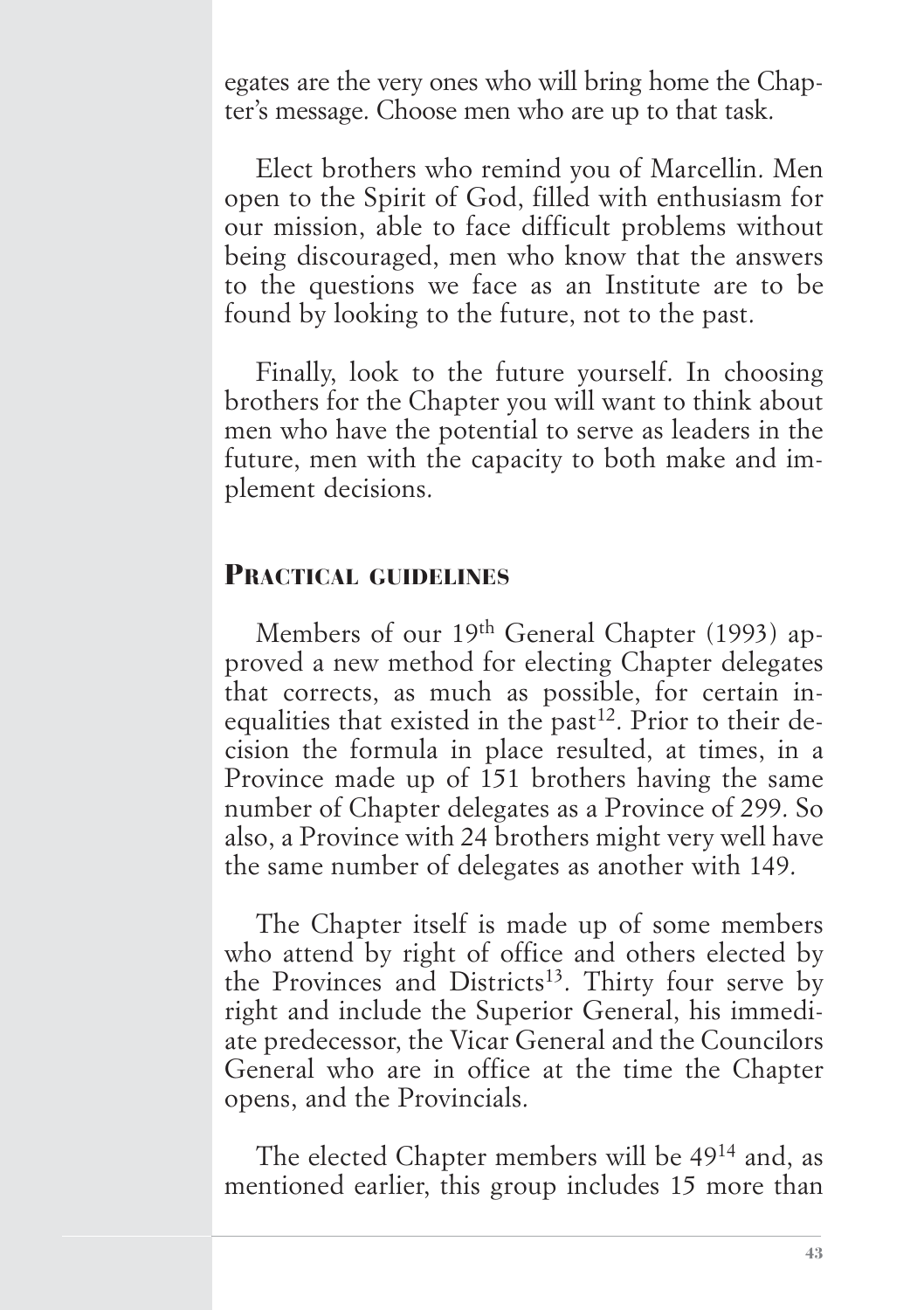the total number of members by right<sup>15</sup>. They are chosen directly by the brothers using secret ballot. An absolute majority of the total number of votes received is required for election on the first ballot.

Among the elected delegates there will be one brother from each administrative unit, i.e., the 25 provinces and 4 districts. Where a Province has a District dependent upon it, the number of professed Brothers in the District is subtracted from the total number of brothers in the Province when calculating the number of delegates to which the Province is entitled.

The remaining 20 elected delegates will be chosen from among those administrative units with the greatest number of brothers<sup>16</sup>.

The election is to be carried out in the following manner. A coefficient of representation<sup>17</sup> will be calculated for each administrative unit. In making this computation, only the Provincials are counted among the members by right. All the administrative units will be listed in ascending order according to their coefficient and an additional delegate added to the number of elected delegates in the first unit on the list. The list will be rearranged, and the process repeated, until the stated number of elected delegates has been reached.

Brothers who, in the course of the Chapter, are elected Superior General, Vicar General, or Councilors General become members of the Chapter if they are not already present. If the elected Brother Superior General is not present, the Chapter must await his arrival before continuing its work.

 $N$ eu hearts for a new world *New hearts for a new world* **Br. Seán D. Sammon, SG**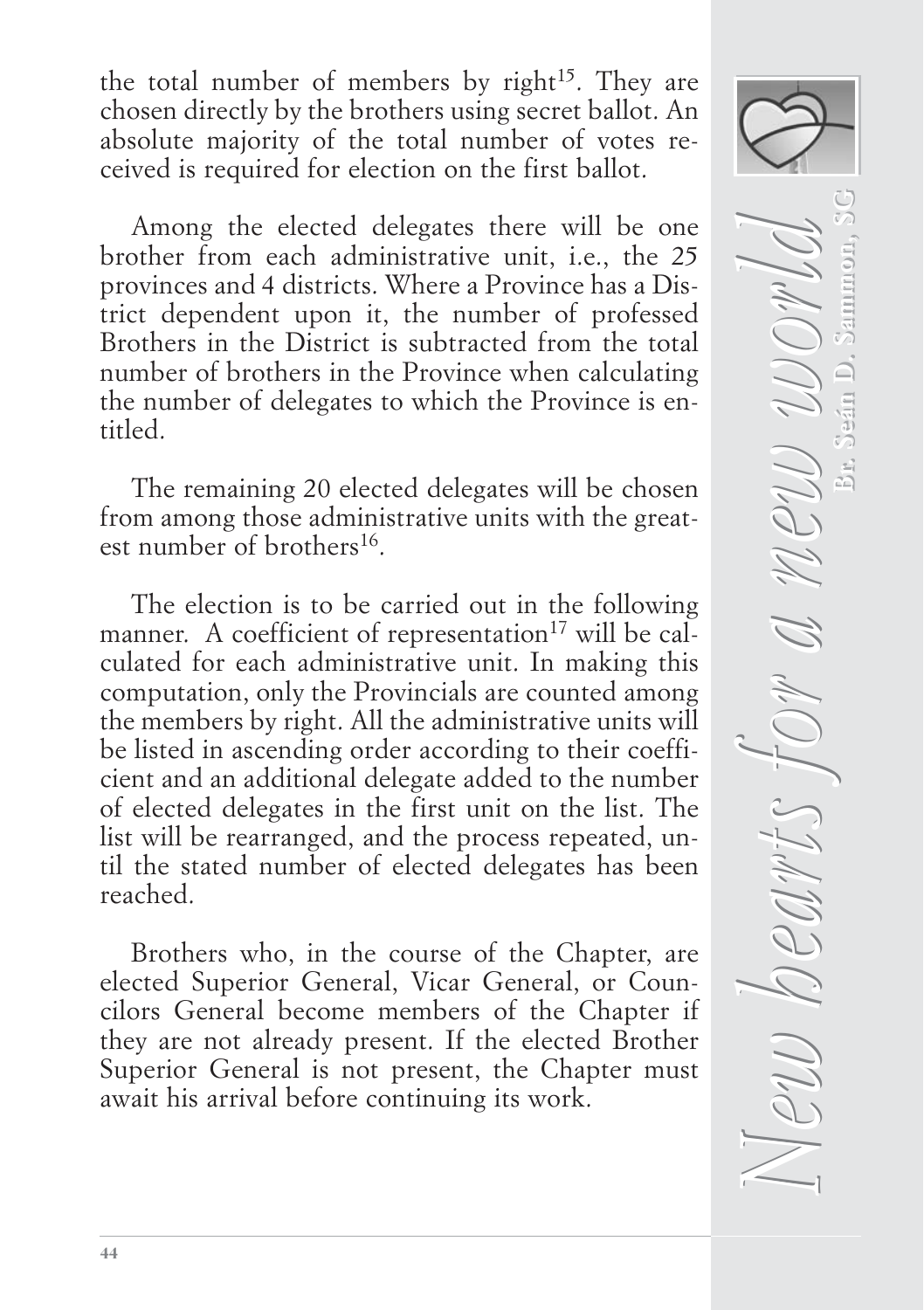# VOTING PROCEDURES

When electing delegates to the General Chapter please keep in mind that Chapter members *as well as* substitutes need to be chosen. The election is to proceed in the following manner:

# **• First ballot**

From a list of eligible candidates, each brother voting will choose the same number of names as there are delegates allotted to the administrative unit<sup>18</sup>. After you have voted please place your ballot in a small envelope and seal it. When that task has been completed by all involved, their votes are placed in a second envelope and it is sealed in their presence. Each person who voted also signs his name alongside the place where it appears on the outside of the envelope. The second envelope is then placed inside a third and sent by registered mail to the Provincial.

# **• Counting the ballots**

A four member Commission will be appointed by the Provincial and his Council to count the ballots. The Provincial presides over this Commission but his Councilors cannot be numbered among its mem $h$ ers<sup>19</sup>

Commission members will tally the number of votes each brother receives on a day determined by the Provincial and his Council. They will then list in descending order the names of all those who obtained votes. With the number of delegates to be elected in mind, the Commission members go down the list beginning with the name of the brother who received the greatest number of votes up to and including the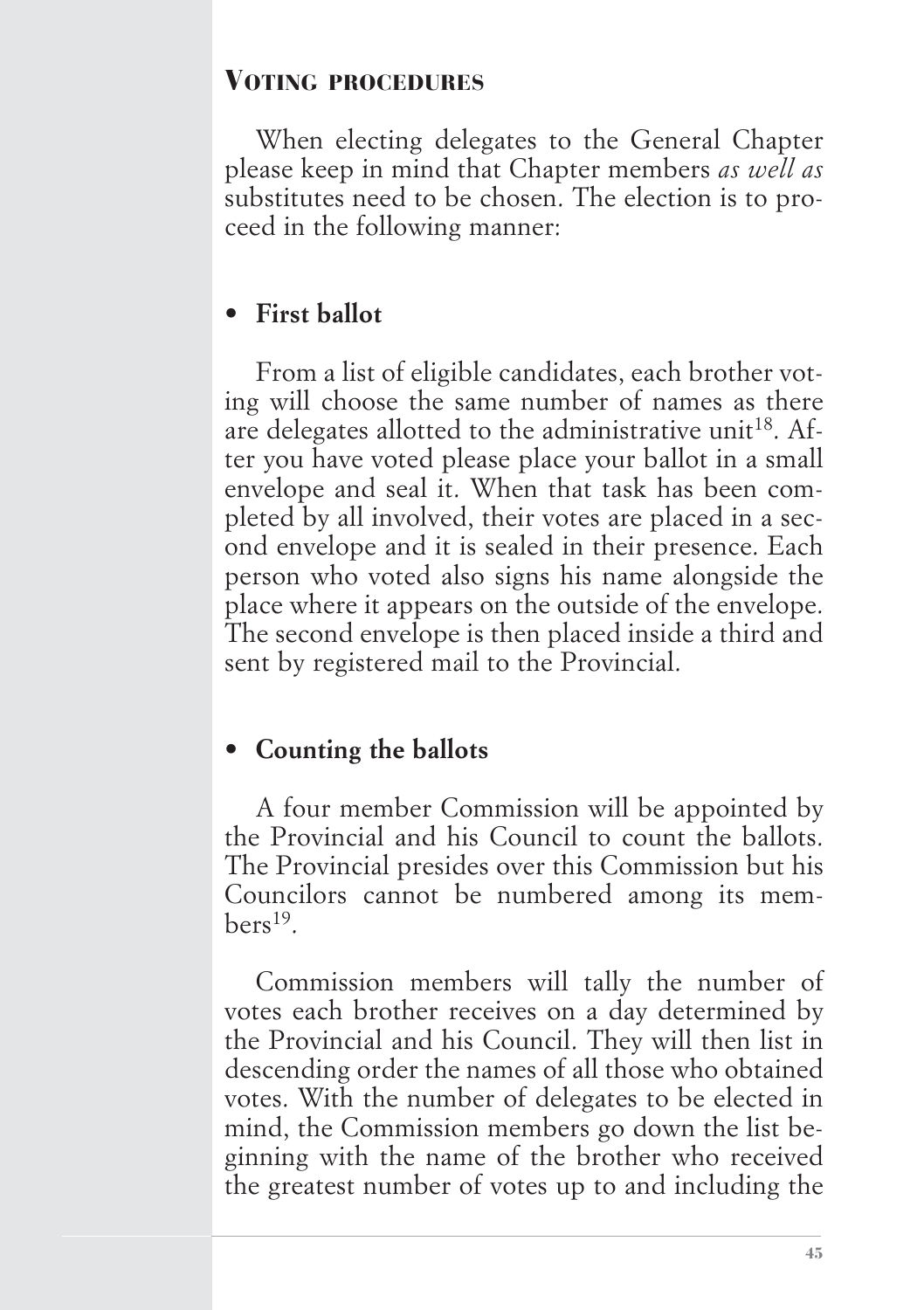name of the brother whose place on the list is equivalent to the number of elected delegates for that administrative unit.

If all of those names have received an absolute majority of the votes cast, they are declared elected. *If all the delegates have been elected*, the Commission members go to the names that follow immediately on the list and count down until they have a group equal in number to the brothers elected delegates. If those in this second group have received at least one third of the votes cast, they are declared elected as substitutes.

# **• Second ballot**

Should the required number of delegates and substitutes not be elected on the first ballot, a second ballot will obviously be necessary. For this second ballot, however, the Commission members draw up the overall list of candidates by taking the names of the brothers who on the first ballot who were the next highest vote getters following those elected delegates. For every position still to be filled three names must appear on this second ballot. From the new list of candidates, each brother voting writes on his ballot paper as many names as the number of delegates to be elected<sup>20</sup>. The Commission then tallies the total number of votes each brother received and draws up in descending order a list of their names.

Counting down from the head of that list up until and including the name of the brother whose place on the list is equivalent to the number of delegates still to be elected, the Commission members declare those brothers elected as delegates. Continuing to count down the list, beginning with the name that comes immediately after those of the just elected delegates, up until and including the name on the list that is equals to the number of substitutes still to be elected,

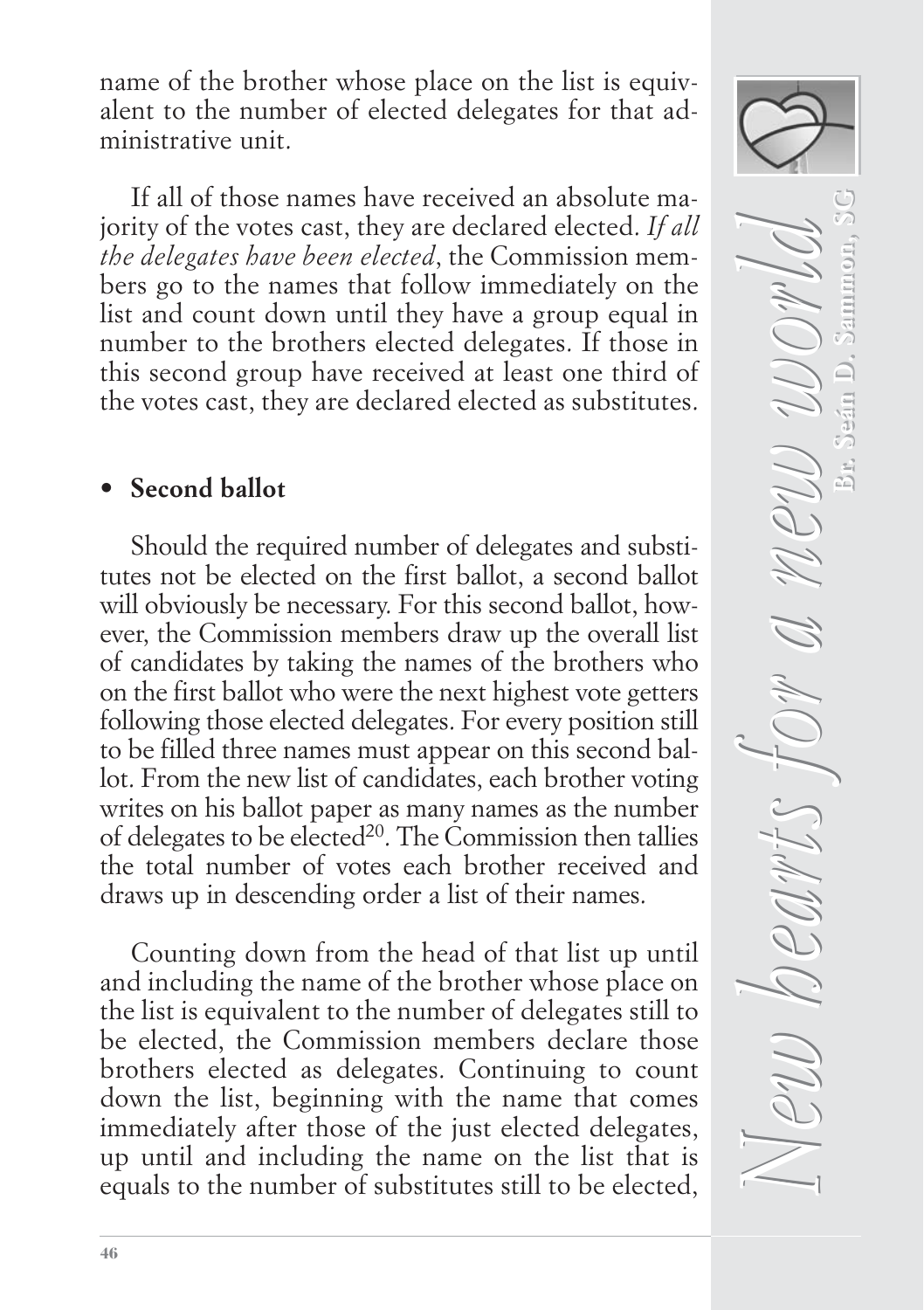the Commission declares them elected substitutes. In every ballot, if there is a tie, the oldest is/are considered elected.

# VOTING BY PROXY

If a Brother is absent from the Province and likely to be unable to return his ballot by registered mail to the Brother Provincial before the due date, he may vote by proxy.

In this case the Brother informs the Provincial by whatever means is most secure that he chooses to vote by proxy as well the name of the Brother he appoints as proxy.

The Brother choosing to vote by proxy makes whatever arrangements he chooses with his nominated proxy.

The Provincial informs the Superior of the Community of the Brother nominated as proxy.

The proxy deposits two ballot papers and signs the envelope twice, once in his own name and a second time "as proxy for Brother (followed by the name of the Brother for whom the proxy is voting)."

## THE DESTRUCTION OF BALLOT PAPERS

After any election the ballot papers are to be destroyed.

#### REPORT OF THE ELECTIONS

On the day that the appointed Commission meets to count the votes, the minutes of the meeting are drawn up and signed by all present.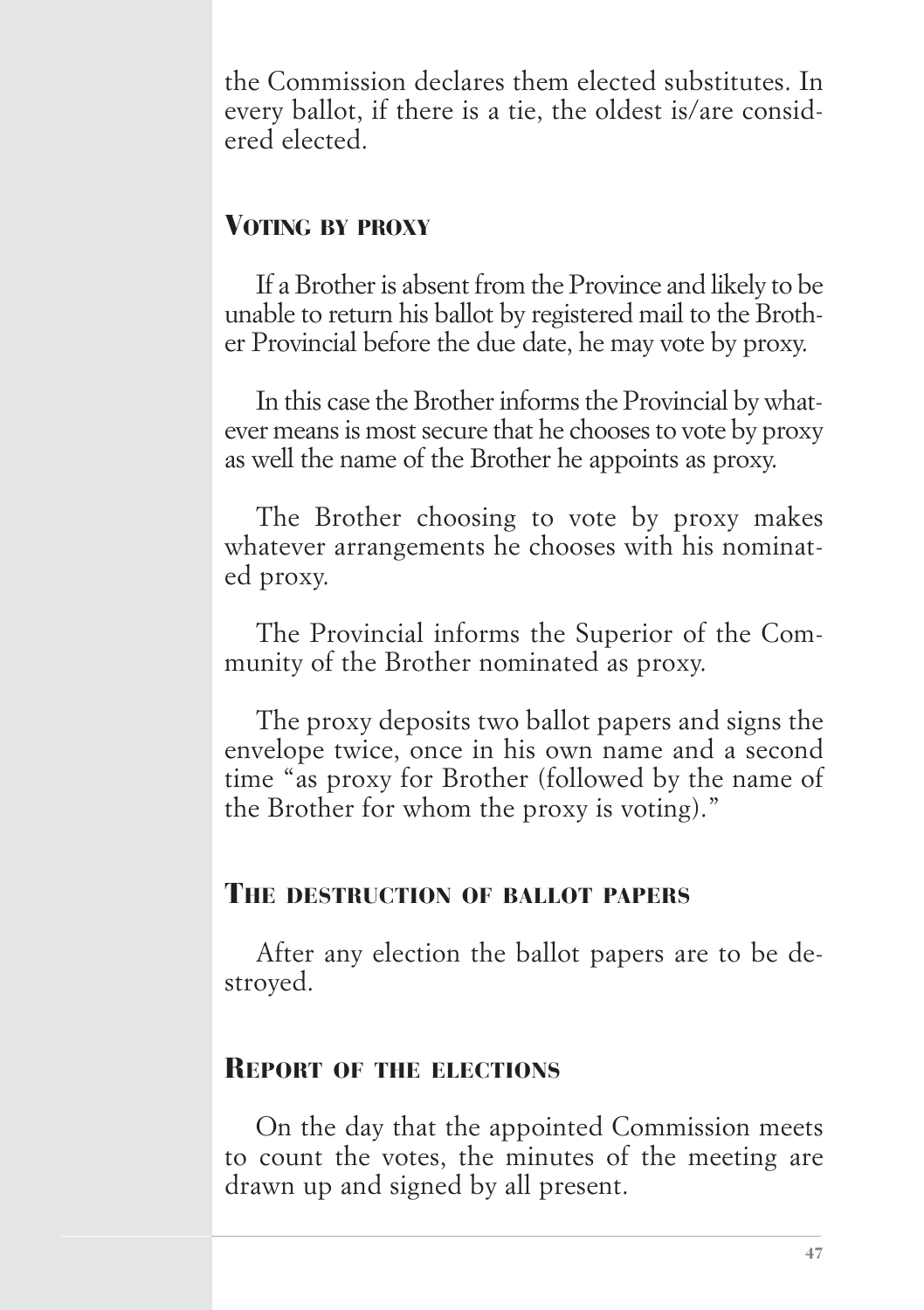The Provincial sends a copy of the minutes to the Secretary General, advises the delegates of their election, and publishes the names of those elected in the Province.

If they detect any irregularity, the Superior General with his Council can annul the results of an election and require that a new one be held. They will so inform the General Chapter.

# LISTS OF BROTHERS

It is the responsibility of each Provincial and District Superior to ensure that the list of the Brothers in his Unit is properly drawn up and verified. The election process cannot move ahead until this task is completed.

*There are three lists to prepare:*

- 1. A list of names of the Brothers who are canonical members of the Province and a second and separate list of the Brothers who belong to any District that is dependent on that Province. *These lists are to be accurate as of September 7*th*, 2008.* No Brother's name may appear on both the Province and the District list at the same time. Consequently, it is imperative that the Provincial and District Superior coordinate their efforts, keeping in mind also the statutes that they have established for the District. *These listings of Brothers must be in the hands of Brother Secretary General before September 15*th*, 2008.*
- 2. A list of the Brothers eligible to be elected as Chapter delegates. All perpetually professed Brothers, except those in the canonical status of exclaustration or transfer to another Institute, may be elected as delegates to the General Chapter<sup>21</sup>.

*New hearts for a new world New hearts for a new world* **Br. Seán D. Sammon, SG Br. Seán D. Sammon, SG**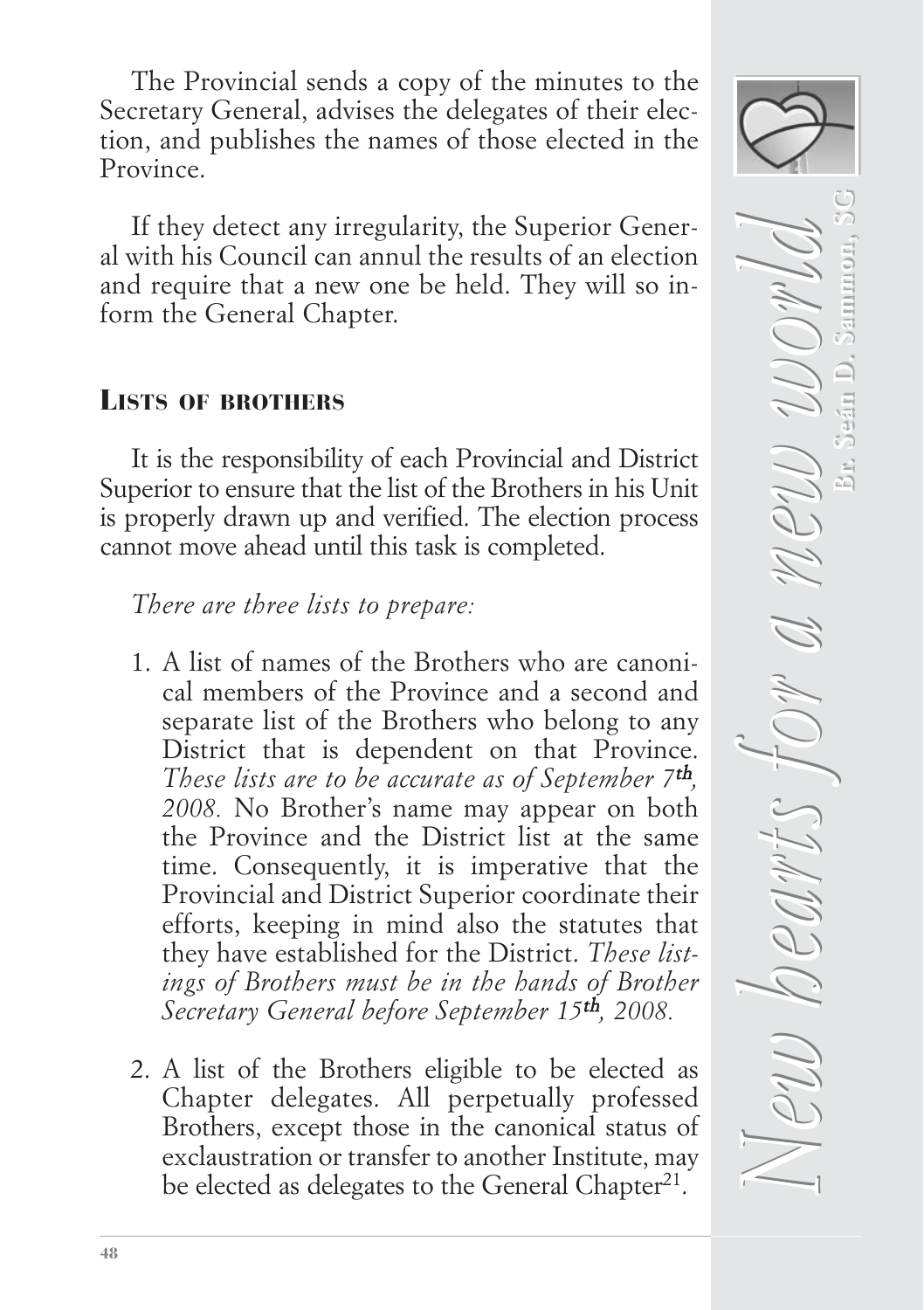- 3. A list of the Brothers who will elect Chapter delegates. All Brothers in temporary or perpetual vows, except those in the canonical status of exclaustration or transfer to another Institute may vote for delegates to the General Chapter<sup>22</sup>.
- 4. Brothers who are temporarily "on loan" to another Province, and Brothers in the process of being transferred, are eligible to vote, and may do so only in the Province they come from.

# **SUBSTITUTES**

To replace the Brothers who may not be able to go to the General Chapter, substitutes will be elected. One substitute will be chosen for each elected delegate<sup>23</sup>.

# SUBSTITUTE FOR A BROTHER PROVINCIAL

If the Brother Provincial is unable to be present at the General Chapter, one of the substitutes will take his place. The Brother Superior General must be so notified24*.* 

*For any additional questions you might have, please consult the Acts of the 20th General Chapter or our Marist Constitutions and Statutes.*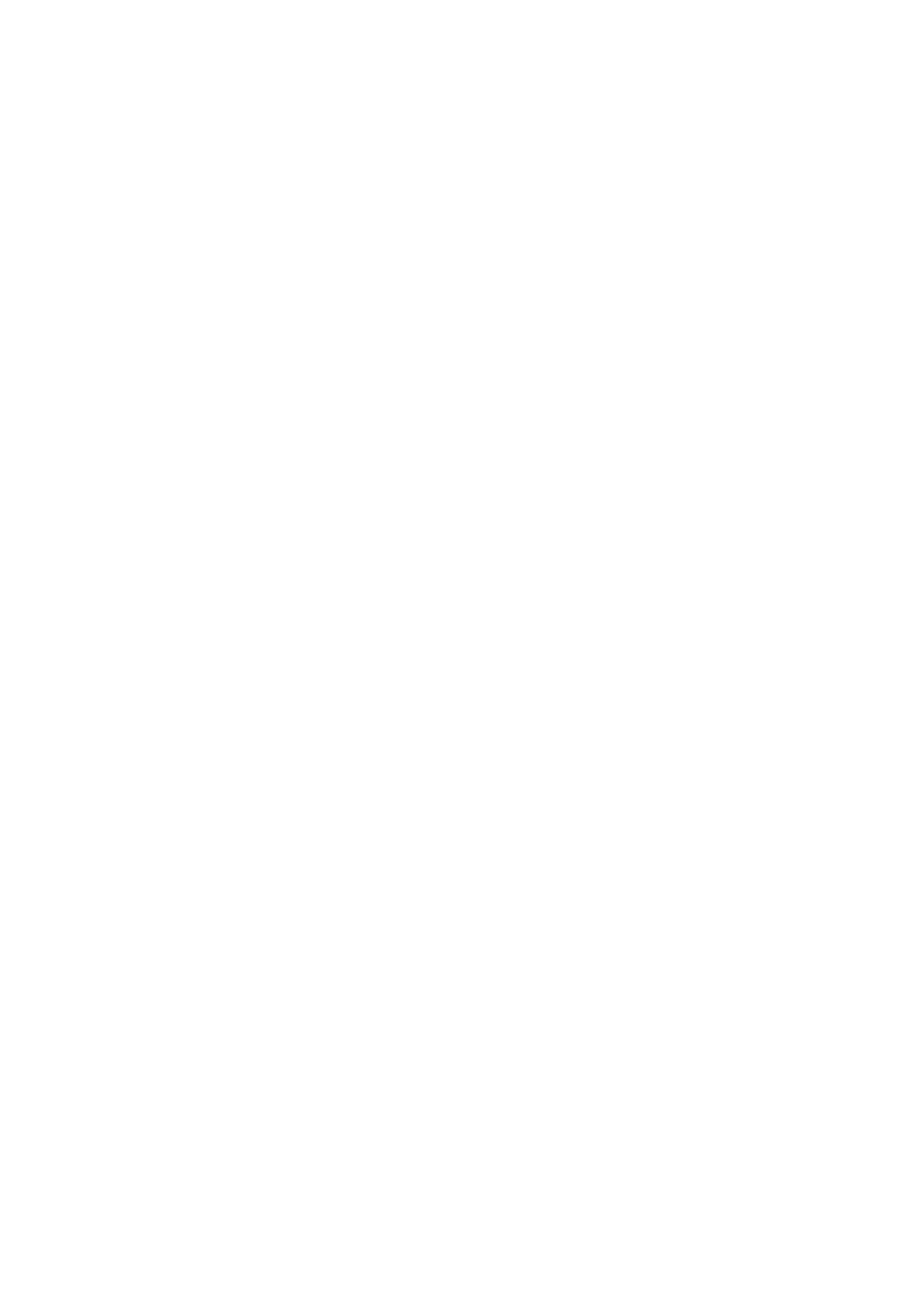# **CONCLUSION**

As brothers throughout the Institute and other members of the Marist Family prepare for our 21<sup>st</sup> General Chapter, those of us who make up the current General Administration are beginning to clear the way for the government that will follow.

In the course of our work, I find myself looking back over the past seven years and being thankful for God's grace at every step along the way. I realize also that what has been accomplished would not have been possible were it not for your generosity and support.

These have been rich years nurtured by God's grace. At the same time they have not been without their challenges. Luis, the Council members and I did our best to address them and where we have failed to do so adequately I must take responsibility and ask for your pardon. My inadequacies have been all too evident to me over the years here in Rome and elsewhere; I pray that my blind spots did not interfere unduly with our ability to discern God's will for our Institute and its future at this important time in its history.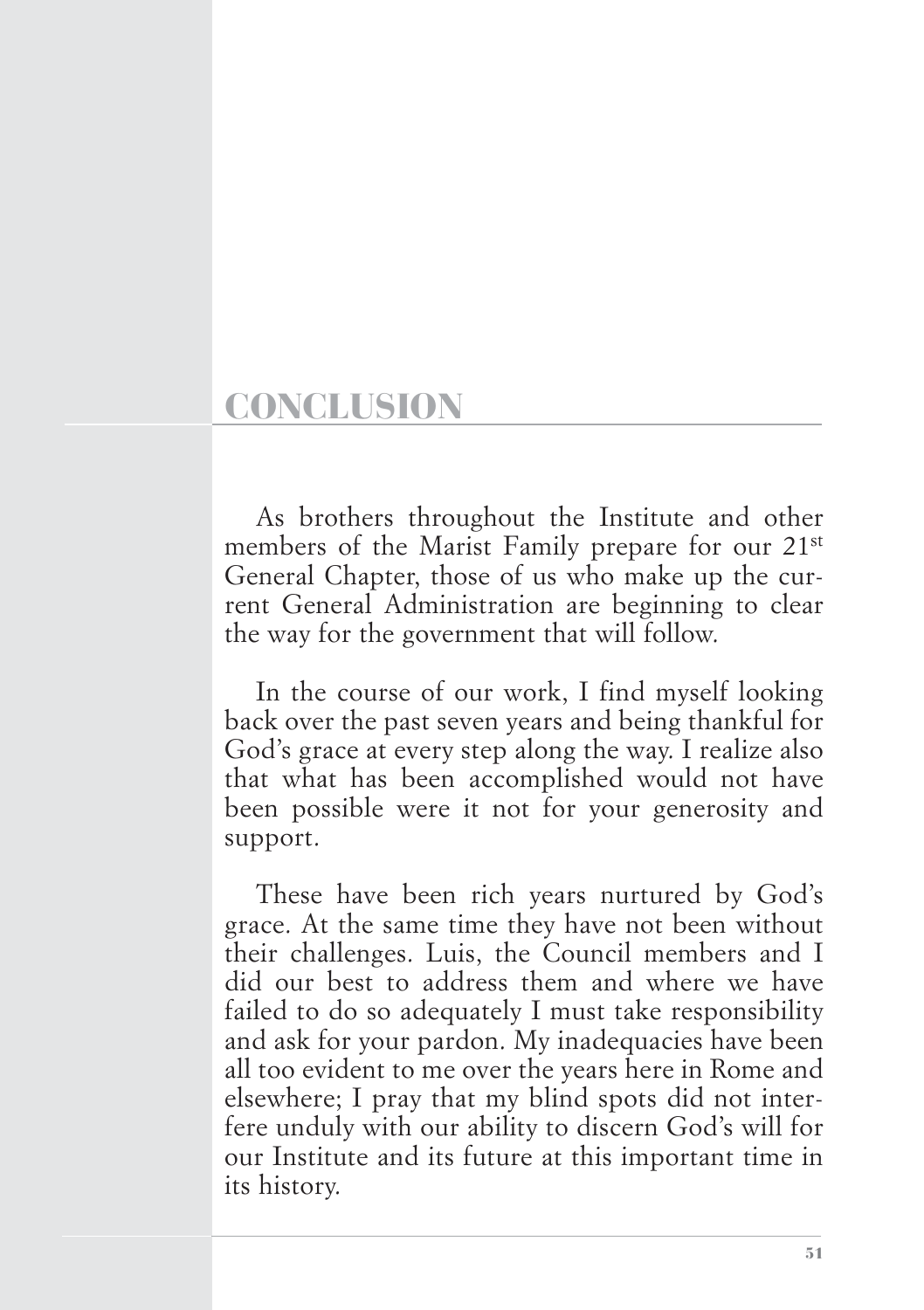In retrospect, are there things I would do differently? Certainly. But that is a lesson for the future and not an assessment of the past. I am convinced that were Marcellin Champagnat alive today, he would encounter Jean Baptiste Montagne in sufficient numbers to convince him to found an Institute of brothers dedicated to making Jesus Christ known and loved among poor children and young people.

I am convinced, too, that as he took up that project he would challenge us his brothers to re-imagine consecrated life for our day and age, a consecrate life that included the old-fashion virtues of sacrifice, dedication, and self-transcendence above putting our needs first and settling for comfort and complacency. He would caution us, too, against the perils of professionalism and encourage us instead to become disciples of the Lord, proclaimers of his Word, brothers to the poor children and young people we have been called to serve. Reclaim the passion that first ignited your vocation he would say.

Well aware that his charism belonged neither to him nor to us but rather to the Church, he would be at home with the Marist partnership movement that is growing in so many places across our world and encourage us to work together with our sisters and brothers in that movement to support one another in our respective vocations and to clarify the many areas we share in common as well as those aspects in the life of each group that makes it unique.

We stand today in the doorway of a new chapter in the history of Marist life and mission. We could, though, just as well miss this opportunity for renewal. Let us, then, be prayerful and discerning, let us act with courage, let us be true to the dream and heritage of our Founder as we come together in Chapter next year. Yes, let us be the Little Brothers of Mary that he

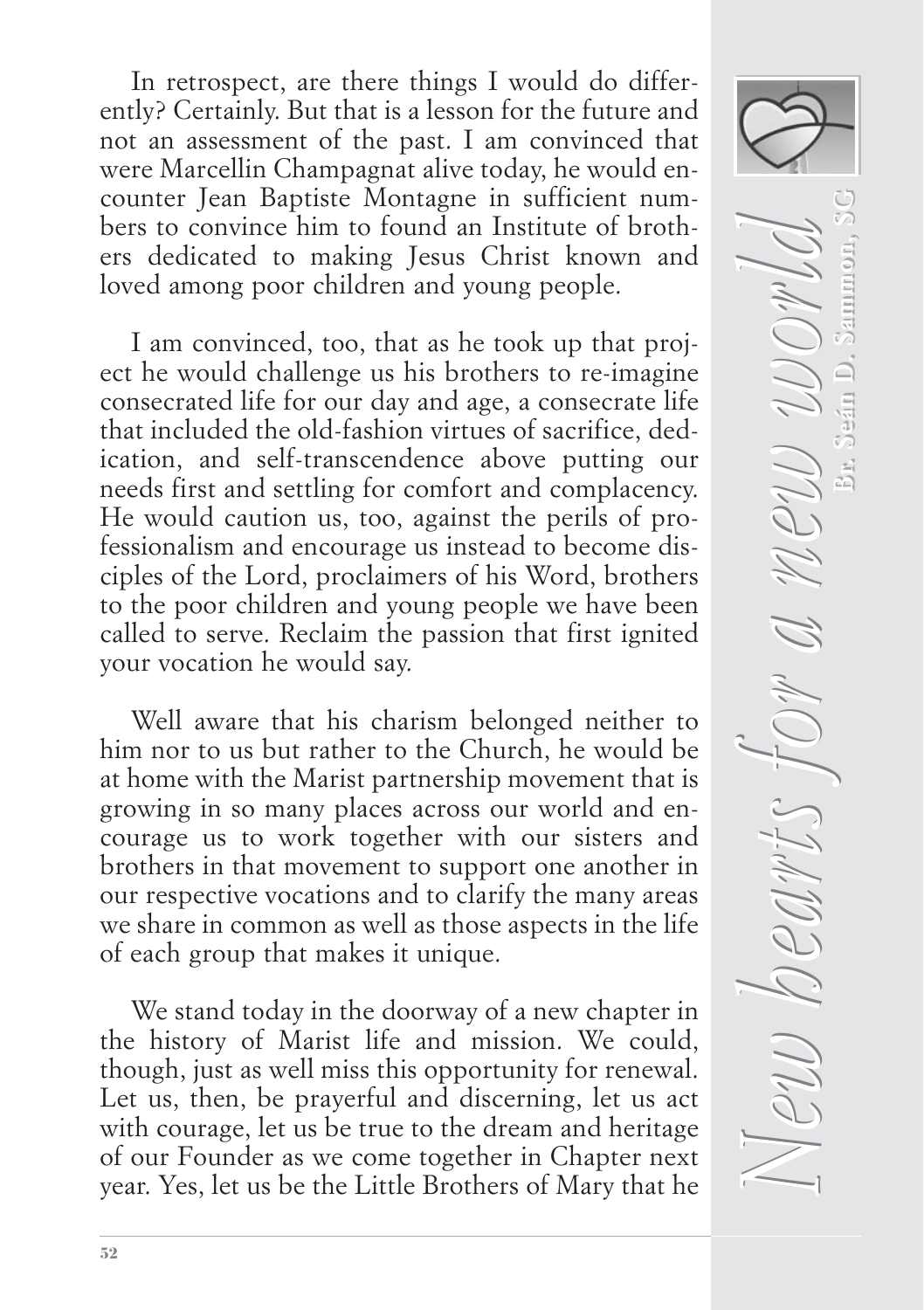had in mind and heart on January 2nd, 1817 when the Holy Spirit brought us to life. It is that very same Spirit that invites us to renewed life today.

Blessings and affection,

Fem

Brother Seán D. Sammon, FMS Superior General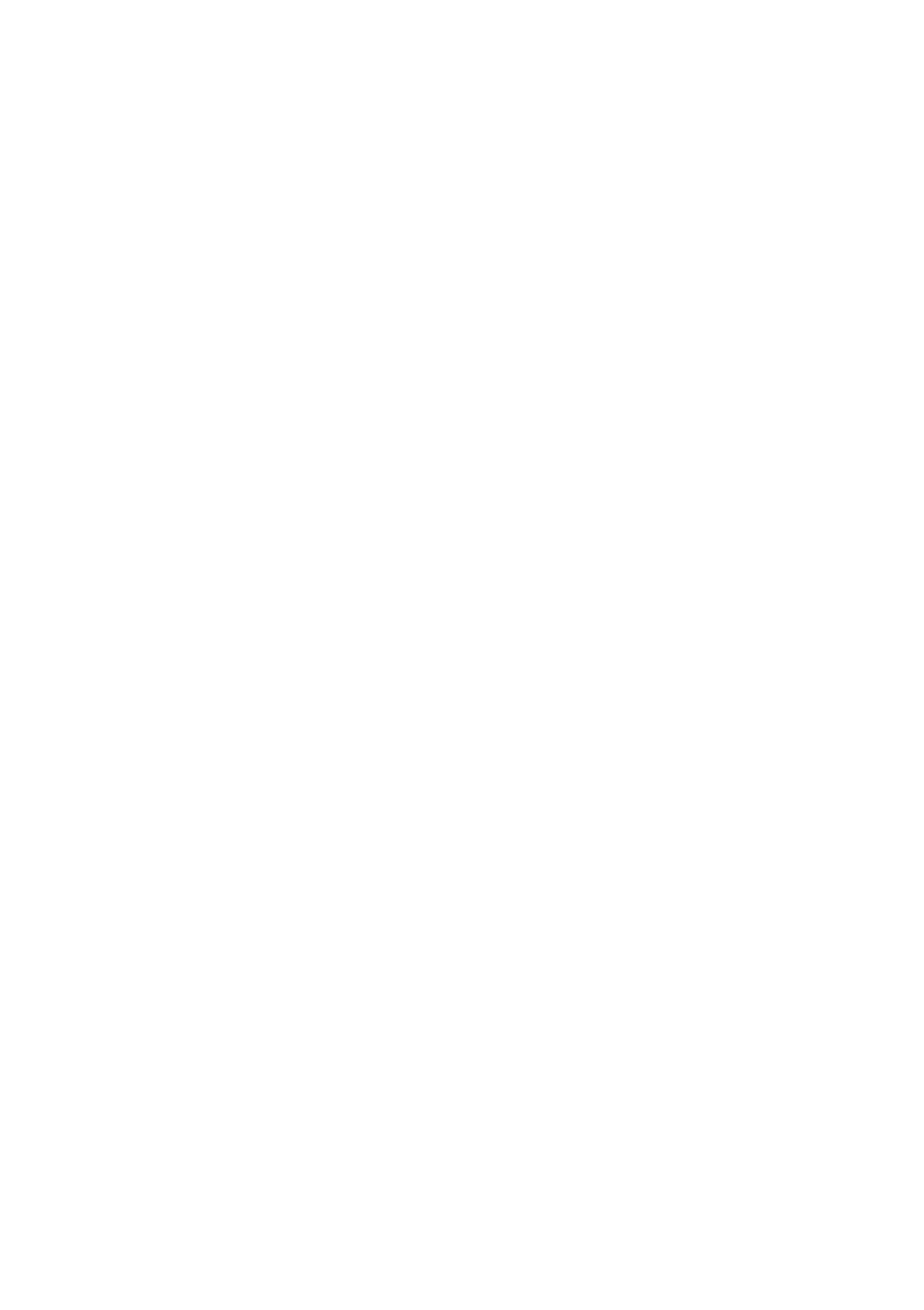# APPENDIX

#### IMPORTANT DATES

*First summary note to assist Provincial and District Superiors in their preparation for our 21st General Chapter*

## **Nomination list of the brothers from each Province and District:**

- 1. Please arrange to have an accurate list of the names of those brothers who are members of your Province as of September 7<sup>th</sup>, 2008. The names of brothers belonging to a District under the administration of your Province should not appear on this list. Rather, a separate list of the names of those brothers should be submitted by the same date.
- 2. Please send these lists to the Secretary General in Rome by e-mail (secgen@fms.it), fax (39) 06 54 51 75 00, or express mail, so that they arrive no later than September 15<sup>th</sup>, 2008. At the same time, an original copy of each list, signed by the Provincial, should also be forwarded by post.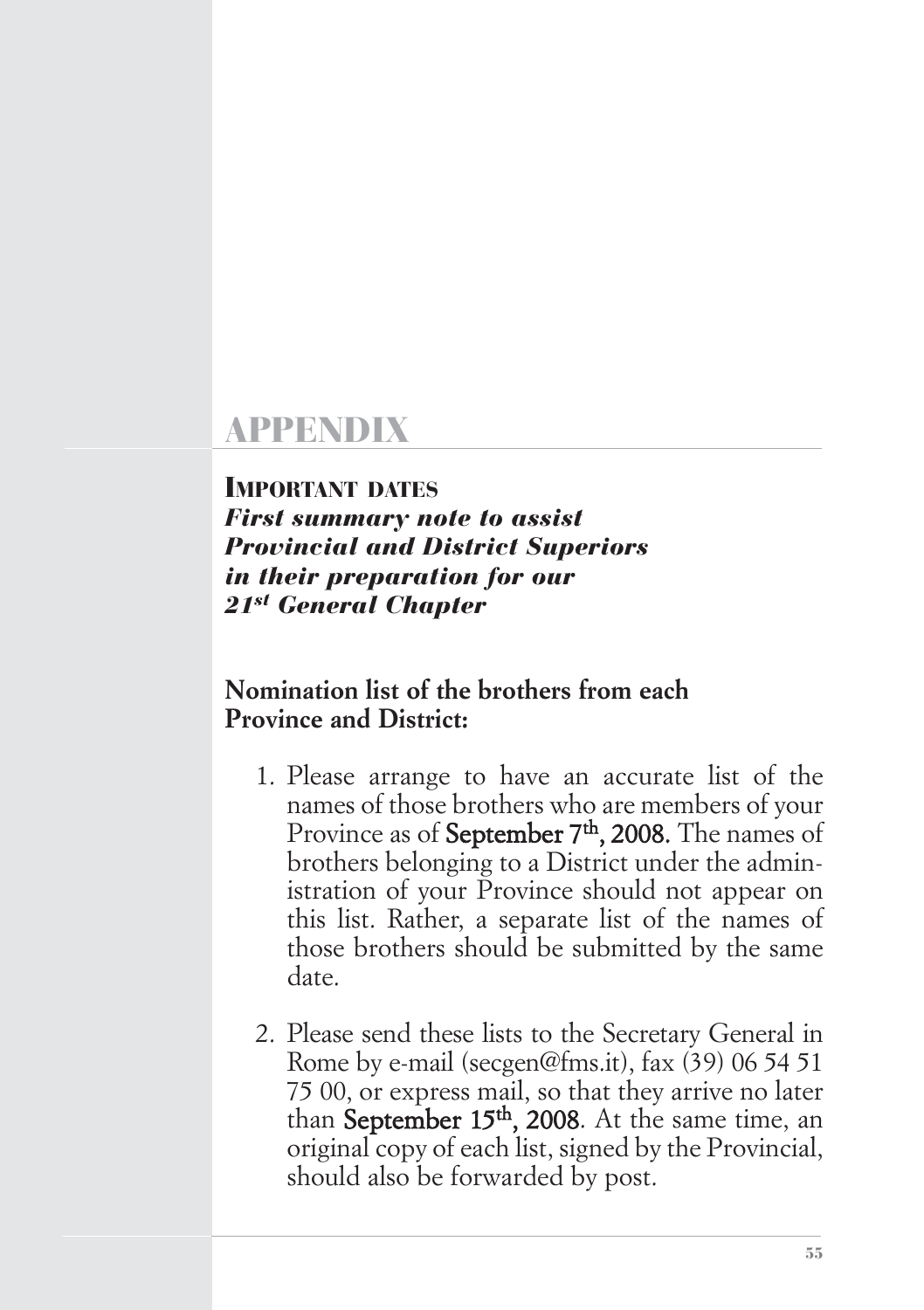- 3. No later than September 30th, 2008, each Provincial will receive a letter by e-mail or fax indicating the number of General Chapter delegates to be elected by each Province.
- 4. Each Province should begin the process of election as soon as possible after September 30<sup>th</sup>, 2008. The final results of that vote must be in the hands of the Secretary General no later than November 20<sup>th</sup>, 2008. You can send these final results by e-mail or fax, but be sure to also send the original documentation, signed by the Provincial, by mail.
- 5. For each Chapter delegate and substitute from your Province please also send his full mailing address, phone and fax numbers and e-mail address.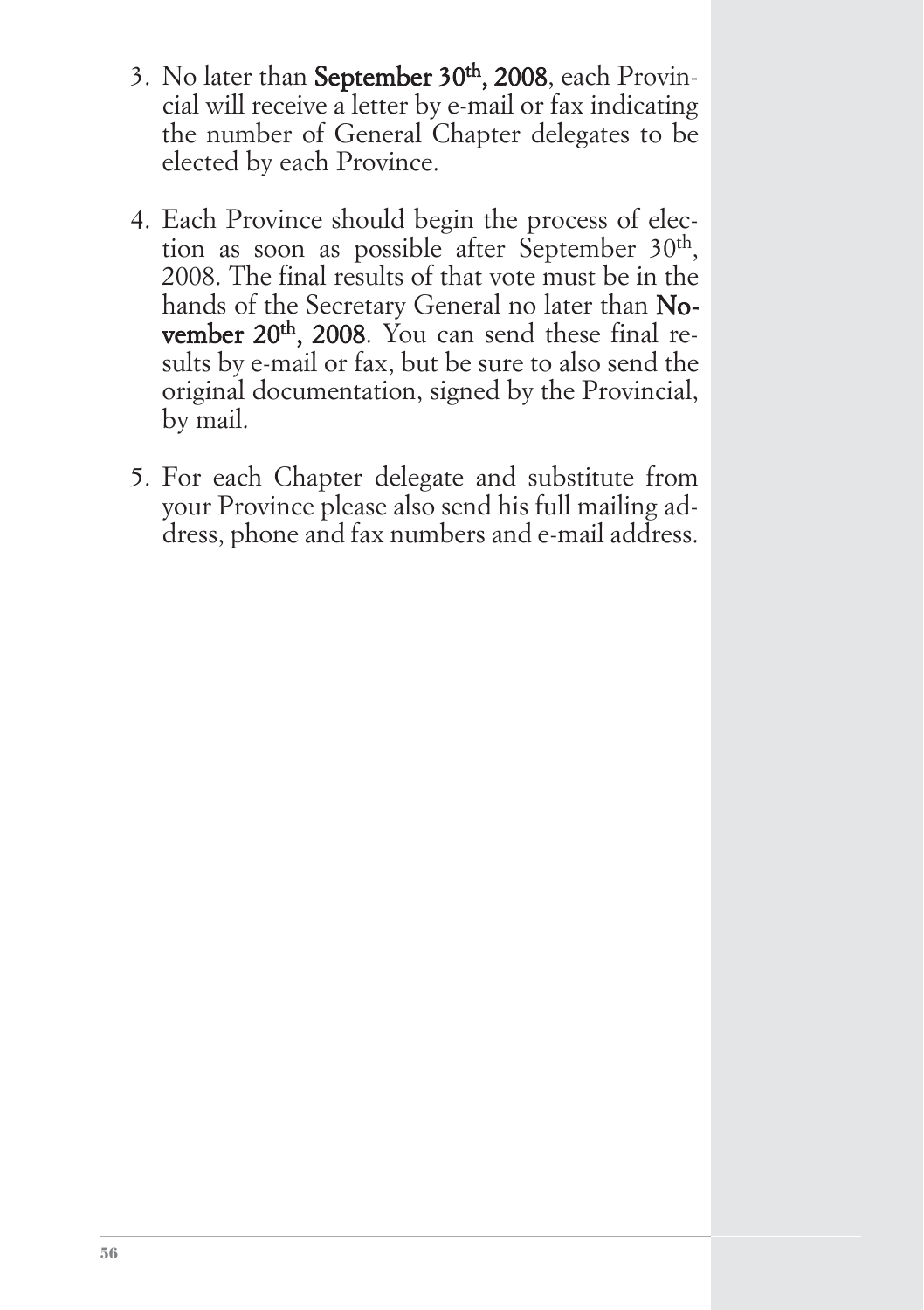DESCRIPTION OF VOTING PROCEDURE *Second summary note to assist Provincial and District Superiors in their preparation for our 21st General Chapter*

#### **Voting procedures**

Each elector writes on a piece of paper, or marks on the list of Brothers, the names of as many eligible Brothers as there are positions to fill. He puts the voting paper in a small envelope, which he seals.

The votes are placed in a second envelope, which is sealed in the presence of all the Brothers concerned. This envelope bears the names of each one voting, and each one signs alongside his name.

This second envelope is placed inside a third and sent by registered mail to the Brother Provincial.

## **Voting by proxy**

If a Brother is absent from the Province and likely to be unable to return his ballot by registered mail to the Brother Provincial before the due date, he may vote by proxy.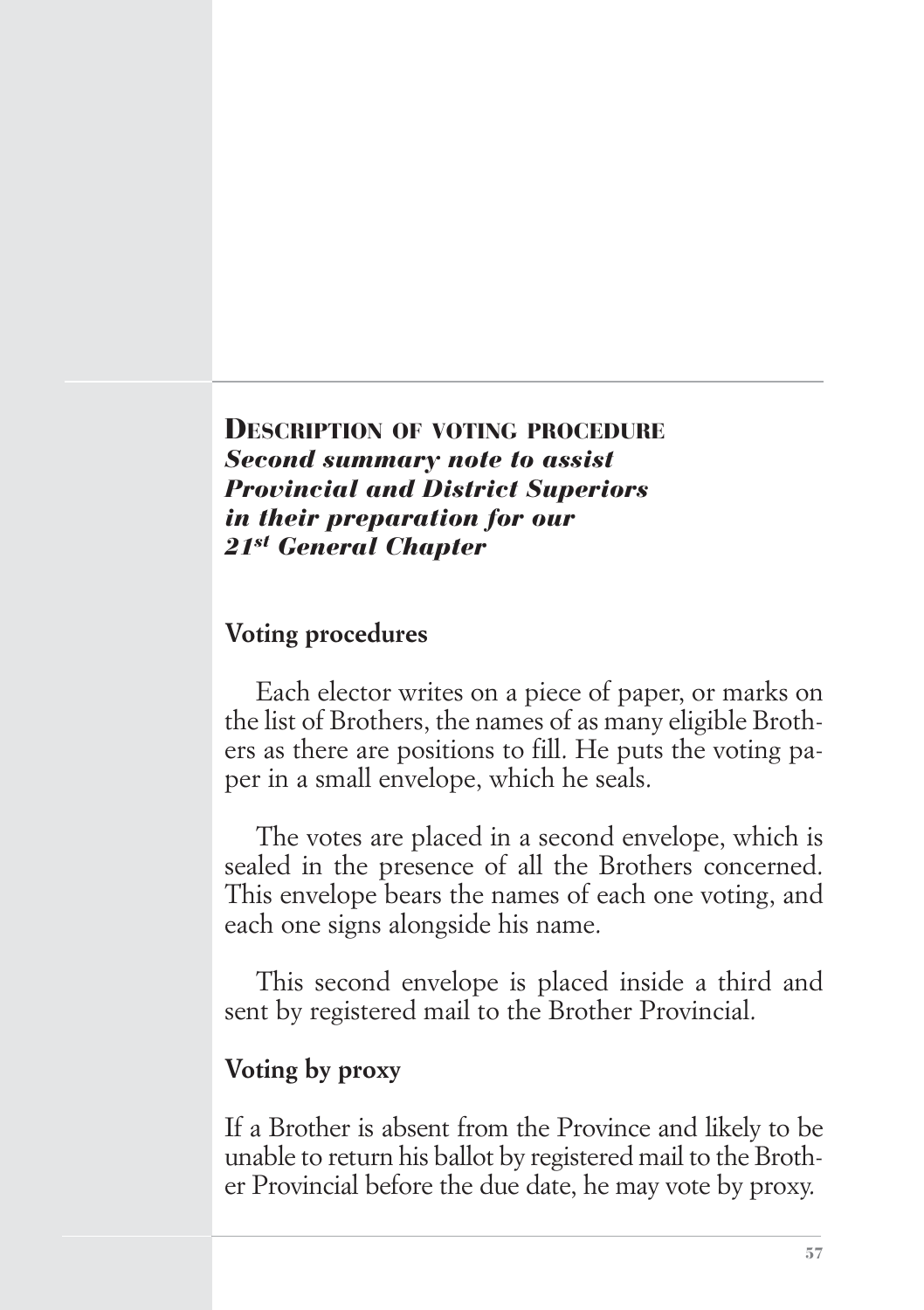In this case the Brother informs the Provincial by whatever means is most secure

1. that he chooses to vote by proxy,

2. the name of the Brother he appoints as proxy.

The Brother choosing to vote by proxy makes whatever arrangements he chooses with his nominated proxy.

The Brother Provincial informs the Superior of the Community of the Brother nominated as proxy.

The Brother proxy deposits two ballot papers and signs the envelope twice, once in his own name and a second time «as proxy for Brother N...».

### **The counting of the votes**

A four-Brother Commission to count the votes will be chosen by the Brother Provincial and his Council. The Brother Provincial fixes the date for counting the votes, and presides over the Commission. The Provincial presides over the Commission. Other members of the Commission cannot belong to the Provincial Council.

#### **The destruction of ballot papers**

After any election the ballot papers are to be destroyed.

#### **Report of the elections**

On the day of the meeting for the counting of the votes, the minutes of the meeting are drawn up and are to be signed by all present.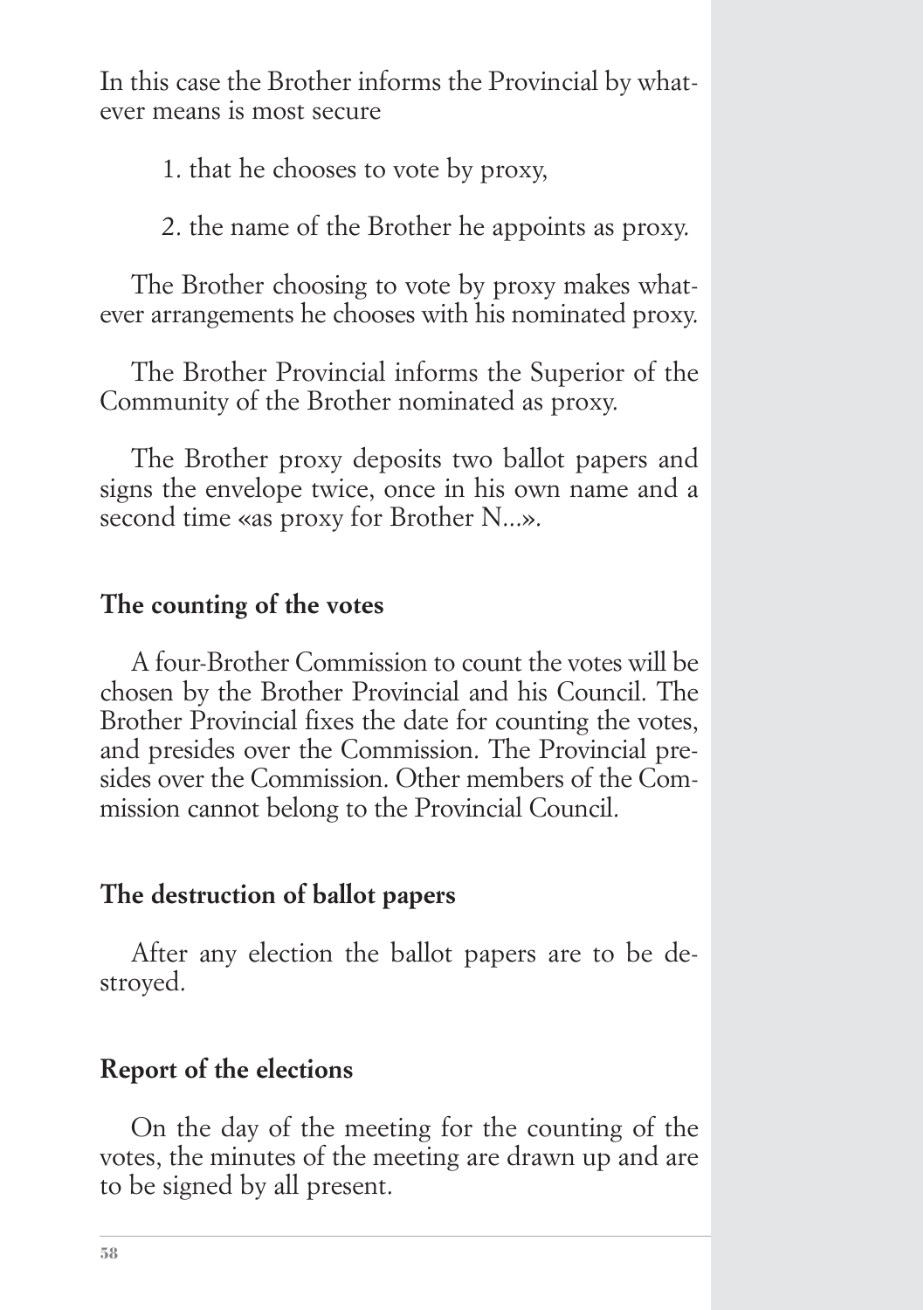The Brother Provincial sends a copy of the minutes to the Brother Secretary General. The Brother Provincial advises the delegates of their election, and publishes the names of those elected in the Province. This advice serves as their convocation for the General Chapter.

If they detect any irregularity, Brother Superior General with his Council can annul the results of an election and require that a new one be held. They will so inform the General Chapter.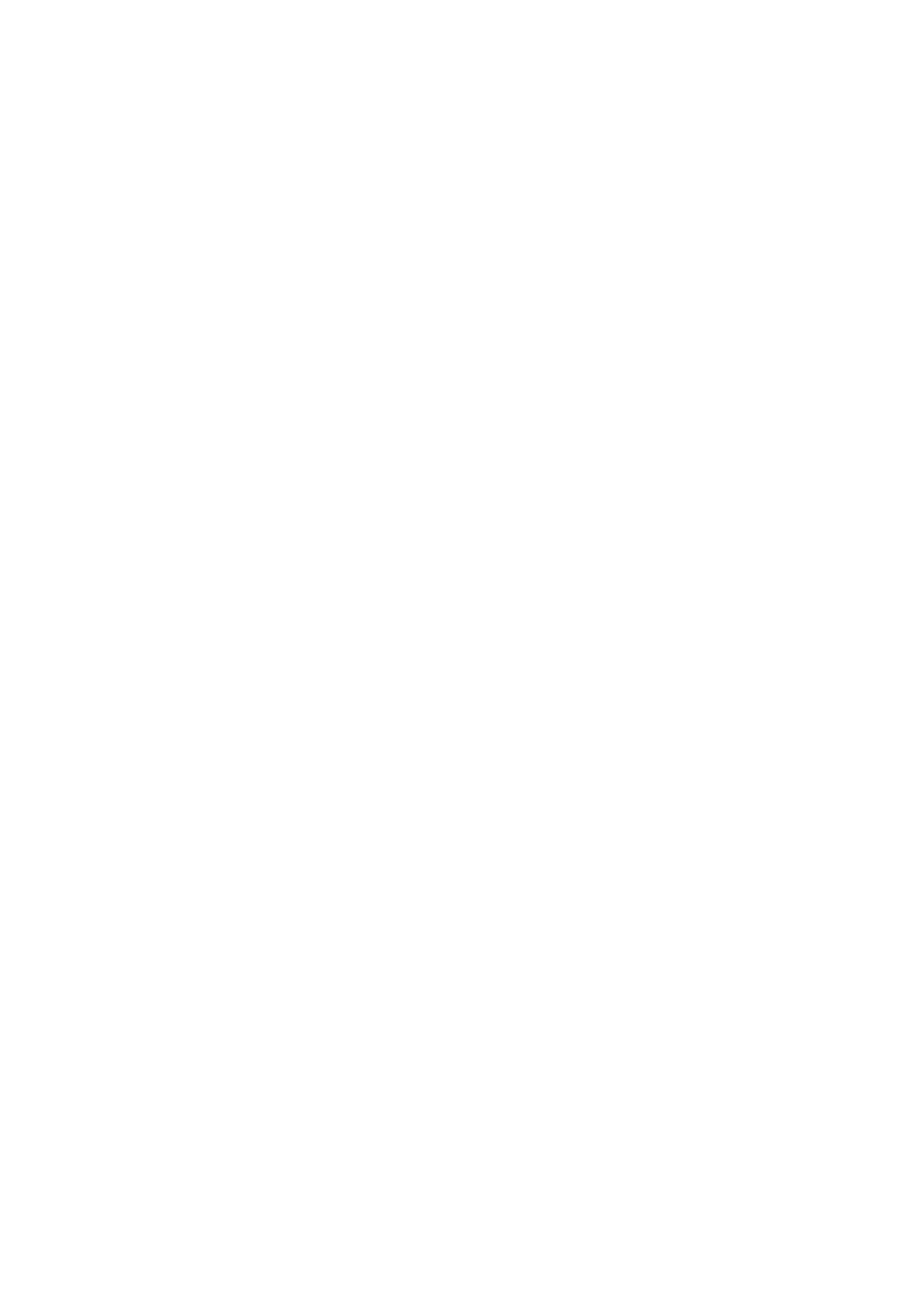# NOTES

- <sup>1</sup> See Franc Card. Rodé, C.M. Homily XXXV General Congregation of the Society of Jesus, January 7, 2008  $(\text{http://www.gc35.info/pray/ppal/gc35 files.asp?lg=3}).$
- <sup>2</sup> Approval was given to our Institute Guide for Formation in 1993 during the course of the General Chapter held that year.
- <sup>3</sup> Known in English as In the Footsteps of Marcellin Champagnat: A vision for Marist education today, this publication bears the following title in French, La Mission Educative Mariste Un projet pour aujourd'hui, Spanish, Misión Educativa Marista: Un proyecto para hoy, and Portuguese, Missão Educativa Marista: Um projeto para o nosso tempo.
- <sup>4</sup> For a fuller discussion of this topic see Ronald Rolheiser. Secularity and the Gospel: Being missionaries to our children, (New York, NY: The Crossroad Publishing Company, 2006).
- <sup>5</sup> See Harvey Cox, Fire from Heaven: the rise of Pentecostal spirituality and the reshaping of religion in the twenty-first century, (Redwood City, CA: Addison-Wesley / Perseus Books ,1996), p. xv
- <sup>6</sup> See General Chapter Statutes and Rules, number 23 in Acts of the XXth General Chapter (Institute of the Marist Brothers, Rome, Italy, May 2002}, p. 91.
- <sup>7</sup> See General Chapter Statutes and Rules, number 29, in Acts of the XXth General Chapter (Institute of the Marist Brothers, Rome, Italy, May 2002}, p. 93.
- <sup>8</sup> Cited by John Allen, The Word from Rome, National Catholic Reporter, June 16th 2006.
- <sup>9</sup> Ibid.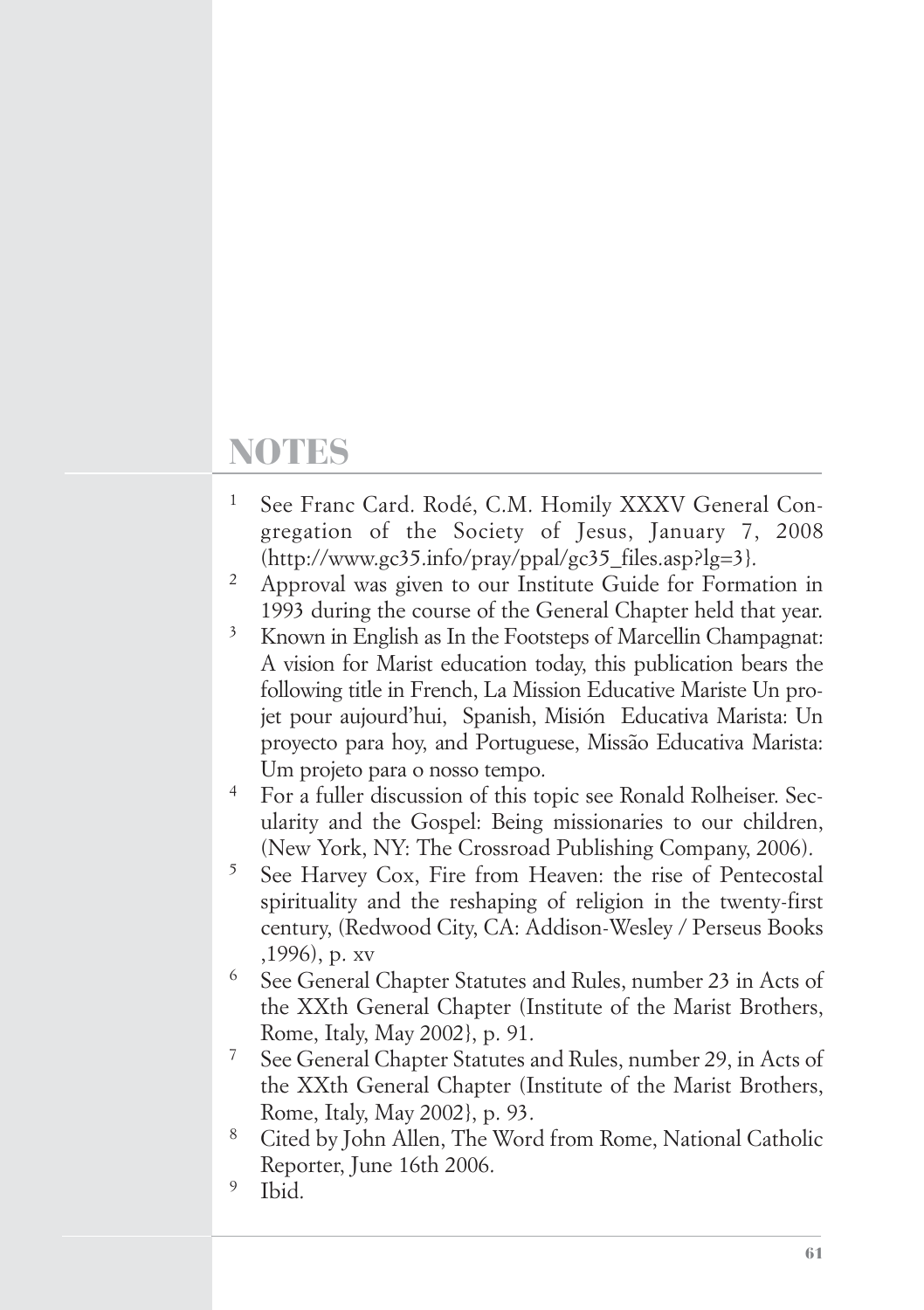- <sup>10</sup> See Marist Constitutions and Statutes, arts. 138-142.
- <sup>11</sup> See The General Chapter Statutes and Rules, number 12, in Acts of the 20th General Chapter (Institute of the Marist Brothers, Rome, Italy, May 2002).
- <sup>12</sup> Marist Constitutions and Statutes, Art. 140.2.
- <sup>13</sup> Marist Constitutions and Statutes, Art. 140.
- <sup>14</sup> Marist Constitutions and Statutes, Art. 140.2.
- <sup>15</sup> See The General Chapter Statutes and Rules, number 11. in Acts of the 20th General Chapter (Institute of the Marist Brothers, Rome, Italy, May 2002).
- <sup>16</sup> Cf. Ibid., number 11
- <sup>17</sup> The ratio of the number of capitulants already determined to the total number of Brothers in that unit
- <sup>18</sup> Acts of the 20th General Chapter, Statutes and Rules of Procedure, number 17. An error found in number 17 in the original text of the Acts had to be corrected; provincials and district superiors who participated in the 2005 General Conference held in Sri Lanka were informed of this correction.
- <sup>19</sup> See The General Chapter Statutes and Rules of Procedure, number 20 in Acts of the 20th General Chapter (Institute of the Marist Brothers, Rome, Italy, May 2002).
- <sup>20</sup> If all of the delegates but no substitutes are elected on the first ballot, a second ballot is required. On this second ballot each brother votes for just one person.
- <sup>21</sup> See Marist Constitutions and Statutes, Art. 141.
- <sup>22</sup> See Marist Constitutions and Statutes, Art. 142.
- <sup>23</sup> See The Chapter Statutes and Rules of Procedure, number 17, 2nd and 4th paragraphs, in Acts of the 20th General Chapter (Institute of the Marist Brothers, Rome, Italy, May 2002).
- <sup>24</sup> See The Chapter Statutes and Rules of Procedure, number 24, in Acts of the 20th General Chapter (Institute of the Marist Brothers, Rome, Italy, May 2002).